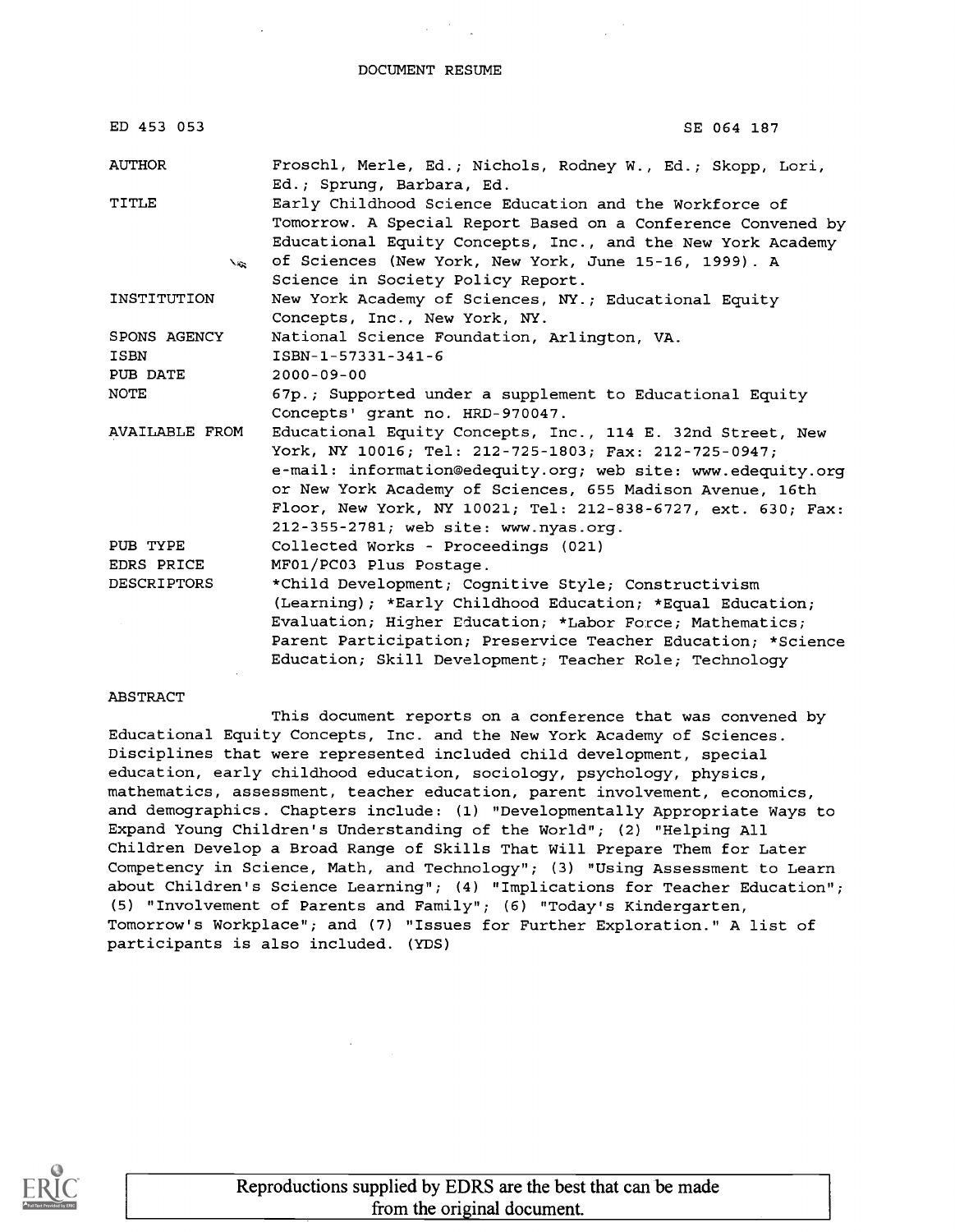

Early ahildhood Science Edwcation and the Workforce of Lomorrow

Special Report

from the

Academy ce Mglecc)

Educational Equity Concepts, Inc.

September 2000

### **BEST COPY AVAILABL**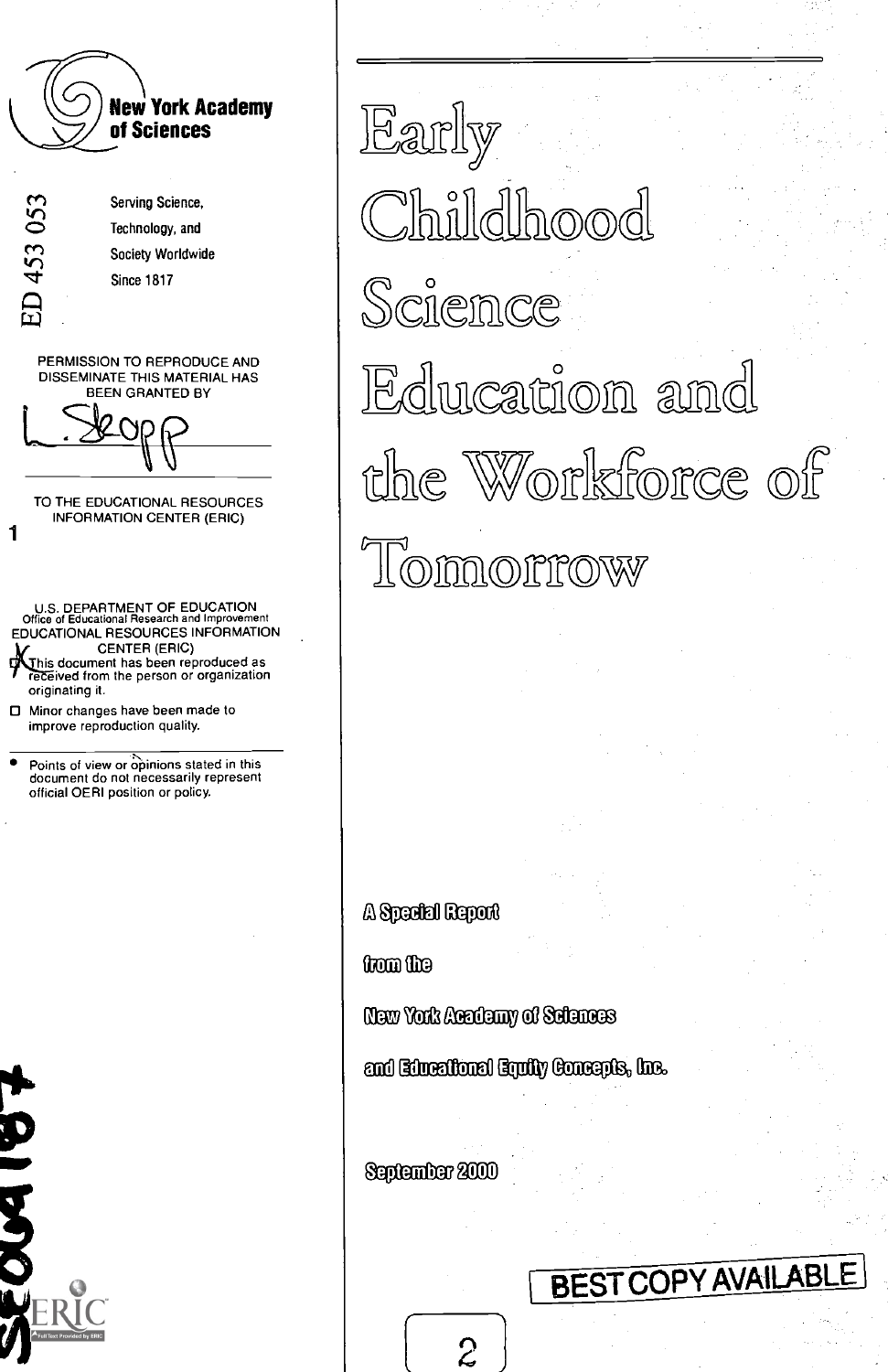## Early Childhood Science Education and the Workforce of Tomorrow

Edited by Merle Froschl, Rodney W. Nichols, Lori Skopp, and Barbara Sprung

A special Report based on a conference convened by Educational Equity Concepts, Inc. and the New York Academy of Sciences

New York, New York June 15-16, 1999

September 2000







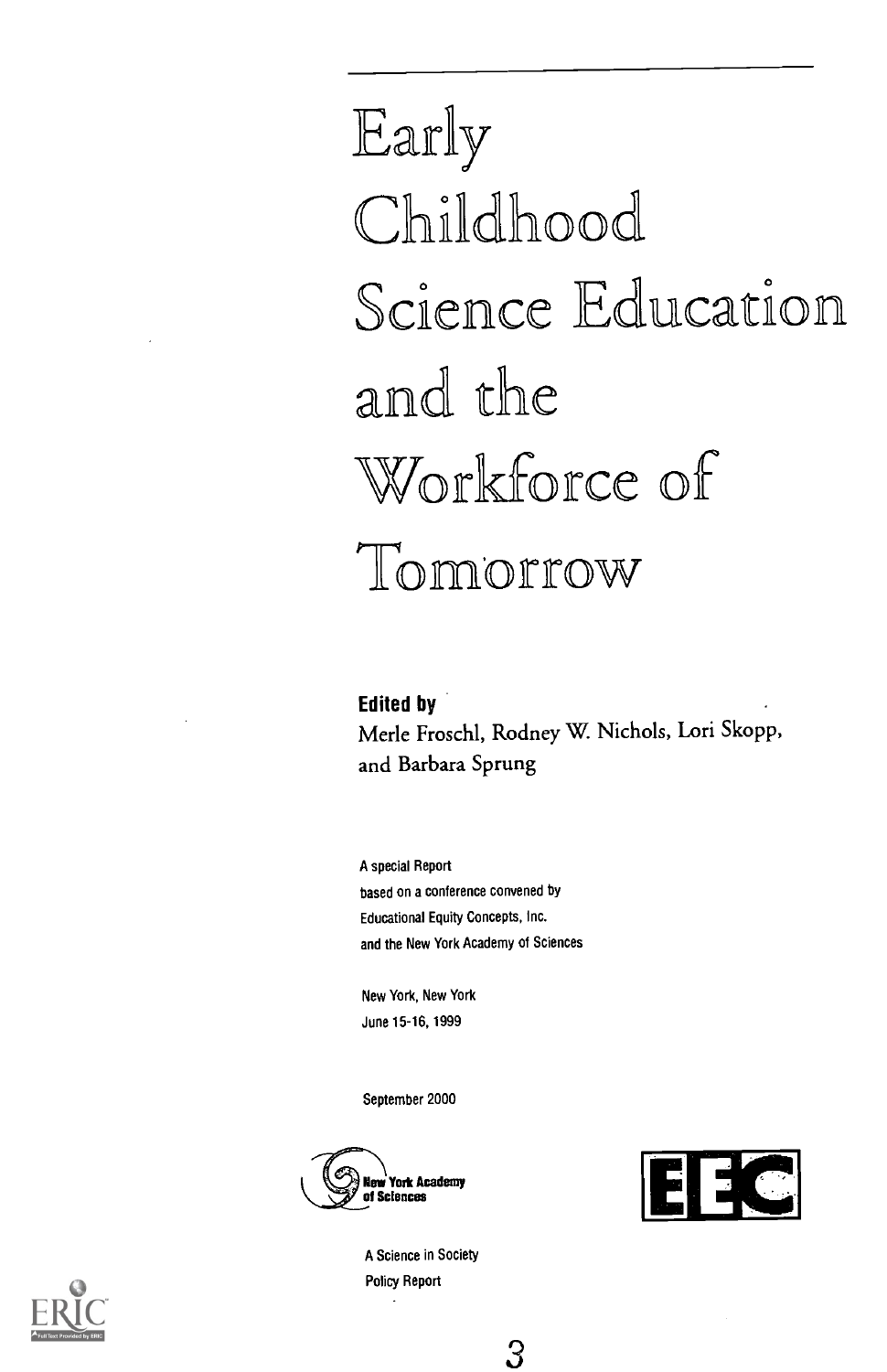ISBN 1-57331-341-6 CO 2000 by Educational Equity Concepts, Inc., and the New York Academy of Sciences

All rights reserved. No part of this publication may be reproduced in any form or by any electronic or mechanical means (including information storage and retrieval) without permission in writing from the publisher.

Educational Equity Concepts, Inc. 114 East 32nd Street New York, New York 10016 telephone: 212.725.1803 fax: 212.725.0947 e-mail: information@edequity.org web address: www.edequity.org

Education Department New York Academy of Sciences 655 Madison Avenue, 16th Floor New York, New York 10021 telephone: 212.838.6727, ext. 630 fax: 212.355.2781 e-mail: education@nyas.org web address: www.nyas.org



Printed in the United States of America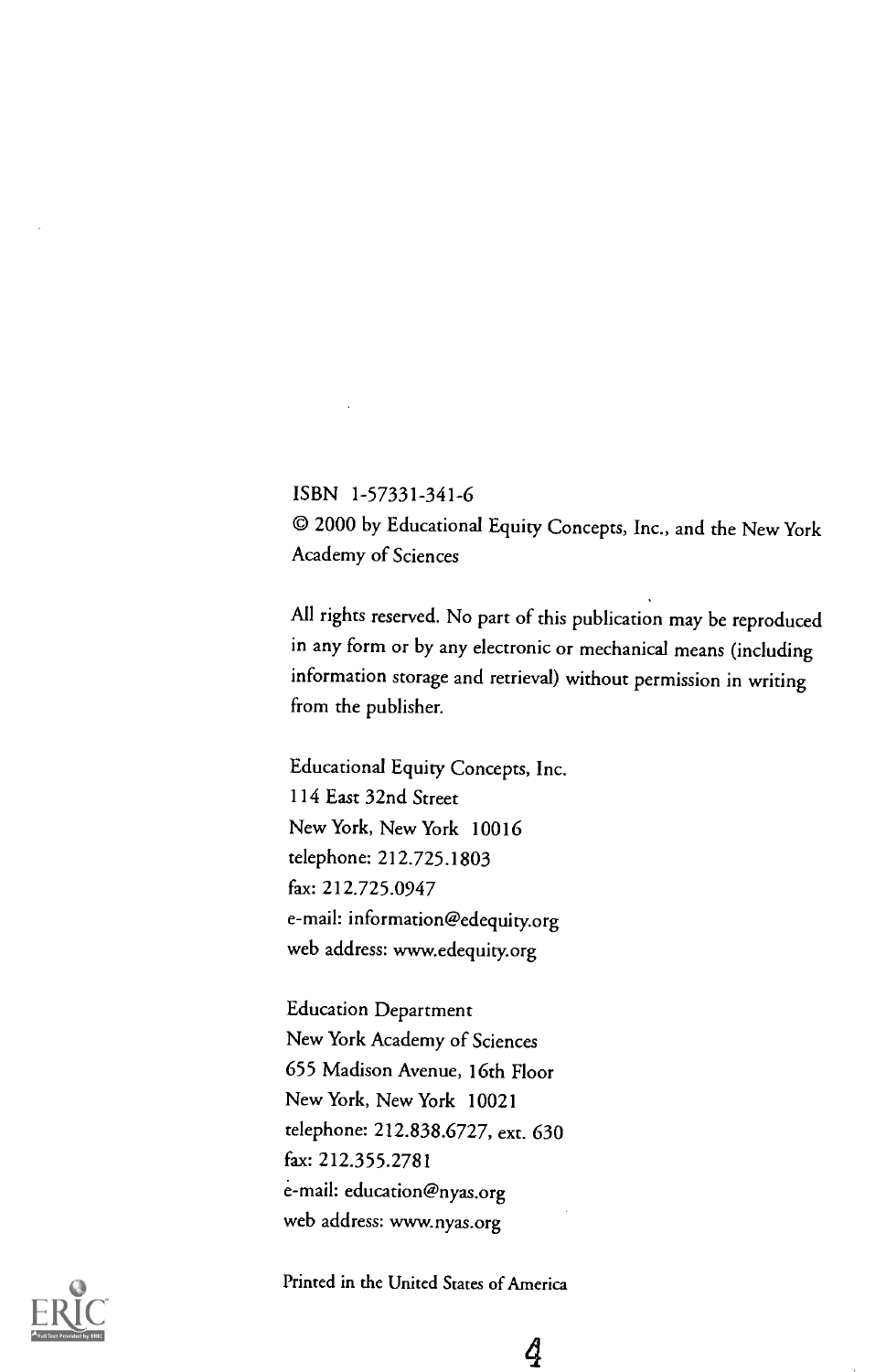## Contents

#### Preface

MERLE FROSCHL, RODNEY W. NICHOLS, LORI SKOPP, AND BARBARA SPRUNG

- Introduction
- Developmentally Appropriate Ways to Expand Young Children's Understanding of the World
- Helping All Children Develop a Broad Range of Skills that will Prepare Them for Later Competency in Science, Math, and Technology
- Using Assessment to Learn About Children's Science Learning
- Implications for Teacher Education
- Involvement of Parents and Family
- Today's Kindergarten, Tomorrow's Workplace
- Issues for Further Exploration
- Notes
- Related Papers
- Conference Agenda
- Participant List
- About Educational Equity Concepts, Inc. and the New York Academy of Sciences

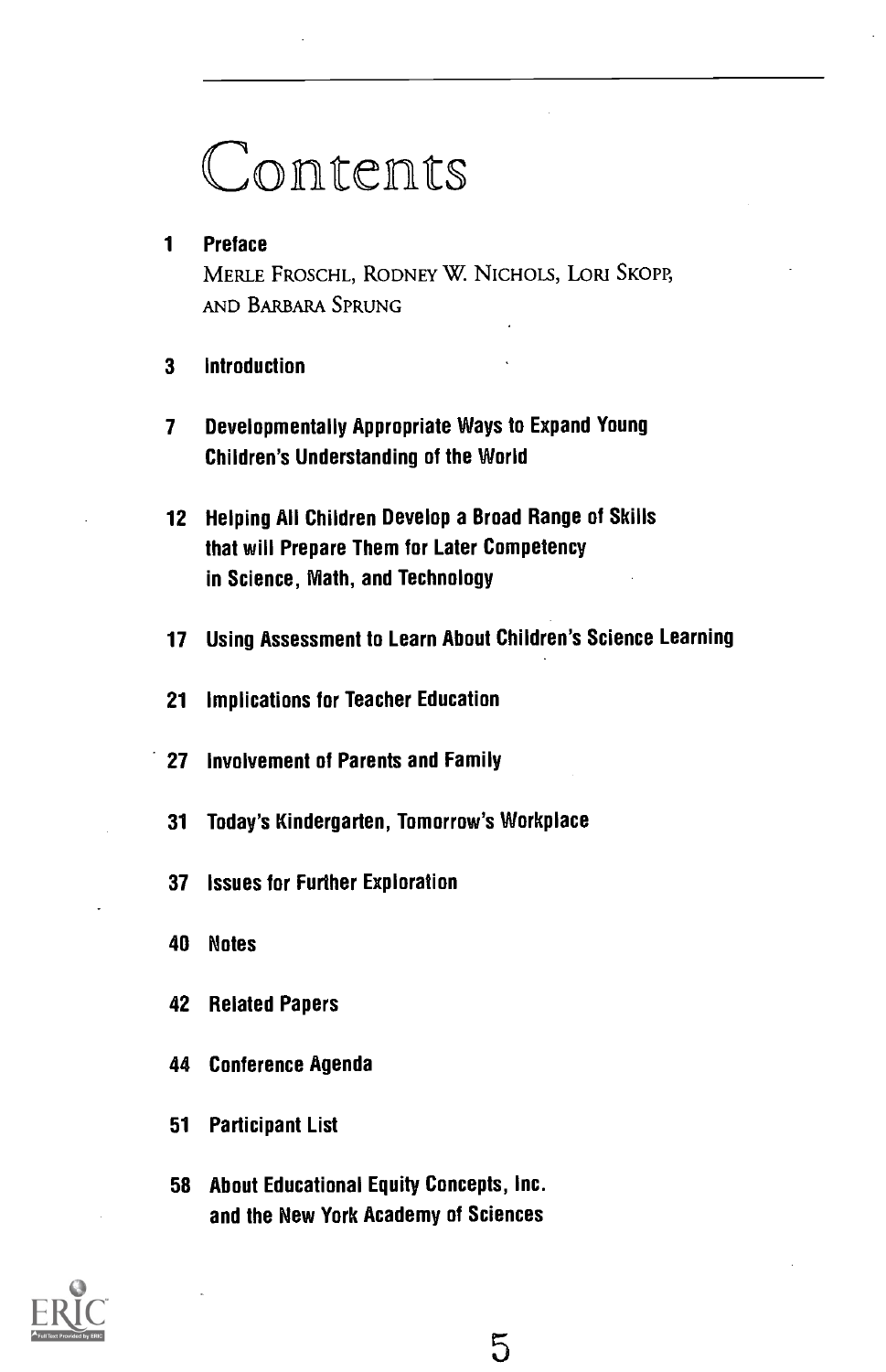The Conference reported here was made possible by the support of the National Science Foundation under a supplement to Educational Equity Concepts' Grant No. HRD-970047. Any opinions, findings, and conclusions or recommendations expressed in this material are those of the authors and do not necessarily reflect those of the National Science Foundation.



This project was supported, in part. by the National Science Foundation Opinions expressed are those of the authors and not necessarily those of the Foundation

Thanks to Jeanette Kim for design, layout, and production of this publication, and to Samira Mehta for her extraordinary help in organizing the conference and her contribution to this document.

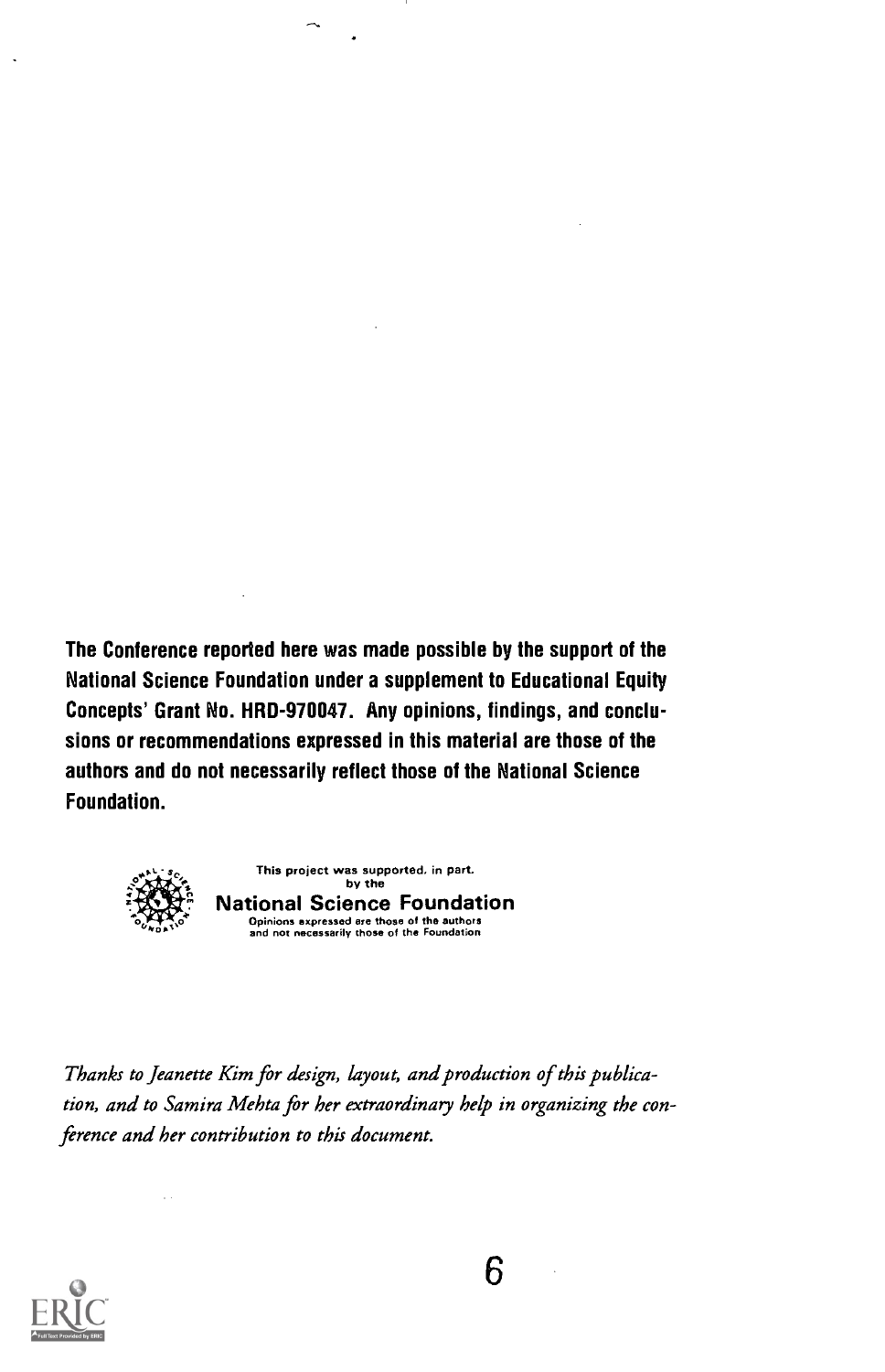### Preface



n June 15-16, 1999, Educational Equity Concepts, Inc., and the New York Academy of Sciences convened "Educating for the Future: Connecting Kindergarten in

the Year 2000 to the Workforce of 2020." The conference was supported by the National Science Foundation under an initiative entitled "Transitions from Childhood to the Workforce" (TCW). The initiative was created to foster research on children's learning in order to help children become healthy, productive citizens who are competent to join the technologically intensive workforce of the 21st century.

The conference, held at the New York Academy of Sciences in New York City, brought together a diverse group of researchers and educators representing many academic disciplines and areas of expertise-child development, special education, early childhood education, sociology, psychology, physics, mathematics, assessment, teacher education, parent involvement, economics,



1 Early Childhood Science Education and the Workforce of Tomorrow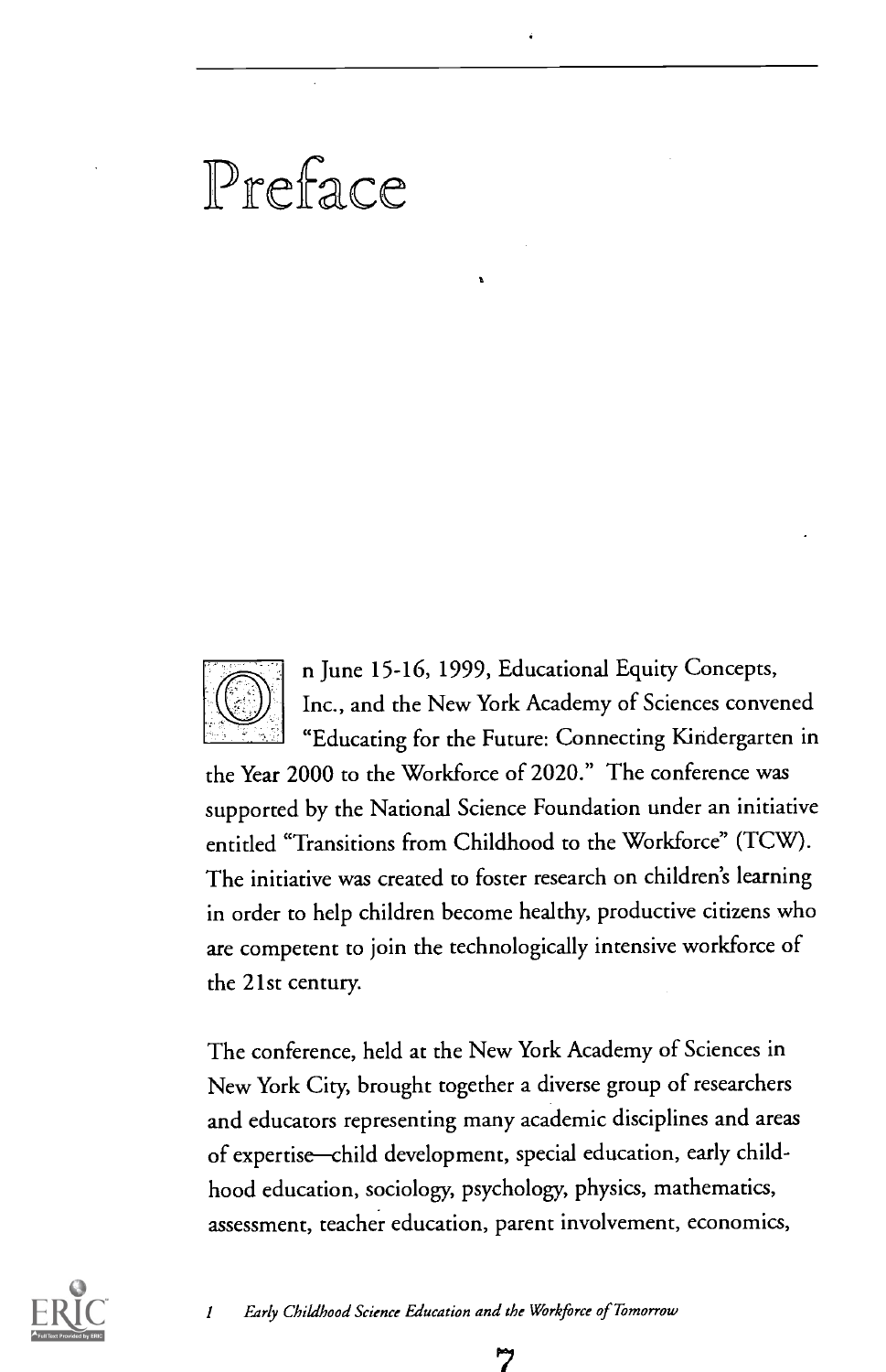and demographics. In a series of interactive panels, participants discussed six questions related to the TCW initiative. The emphasis was developmentally-appropriate science, math, and technology education, beginning in early childhood.

The conference opened up avenues for future cross-disciplinary research projects to be undertaken by the participants and others. A list of questions and issues for further exploration appears in the back of this document. The conference sharpened many questions. Despite a solid understanding of how young children learn, there is still more that we need to find out-particularly in the fields of math, science, and technology education. Moreover, issues of equity and access remain major and formidable barriers toward progress.

We look forward to a future when *all* young children will be nourished by excellent math, science, and technology education, with well-prepared teachers and developmentally-appropriate classrooms. Looking to the year 2020, we must press forward right now if we want tomorrow's workforce to have a quality educational experience today. Kindergartners are at the beginning of a journey. We can help them to achieve greatness.

MERLE FROSCHL, Educational Equity Concepts, Inc. RODNEY W. NICHOLS, New York Academy of Sciences LORI SKOPP, New York Academy of Sciences BARBARA SPRUNG, Educational Equity Concepts, Inc.

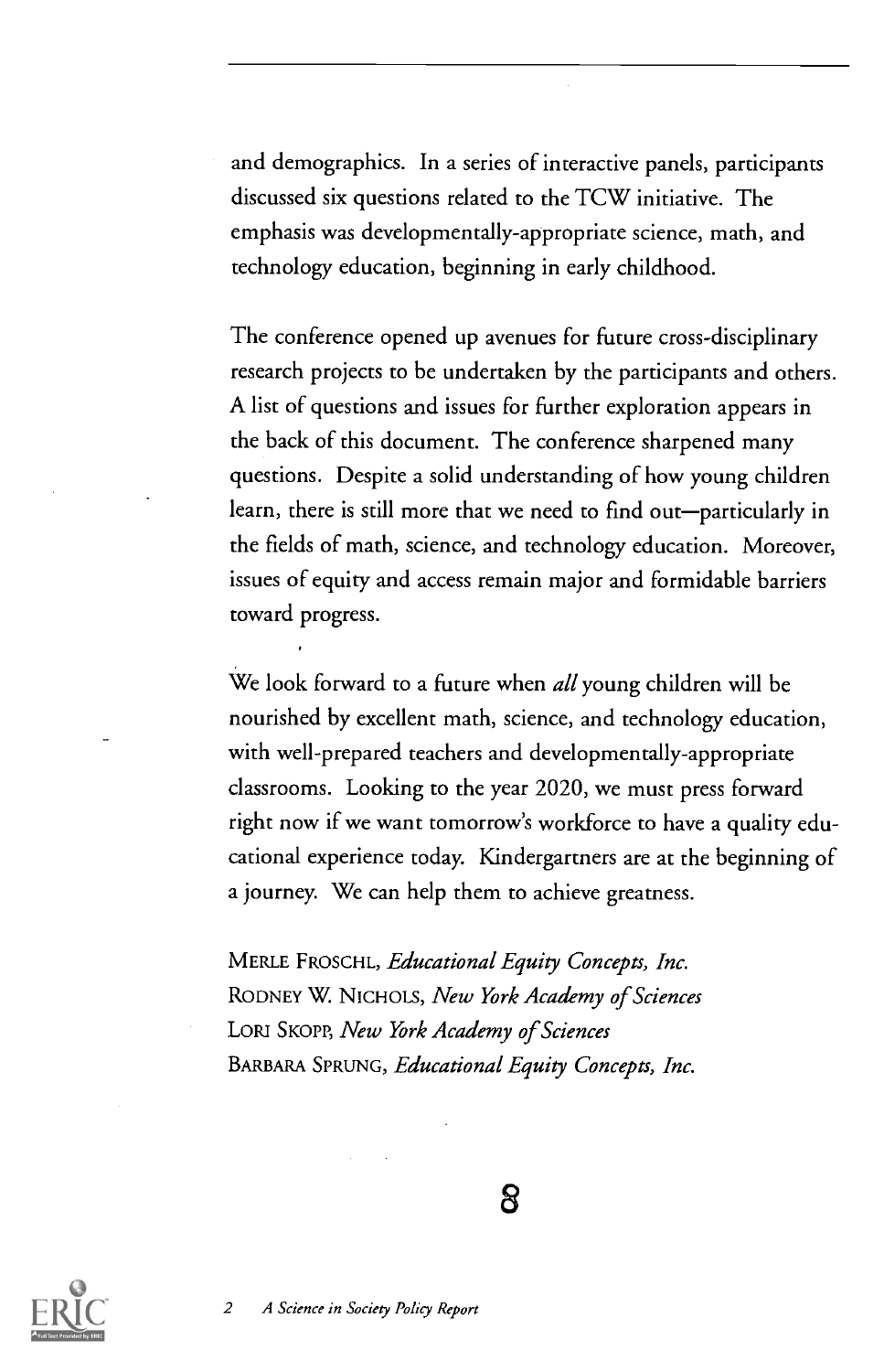## troduction



any children attending kindergarten in the year 2000 will be entering the workforce by the year 2020. Connections between the playful learning of children

and their careers are real, but little attention has been paid to them by researchers, teacher educators, practitioners, or parents. Often these connections are not addressed until much later on the educational continuum, if at all. For example, college juniors and seniors think about careers as graduation approaches and they must decide on their next steps. However, to understand how today's kindergartners can become tomorrow's productive citizens, a focus on the beginnings of learning is essential.

Although early childhood education is a young discipline (mostly developed within the 20th century), a large body of research



### 9 3 Early Childhood Science Education and the Workforce of Tomorrow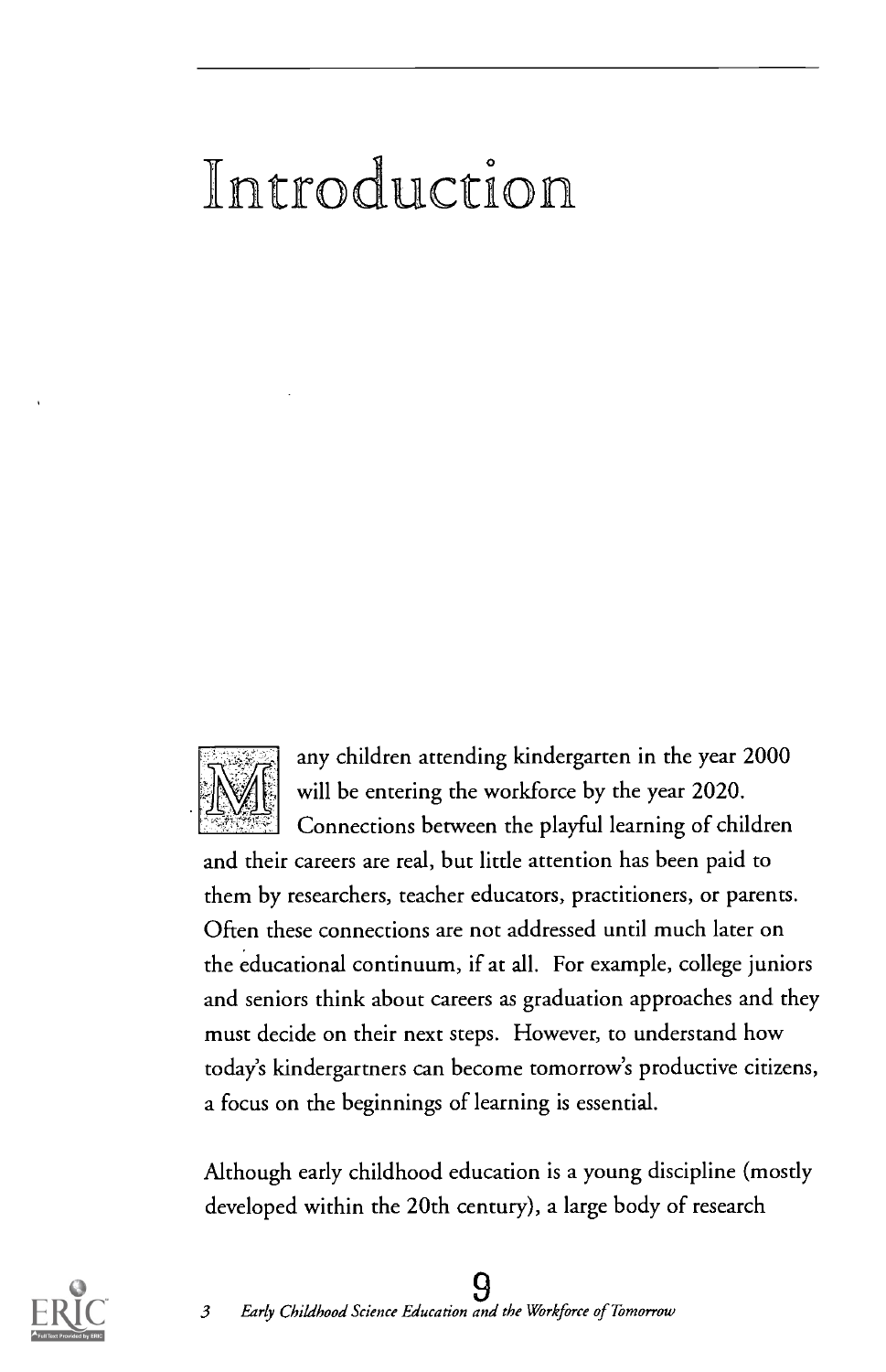already exists on the developmental benchmarks all children must achieve, on the active learning style of children, on language development, and on social development. The research of Piaget and Vygotsky and the educational philosophy of John Dewey are the foundations for constructivist curriculum and the child-centered learning environment. A constructivist approach to learning provides children with an environment in which they construct knowledge through direct experience with objects and phenomena, research, and working cooperatively with others. It is a style of learning which comes naturally to most children, and is in tune both with developmentally-appropriate practice and the movement in science education toward inquirybased learning.

Children are learning from the moment of birth, and perhaps even before that, in utero. In terms of education in a school setting, the early childhood years (preK-grade 3) are a time of immense cognitive, social, and emotional growth. They are the years when the building blocks of the formal learning disciplines-mathematics, science, language arts/communication, social studies, art, and music are constructed through developmentally-appropriate curricular activities. These early years are also the time when children form their views of the world they live in, and their place in it. Barbara Sprung, Educational Equity Concepts, Inc.

The High/Scope Foundation's long-term study on the children who attended the Perry Preschool underscores the role of early education in the development of a productive citizenry and workforce.' This longitudinal study followed children who attended a high quality, child-centered active learning preschool program. The study found that at age 27, in comparison with a control group, the Perry Preschool group achieved a significantly higher

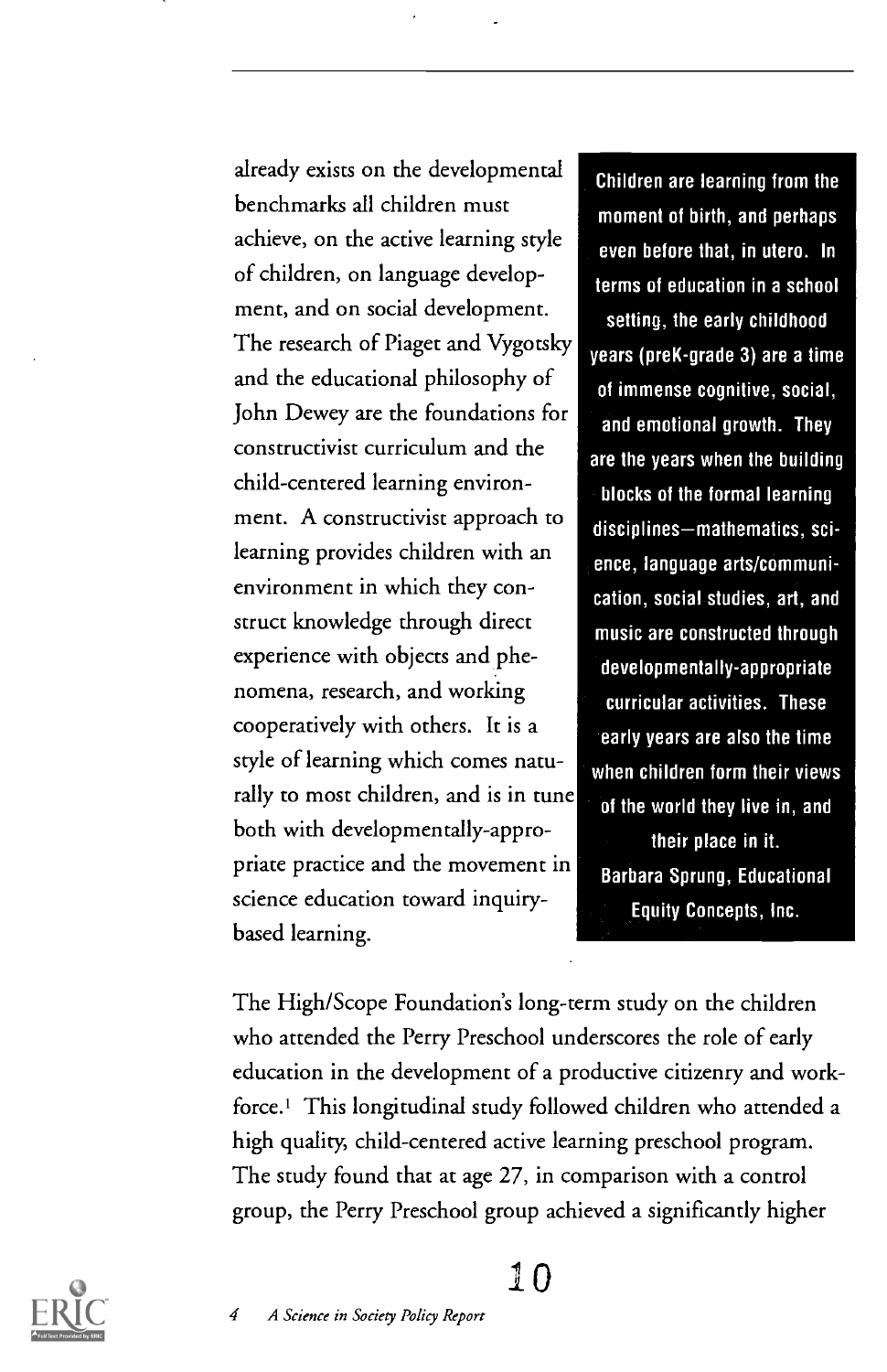level of schooling; had significantly more home and car ownership; needed fewer social services; and had significantly fewer arrests. More recent research on brain development further confirms the importance of high quality early education.2

Even the best trained early education teachers may know very little about science, math, and technology, and may also have anxiety about these subjects. In fact, even in schools where constructivism and active learning are the norm, science, math, and tech-

nology may not get the attention that they deserve.

The challenges of effective science, math, and technology education for young children are worst in schools where teachers are poorly trained, there is high teacher turnover, or students come from severely disadvantaged backgrounds. Indeed, the biggest challenge comes in making quality early education universal. Too many children-African-Americans, Latino/as, girls from all groups, children with disabilities, children whose first language is not English, children of poverty-do not have access to the best education we can provide. Unless we seriously

School success is the absolute essential if children are going to join the workforce of the 21st century in 2020. There are many children in this country who don't have a ghost of a chance of making it as things stand right now-children of poverty, children from low-income families, racial minorities, foreign language speaking children. We have a crisis on our hands if we are going to accept as a challenge to bring all children into the workforce of the 21st century. Barbara T. Bowman,

Erikson Institute.

address these equity and diversity issues, we may not be able to meet our workforce needs in the 21st century.

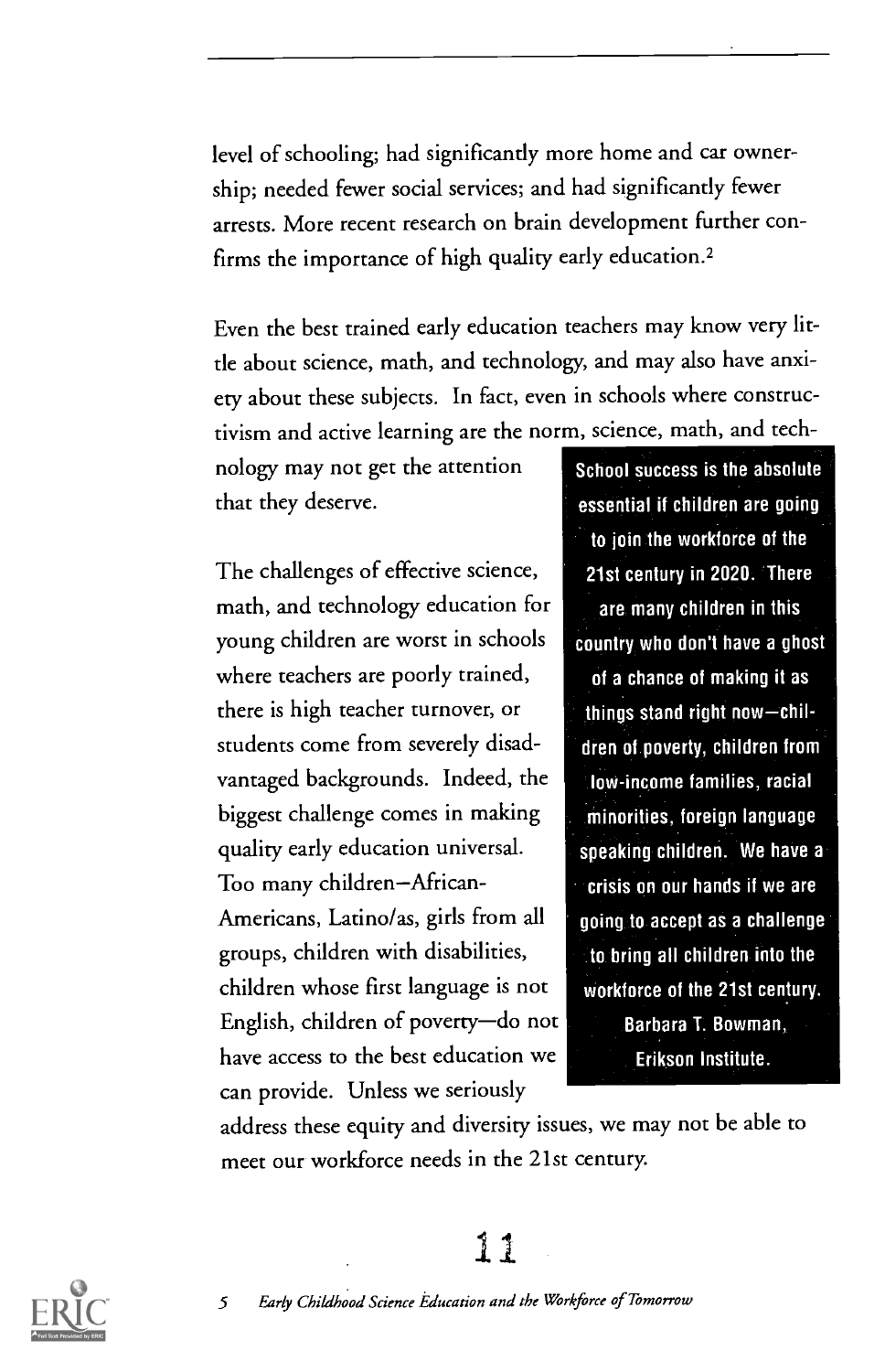Demographics tell the tale. A recent study entitled, Children of 2010, reports that children of color will represent the majority of young people in the most highly populated states-Florida, California, New York, and Texas-by the year 2010; and by the middle of the 21st century people of color will represent a majority of the population of the United States.3 In the context of science, math, and technology, these are the children who do not have equal opportunity for early preparation, advanced course work, career counseling, or other opportunities in these growing fields.

These stark demographic issues are juxtaposed against the desired attributes of the future workforce teamwork, creative-thinking, problem-solving, strong communication skills, competence in technology. These challenges for educators, also include issues of social change as well

While research has taught a great deal about quality early education programs, there has been little exploration of the role of math, science, and technology in kindergarten. Lori Skopp, New York Academy of Sciences

as educational practice. But, it is not enough to discover the most effective ways to teach science, math, and technology to young children. Throughout the conference, participants returned time and again to the social issues of equity, diversity, and poverty that inhibit every aspect of educational reform.

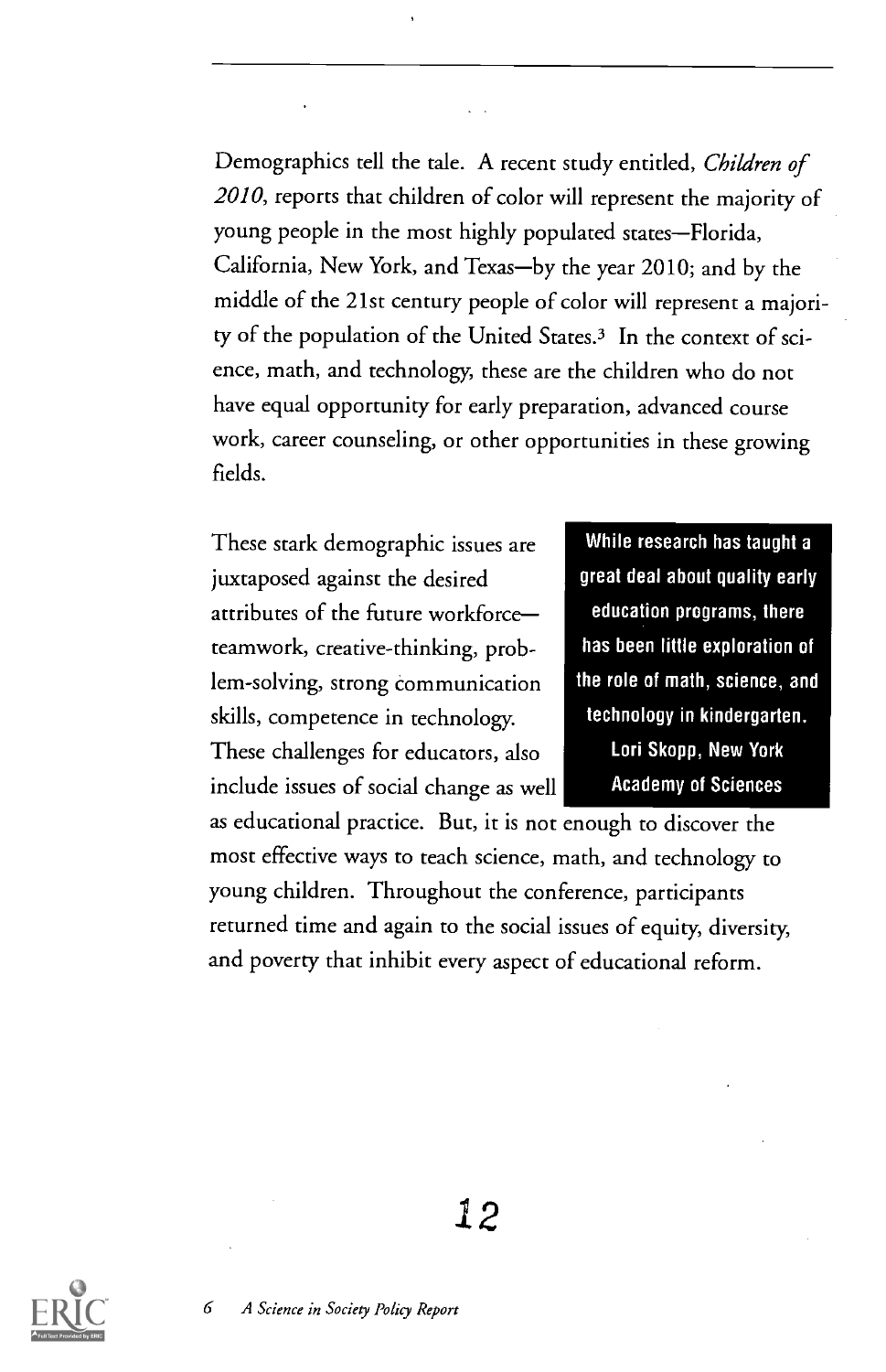## Developmentally Appropriate Ways to Expand Young Children's Understanding of the World



evelopmentally appropriate practice (DAP) was articulated in the mid-1980s by the National Association for the Education of Young Children (NAEYC). The pur-

pose is to counter the "push down" pencil and paper curriculum that was being increasingly employed at the preschool level as a method of "school readiness." DAP is educational practice that caters to the cognitive, social, and emotional needs of individual children at varying stages of development. An early childhood classroom that follows DAP is child-centered, allowing children adequate time to explore materials, work with other children, and learn within a nurturing and supportive environment.



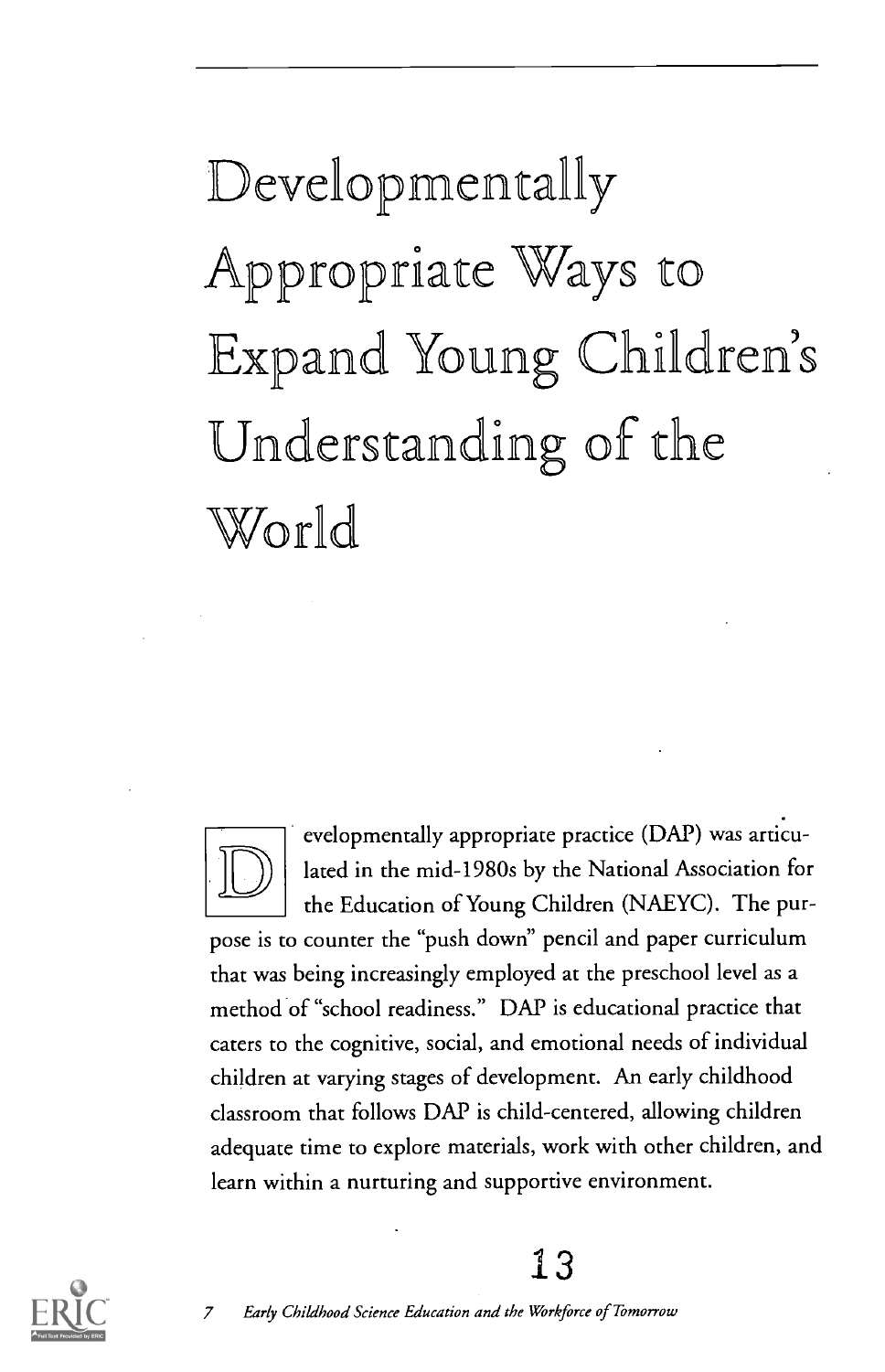Standards for DAP that are geared to the developmental level and needs of the individual child are seemingly opposed to national education standards, which set fixed goals to be met by each grade level (e.g., every child will read with fluency and comprehension by third grade). In order to help teachers respond to the national standards movement, the NAEYC modified its definition of DAP in 1997. DAP now takes a more flexible approach, which acknowledges the reality of standards-based assessment while remaining true to principles of child development.

Curriculum based on DAP encompasses the following:

- clear and measurable objectives about what children need to know and flexibility for those objectives to change over time;
- methods of assessing what children already know and how that knowledge can be utilized for school success;
- conceptual frameworks to help children organize information they have learned for themselves and others;
- understanding of and attention to the emotional needs of children, the importance of their relationship with other children and adults, and knowledge of what motivates them to learn.

In a DAP classroom, a network of attachments is created through daily interactions-teacher to

Developmentally appropriate practice exercises and challenges the learner's capacities as they emerge at a given developmental level. It encourages and helps the learner to develop a unique pattern of interests, talents, and goals. It's democratic; it gives the child a choice. It recognizes that each child learns at his or her own pace and that each has different interests, abilities, and motivations. Finally, it presents learning experiences when learners are best able to master, generalize, and retain what they learn, and can relate it to previous experiences and future expectations. Barbara D. Finberg, MEM Associates



14

8 A Science in Society Policy Report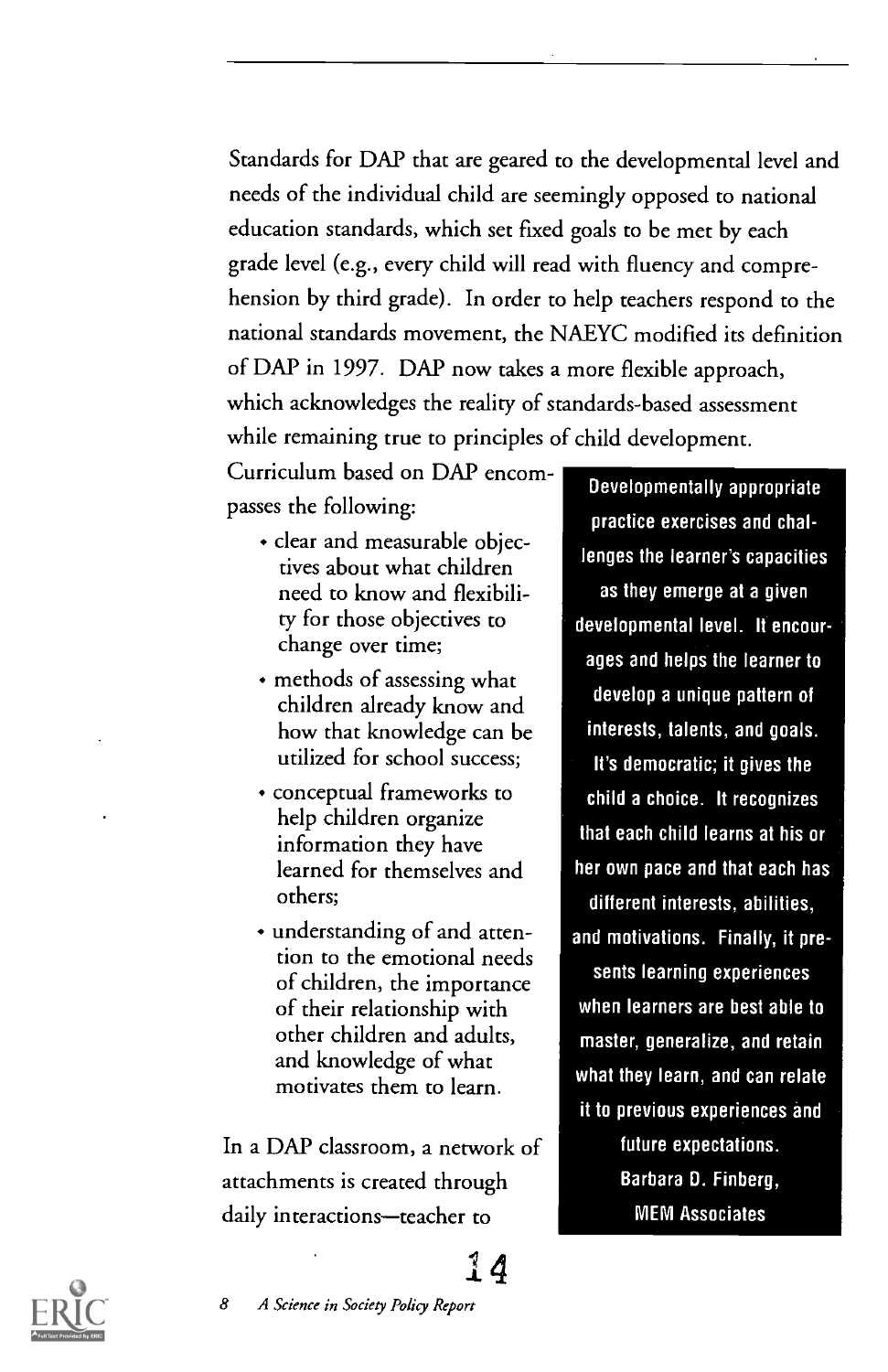child/child to teacher, child to child, teacher to family/family to teacher. Learning is viewed as a social as well as a cognitive event. The culture of the school and the culture of the home need to be understood so that families and educators can learn from each other in order to best serve the needs of the child. This is particularly important in reaching children who are at-risk. Educators must assess what children already know when they enter school. They can build upon the child's developmental competence and learn about the child's competencies by listening to their parents' assessment; and to children themselves.

#### The Role of the Teacher

An effective teacher is one who is well-trained, eager to connect, believes in every child's ability to learn, and is an active and selfreflective practitioner. Such a teacher conveys that she or he cares about each child as an individual, and learns to know a child within the context of his/her family and culture; makes sure that each concept being taught is understood before moving a child onto something else; and has high expectations, which are conveyed to all children.

Since early childhood education is a multi-disciplined endeavor, to teach effectively teachers need to acquire a broad range of academic knowledge and must have mastery of the subjects in the curriculum. Moreover, high quality preservice education is needed that teaches *how* to teach subject matter such as math, reading, and science. Teachers often find themselves in stressful and nonproductive situations when the culture of the school does not support what they know to be best practice. Time must be made for ongoing professional development to keep up with changes in



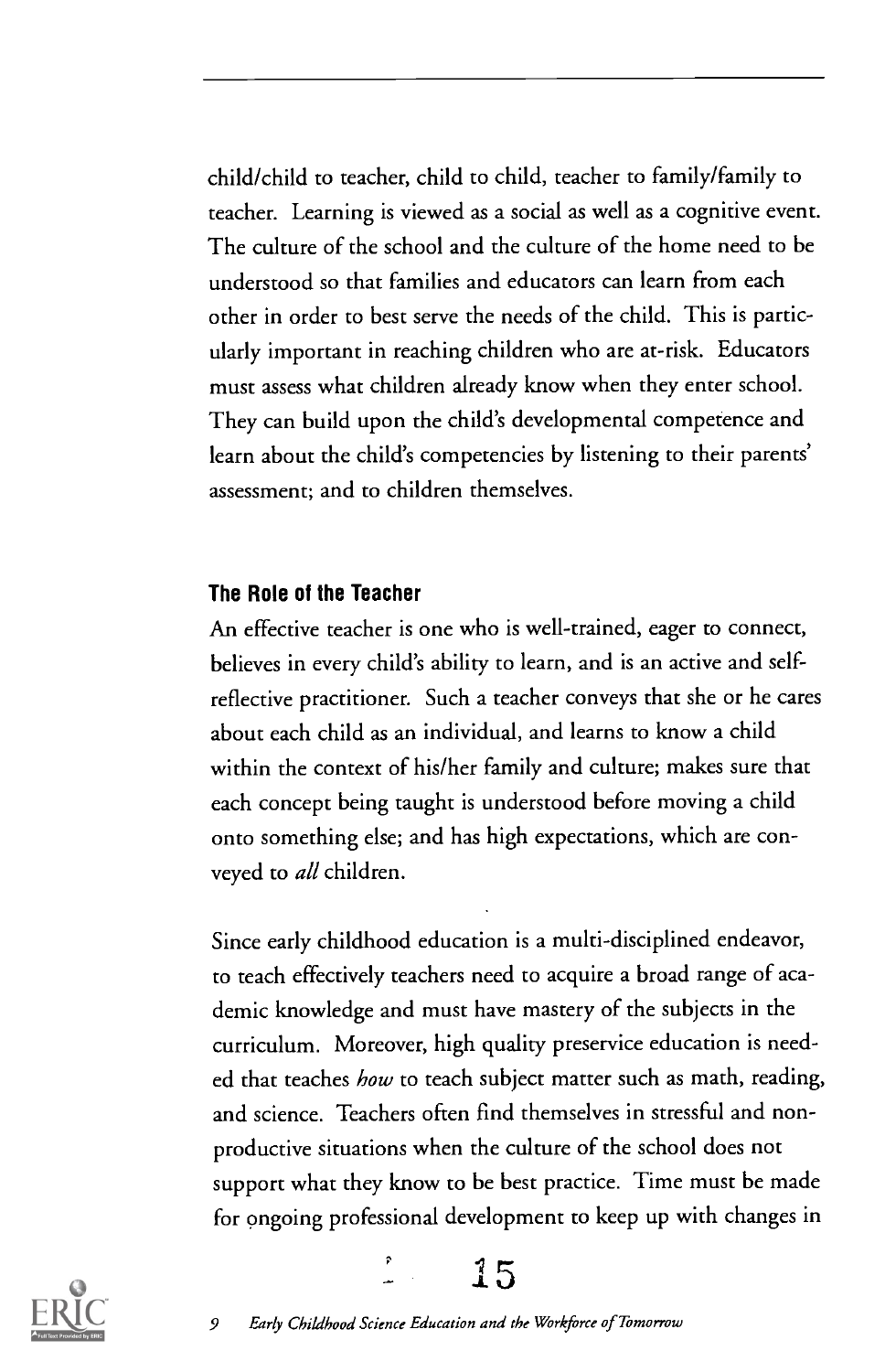the field, and to generate new approaches to teaching and learning. Teacher autonomy-the freedom to create curriculum that is child-centered and developmentally-appropriate-is integral to a DAP classroom. Time to plan alone, with colleagues, with parents, with children, and time to assess and reflect must be built into the culture of the school.

It is not enough for a school building to have one or two good to excellent teachers. All children deserve a cohesive cohort of teachers who are supporting each other and who are engaged in a social endeavor of teaching and learning, and who also view themselves as learners. Jerlean E. Daniel, University of Pittsburgh

#### Inclusion

Inclusion is an integral aspect of DAP. The inclusion of children with disabilities in the early childhood community of learners is another essential aspect of developing productive citizens who will form the workforce of the future. The segregation of children with disabilities has led to low expectations on the part of teachers and parents, gender disparities (with boys being disproportionately placed in special education), high drop-out rates, and, in the long-term, low employment opportunities.

Diverse groups of children learning together builds friendship, tolerance for individual differences, empathy, and respect for democratic principles. For example, children with and without disabilities share skill learning-children with disabilities have experience in problem-solving and creative-thinking to share with peers; children with good language skills can share those skills with peers who have language delays; and peers can model positive behavior for a child with emotional or behavioral difficulties.



#### 16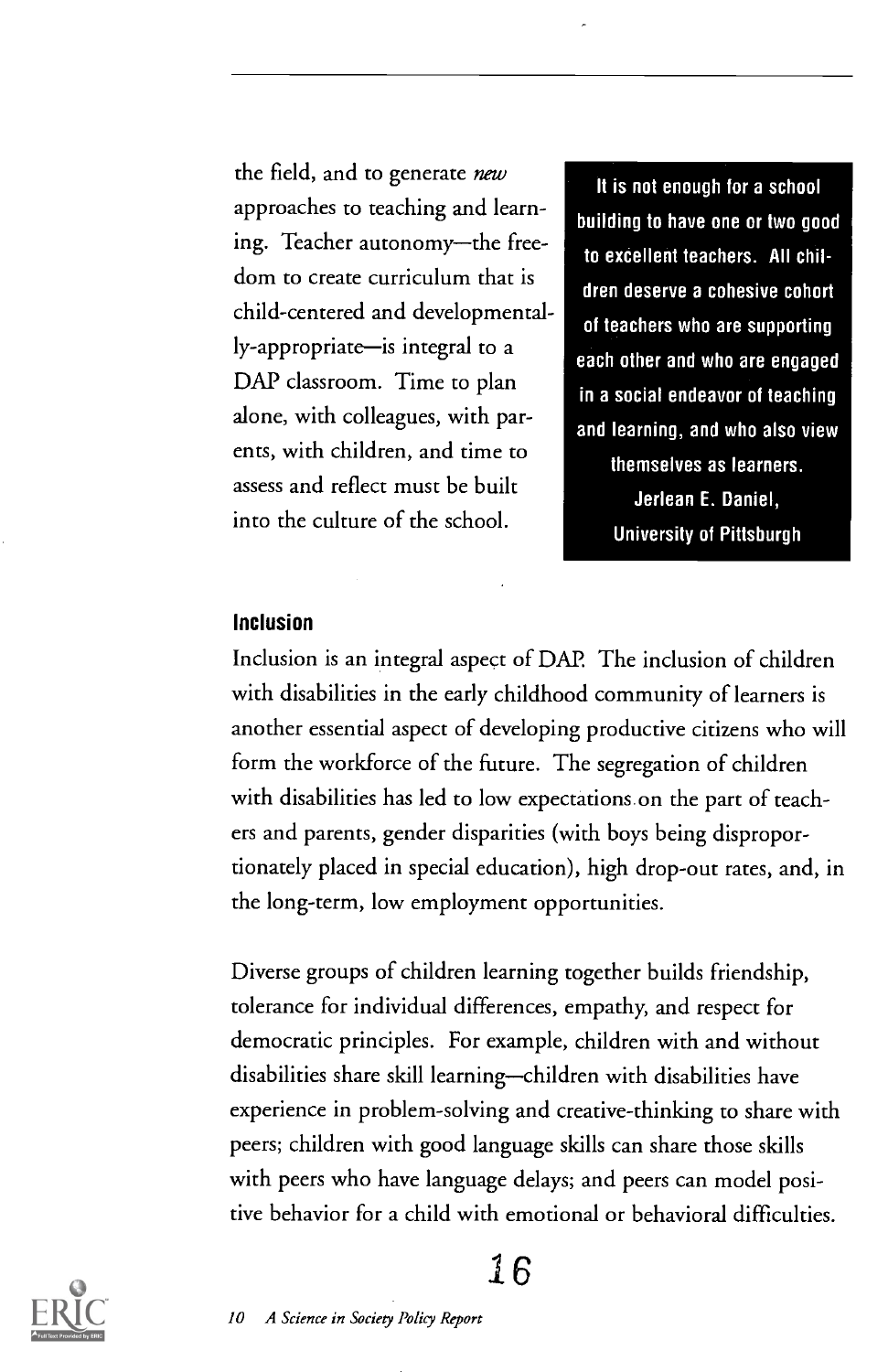#### Looking Forward

To achieve the goal of a healthy, active, productive citizenry, all children entering school must have teachers who have broadbased knowledge of child development and DAP, academic competence in subject matter, and understanding of and respect for diverse cultures. The culture of the school must change so that parental insights are valued, home cultures are respected, and parents are welcomed as partners in their children's education.

Early childhood science education needs reform. The teachers' poor science and math education, lack of preservice training in how to teach science in developmentally-appropriate ways, and the fact that many early childhood teachers are female and have been socialized to think science is not for them, has resulted in a serious deficit in the curriculum. This must change. The con-

structivist approach to curriculum coupled with children's desire to know how things work are strong assets for science education. Teachers who are exposed to inquiry-based science workshops have the opportunity to overcome their anxieties and appreciate the value of making science an integral part of the early childhood curriculum. Parents, too, can learn how to bring science and math experiences into the everyday lives of children through simple activities using common and culturallyfamiliar materials.

Exclusion from the educational mainstream is, in essence, a violation of a child's civil rights. In the year 2000, if all five-yearold children with a disability attended kindergarten class in their neighborhood school with typically developing peers, and they could be a member of an inclusive class throughout their school career, they will be better prepared for the workforce. Valerie Lava, Long Island University

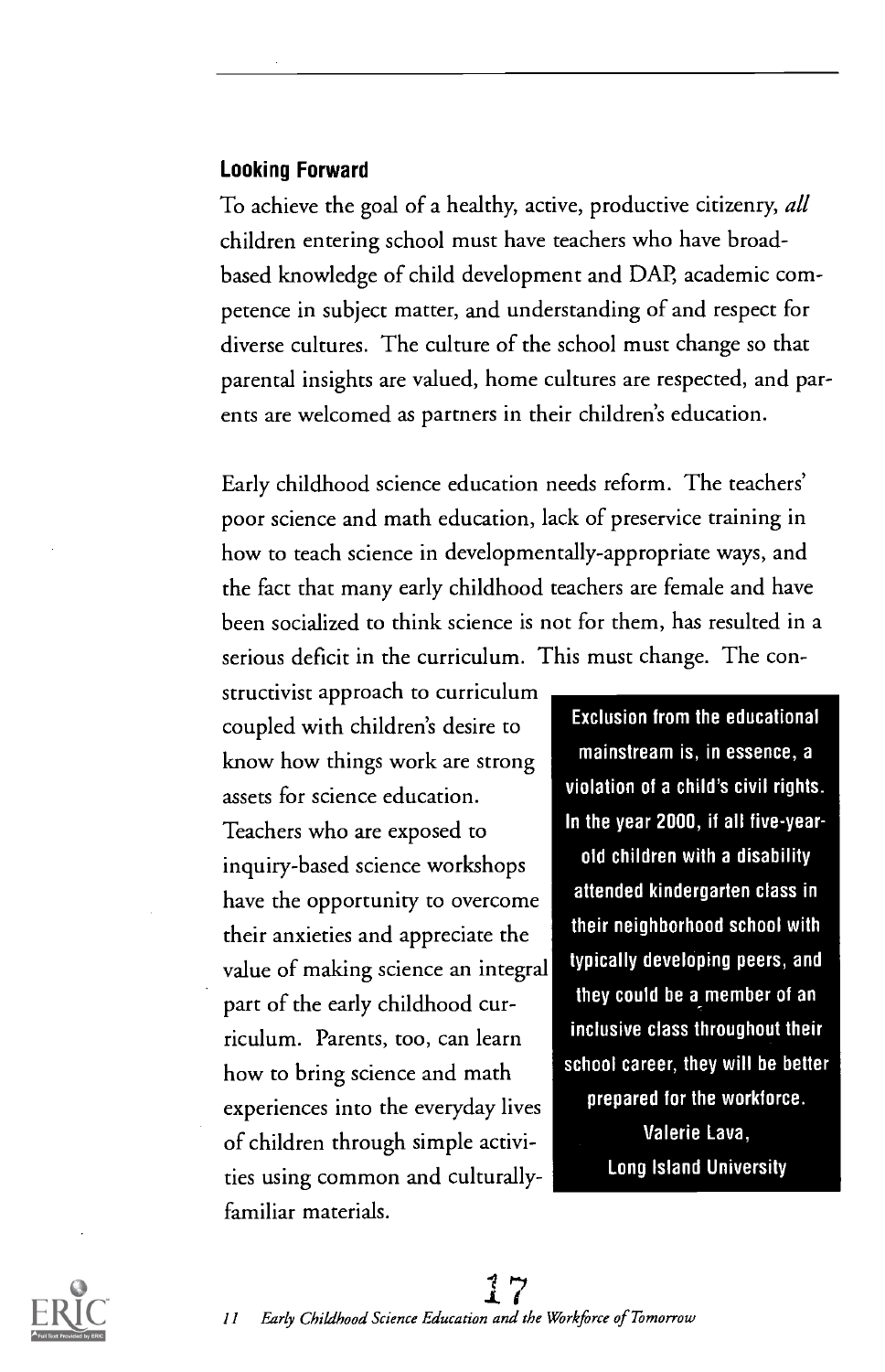## Helping All Children Develop a Broad Ra of Skills that will Prepare Them for Later Competency in Science, Math, and Technology



he idea of play as a valid form of education was first described in 1826, by Froebel, "the father of kindergarten" in his book The Education of Man.<sup>4</sup> He says

`that play is the primary mode of learning for children; that understanding occurs through meaningful and multisensory experiences with the world." This mode of learning can be referred to as meaningful play-a form of play where the teacher creates an environment through which children can learn.

Although the idea of play-centered learning has existed for 170 years, play, and developmentally appropriate practice (DAP), is not yet common in many early education classrooms-particularly



12 A Science in Society Policy Report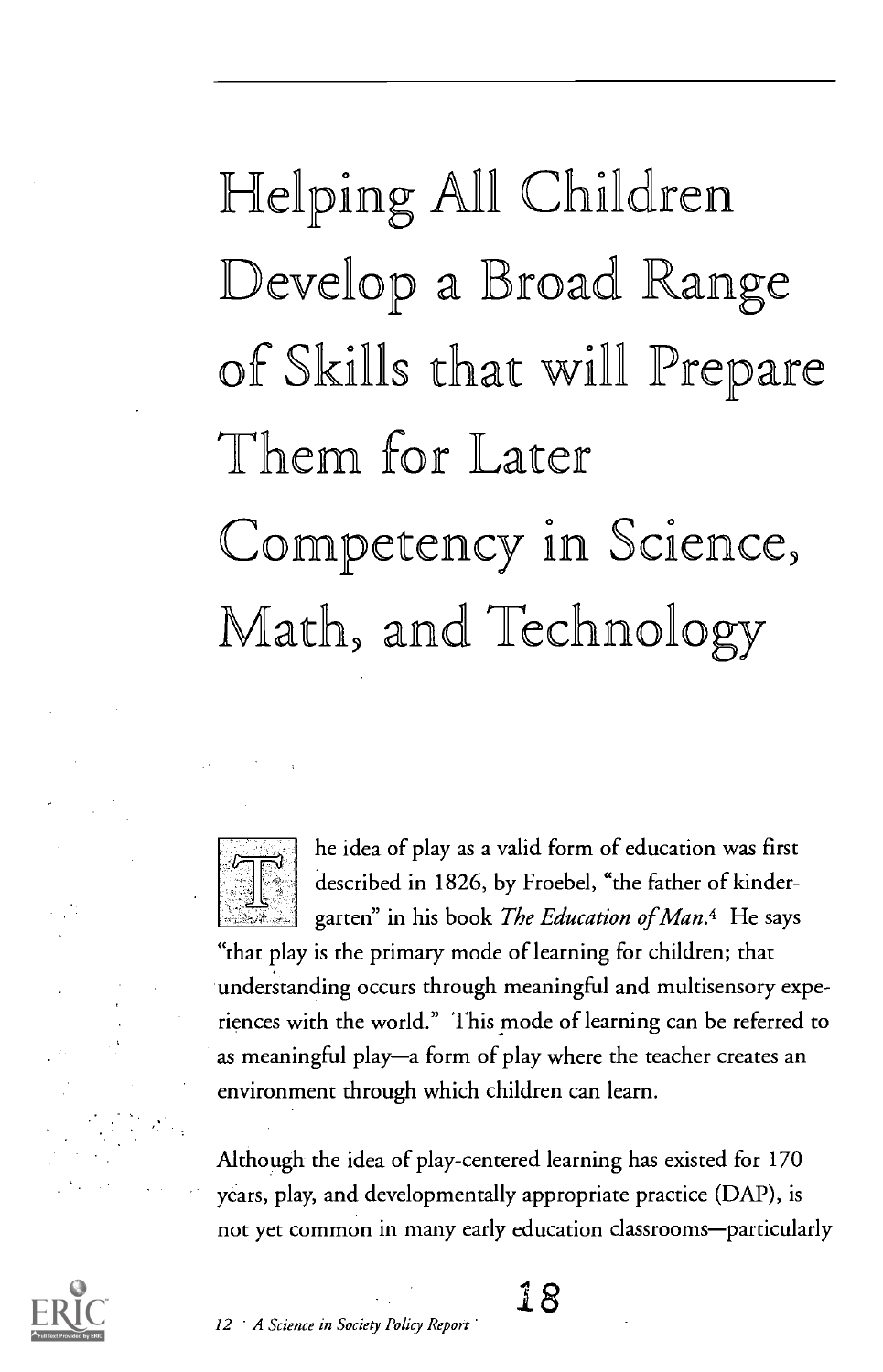beyond the preschool years. It is likely that the absence of DAP in classrooms is related to a lingering Puritanical distrust of play as time "wasted" which dates back to early notions of education in which the teacher's major role was to provide discipline. This is also attributed to an under-appreciation of the value of "hand" or "visual" knowledge.

Often when the teacher would ask what are these shapes, and the kids would go ahead and name all the shapes, she would then say, "let me teach you about them," and with that evidence right before her would proceed with the lesson as if the kids had said, "I have no idea." Douglas H. Clements, SUNY Buffalo

#### Learning Through Play

Learning occurs naturally during children's play. During preschool free-play time, children spend about half of their time engaging in mathematical activities such as classification, exploring dynamics/change (addition, subtraction, etc.), numeration (counting), magnitude comparisons, spatial relations (both in terms of and apart from navigation), and the creation and exploration of shapes and patterns. Young children are good at discovering mathematical concepts about the world around them. Even without particular teacher guidance, children engage in meaningful play as they build with blocks, put together puzzles, measure and pour liquids, and discuss the world around them.

#### Algorithms

Children are able to combine concepts they have been taught with games they enjoy, in order to develop algorithms for mathematical concepts. For instance, a girl told her father that when her younger brother was six, she would be eight, when he was



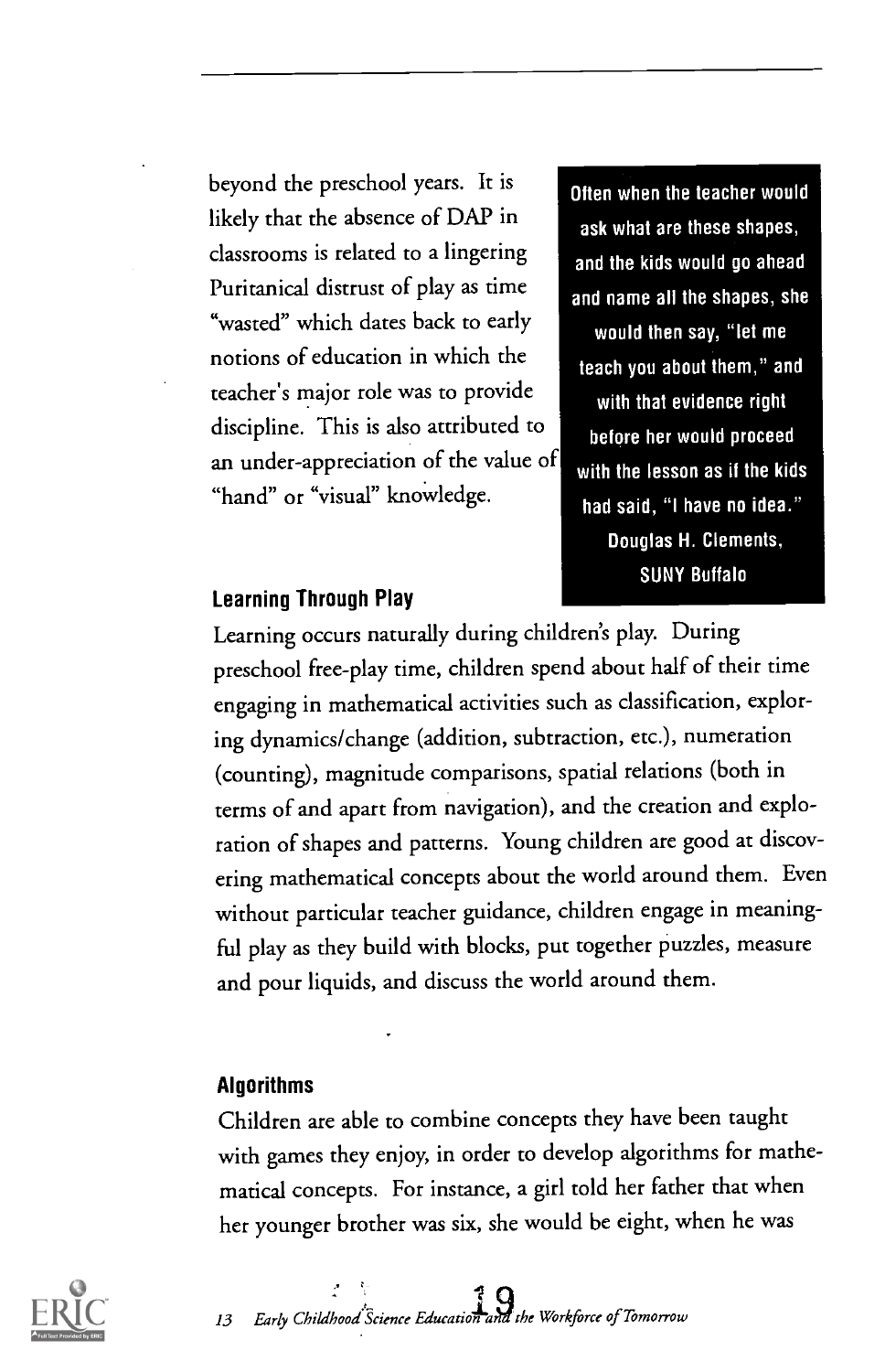seven, she would be nine, and so on until he was eighteen and she was twenty. When her father asked how she had figured that out, she said, "Simple, you just say, six-SEVEN-eight, seven-EIGHT-

nine," and she stamped her foot on the middle number for added emphasis. Her father realized that she had combined counting, which was a skill that she had been taught, with the ditties that she sang skipping rope to figure out how to do simple addition with an algorithm for adding two. There is deep value in such self-discovered algorithms. Children who are allowed to build their own algorithms end up with higher achievement in formalized math settings.

Young children-regardless of their socio-economic status- are already engaged in mathematical thinking. What's striking about young children are the opportunities-not the barriers-for mathematical learning. Their learning typically involves more than simple concepts that psychologists usually study. Herbert P. Ginsburg, Teachers College, Columbia **University** 

If children are going to learn about science, math, and technology through play, then they need to be provided with playthings that will fuel their inquiry. Playthings designed for this purpose are called "manipulatives". Educators do not know precisely what makes an effective manipulative though they do know that some manipulatives succeed in transmitting information, while others do not.

One basic guideline is that manipulatives should be open-ended, yet formalized, thus allowing children to experiment, while guiding their thoughts in productive directions. One can, however, discern the traits of an effective manipulative by watching children play/interact with different objects.

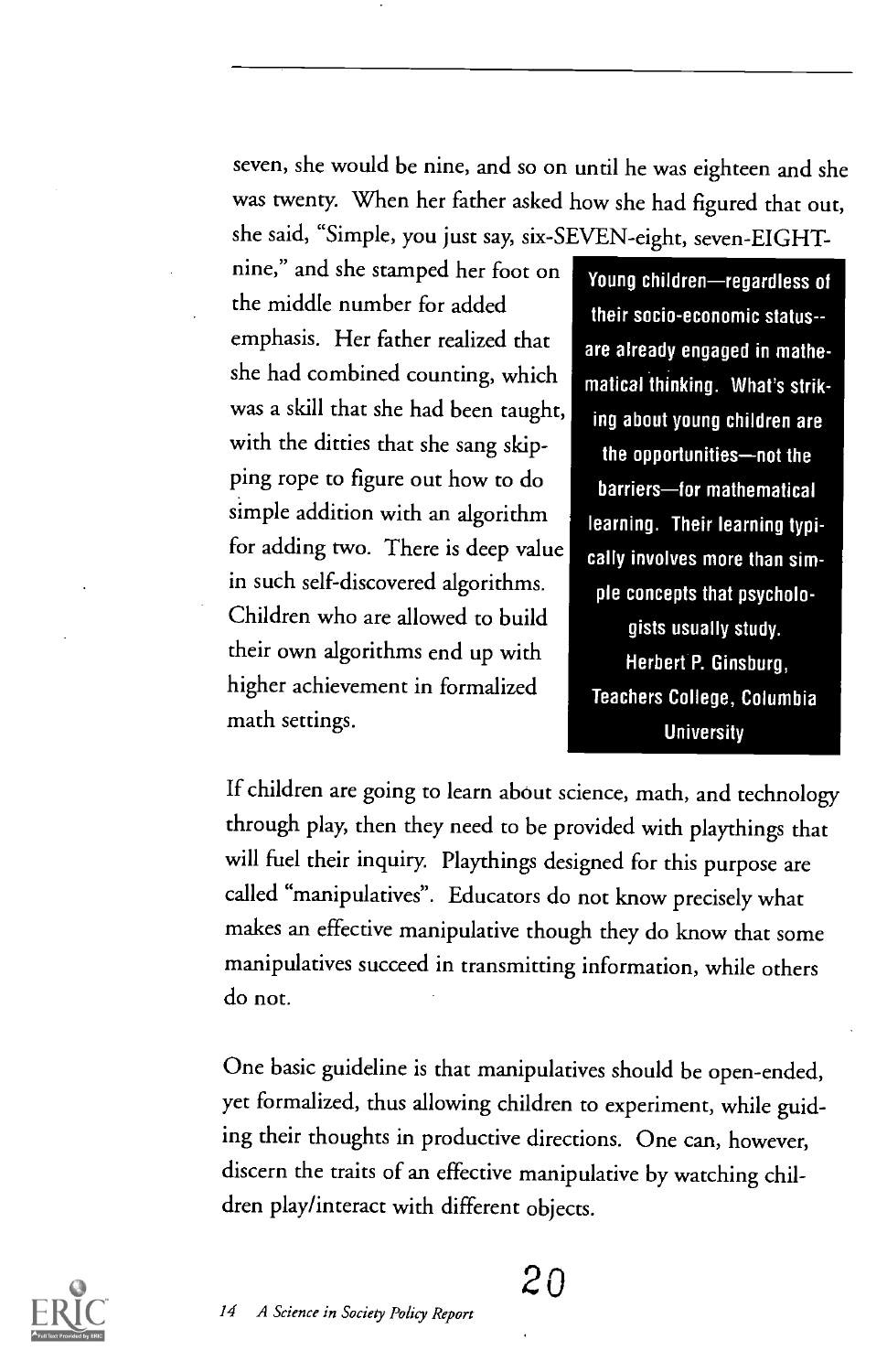Manipulatives should be designed with an eye toward mathematical concepts. Another successful characteristic of manipulatives is pleasing aesthetic design-clean lines and attractive colors tend to draw children to the material.

#### Computers

Computers are another type of "hands-on" educational tool to encourage technology education. To those who do not have training in child development, they may appear to be more "serious" than manipulatives, which may be seen as toys of dubious educational value. Computers should complement rather than supplant the use of manipulatives in the classroom. Young children need to focus on multisensory and three-dimensional learning experiences. Computers may also confuse young children, who have trouble determining whether or not they are, in fact, "alive". Young children go through a developmental stage of

"magical thinking," in which they cannot always distinguish what is real and what is fantasy.5 Computer programs often add to the sense of "magic", for example, on a computer a seed can grow into a flower within seconds.

Still, having children become familiar with the computer can provide an advantage for those entering the workforce in the year 2020. In doing so, however, software needs to be carefully chosen and screened

The pure pleasure of arranging forms in space and deciding what looked right and reflecting on what that meant, seeing similarities and differences from these forms, and ones in the real world, was totally involving for children, even those who were considered hyperactive and couldn't sit still for a minute.

Karen Hewitt, Learning Materials Workshop

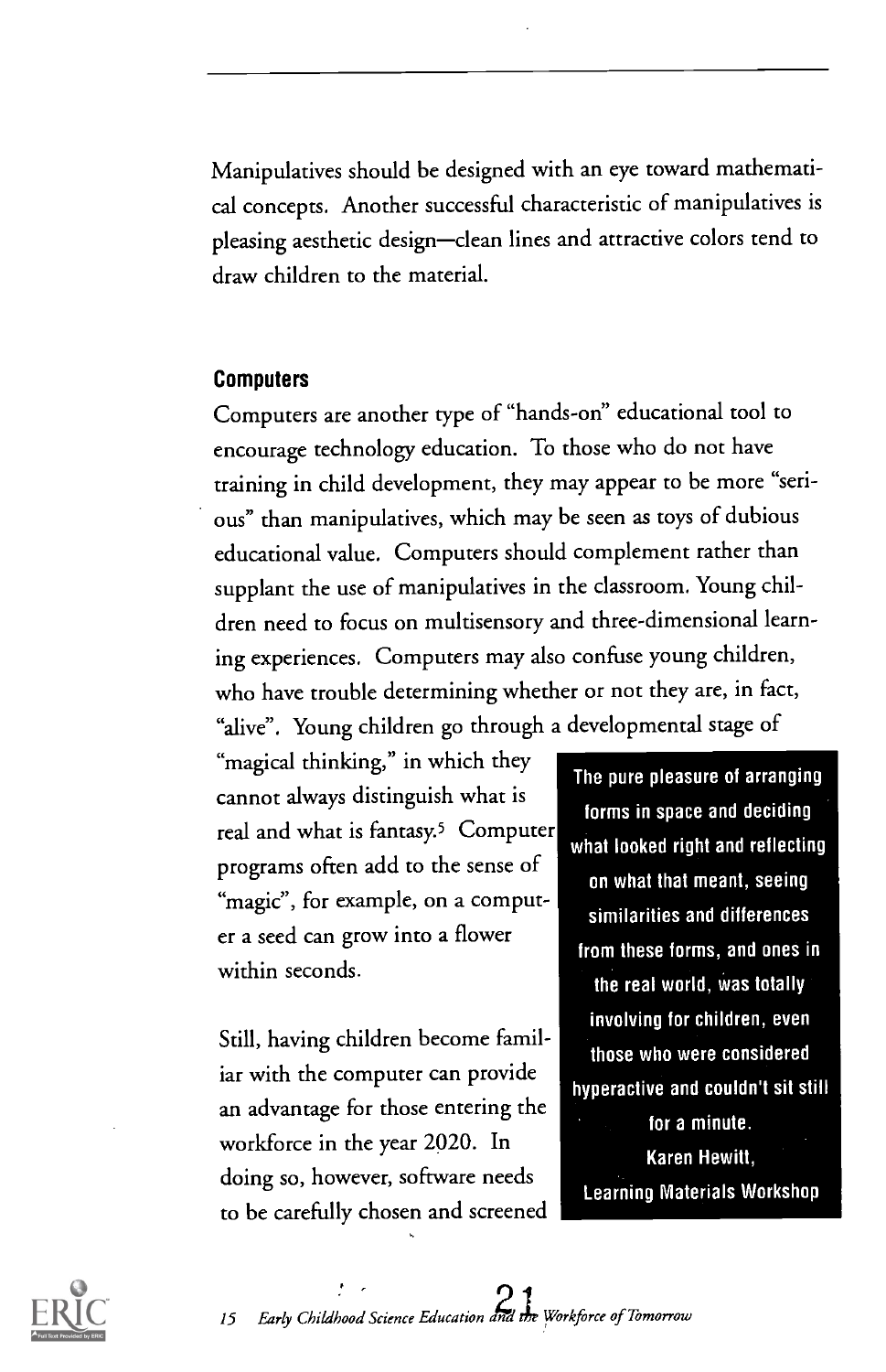by teachers so that it is age-appropriate, and linked to the curriculum.

#### Implementation Issues

When children use manipulatives and play to learn core subjects such as math, the teacher's role naturally changes. Should a teacher intercede when children are arguing about size to indicate whose block tower is, in fact, bigger, or should she/he let the children decide? To what extent should the teacher control the activities available to children? Should the teacher's role be simply to set up a stimulating, colorful, and diverse environment or should she/he plan activities for the students to participate in? And if activities are planned, should the teacher intervene to make sure that students participate in them? These questions need further investigation.

While the role of play with manipulatives has been firmly established, there is still more to learn about implementation issues in the early childhood classroom. Additional field research and teacher experiences will need to guide developmentally appropriate practice (DAP) science, math, and technology education in order to create a clear picture of optimal DAP instruction.

22

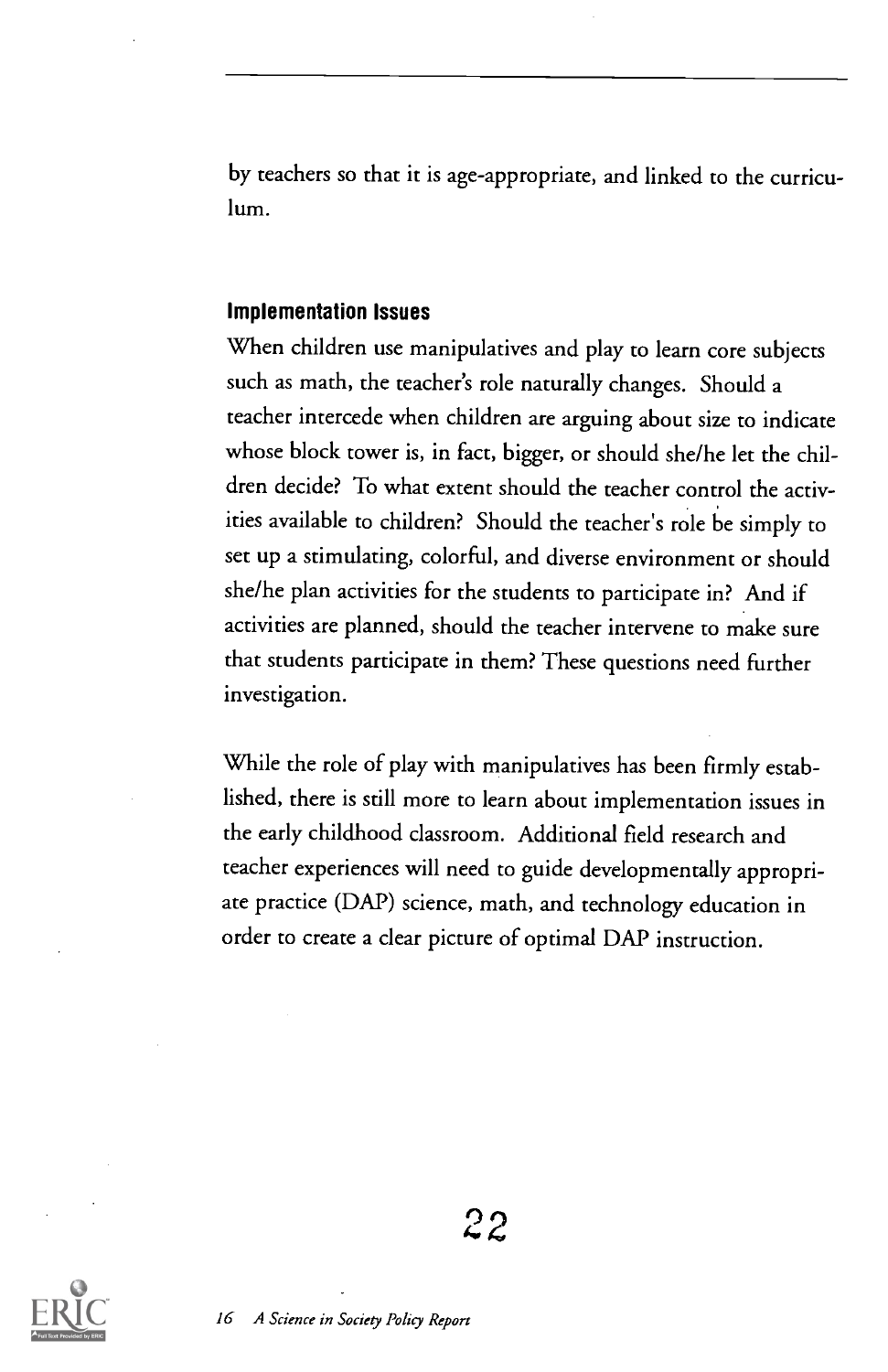## Using Assessment to Learn About Children's Science Learning



he principles of developmentally-appropriate practice (DAP) are rooted in the understanding that each child develops at his/her own pace. Good teaching practice

in the early childhood curriculum involves ongoing assessment-both to gauge the progress of each individual child, as well as to inform instructional practice.

#### Multiple Forms of Evidence

Developmentally-appropriate early childhood assessment in science centers around multiple forms of evidence gathered through the course of normal classroom activities. Types of evi-



17 Early Childhood Science Education and the Workforce of Tomorrow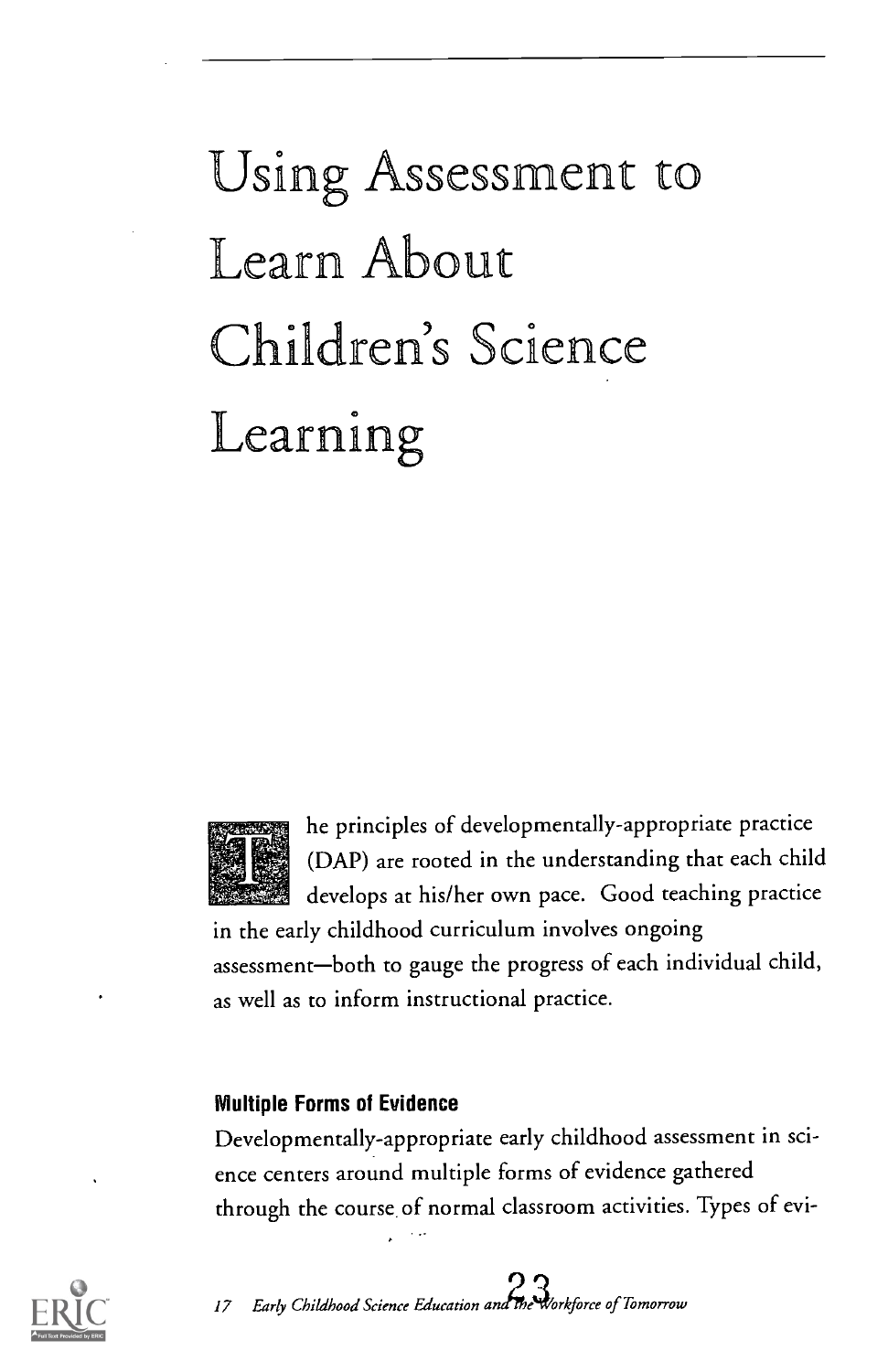dence include: observation; discussion; and analysis of students' drawings, written work, and concept maps. By analyzing multiple forms of evidence, teachers gain an understanding of children's learning styles, strengths, and weaknesses. In order to gain a sense of a student's progress, teachers must examine these multiple forms of evidence over a period of time

For true assessment, there really need to be multiple forms of evidence. The notion that any one piece of evidence at any one time can ever tell you a true picture of children's performance is inadequate and probably wrong. Jacqueline Jones, Educational Testing Service

(e.g., comparing the beginning of the year with the middle of the year).

#### Assessment Skills

Teachers need practice "reading" children's science work.6 Conducting assessment around science curricula calls for documentation of both process and content. For example, a discussion following a hands-on exploration can help teachers assess whether children have ideas about concepts that underlie what they have experienced, whether there are inaccuracies that need to be clarified, and whether children are ready for new information. Open-ended questions are especially useful in this realm, to assess what children know and to spur their thinking.

Teachers must continually reflect upon what they document. Ideally, teachers have an opportunity to analyze evidence in consultation with colleagues who teach at other grade levels. This enhances a teacher's ability to sense where students are relative to peers in the same age range.

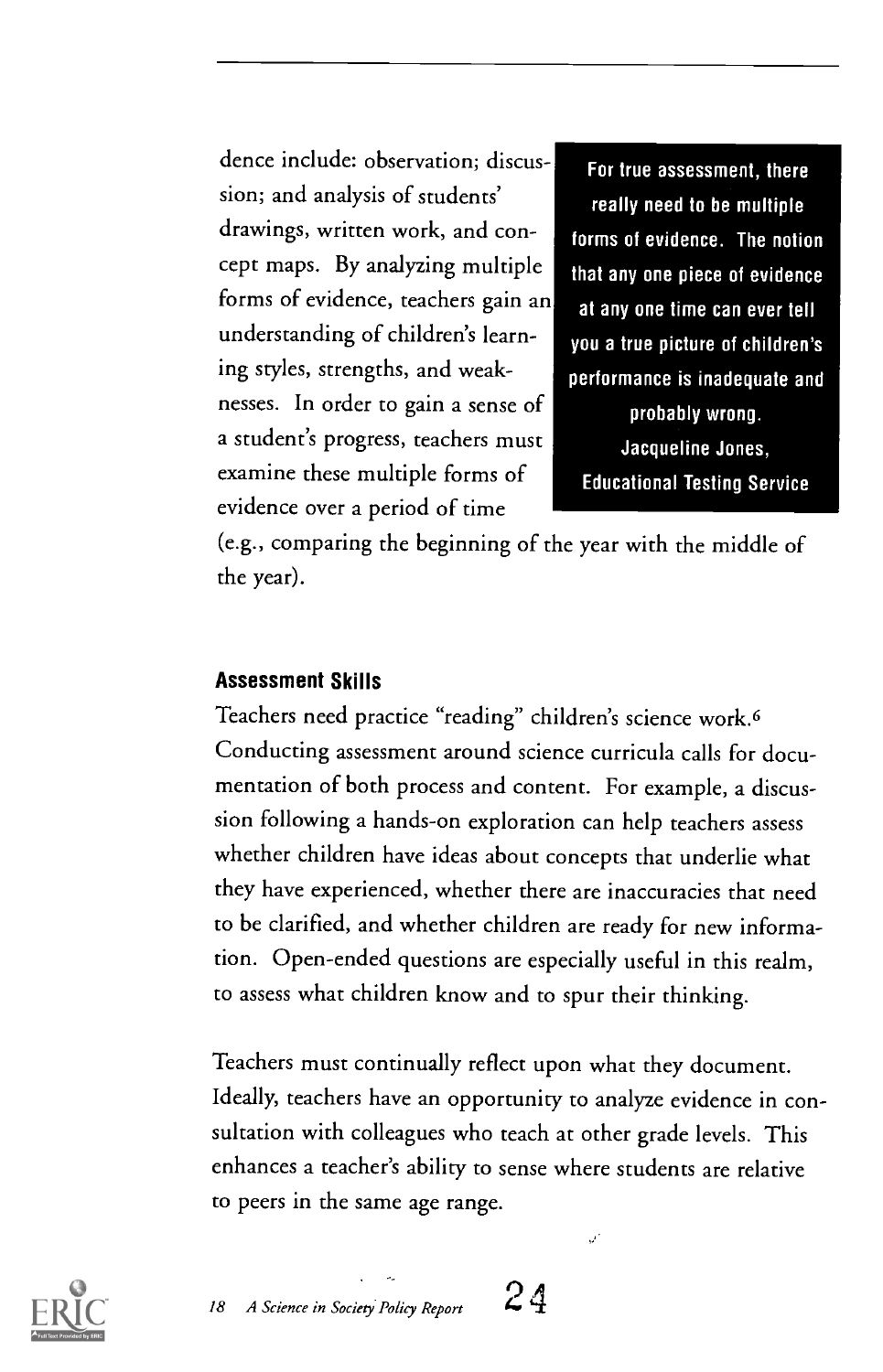#### Perspective of the Parent and Child

Parents are an important part of the assessment process. In some cases, parents may provide insight into the child's performance, and may have observations of their own to contribute to the teacher's evidence. More likely, parents will be interested in the teacher's evaluation of their child and his or her progress during the year. It is also important to keep children involved in the assessment process, and to give children feedback about how and what they are learning.

Learning is something that people do in all aspects of their lives and, in fact, to meaningfully assess learning you have to understand how the things that children do in school relate to the things they do at home, in afterschool programs, and at camp. Only in looking at someone's life do you really understand what meaningful learning is. Lynn Dierking, Institute for Learning Innovation

#### Standardized Testing

ŧ,

There is a disconnect between assessment as described above-using multiple forms of evidence (sometimes referred to as "authentic assessment"), and testing content knowledge through standardized tests. Authentic assessment is especially appropriate for gauging early childhood learning within the context of the classroom. In contrast, According to the Association of Childhood Education International, standardized testing is a questionable practice, particularly during the younger grades when children's growth is most uneven and idiosyncratic.?

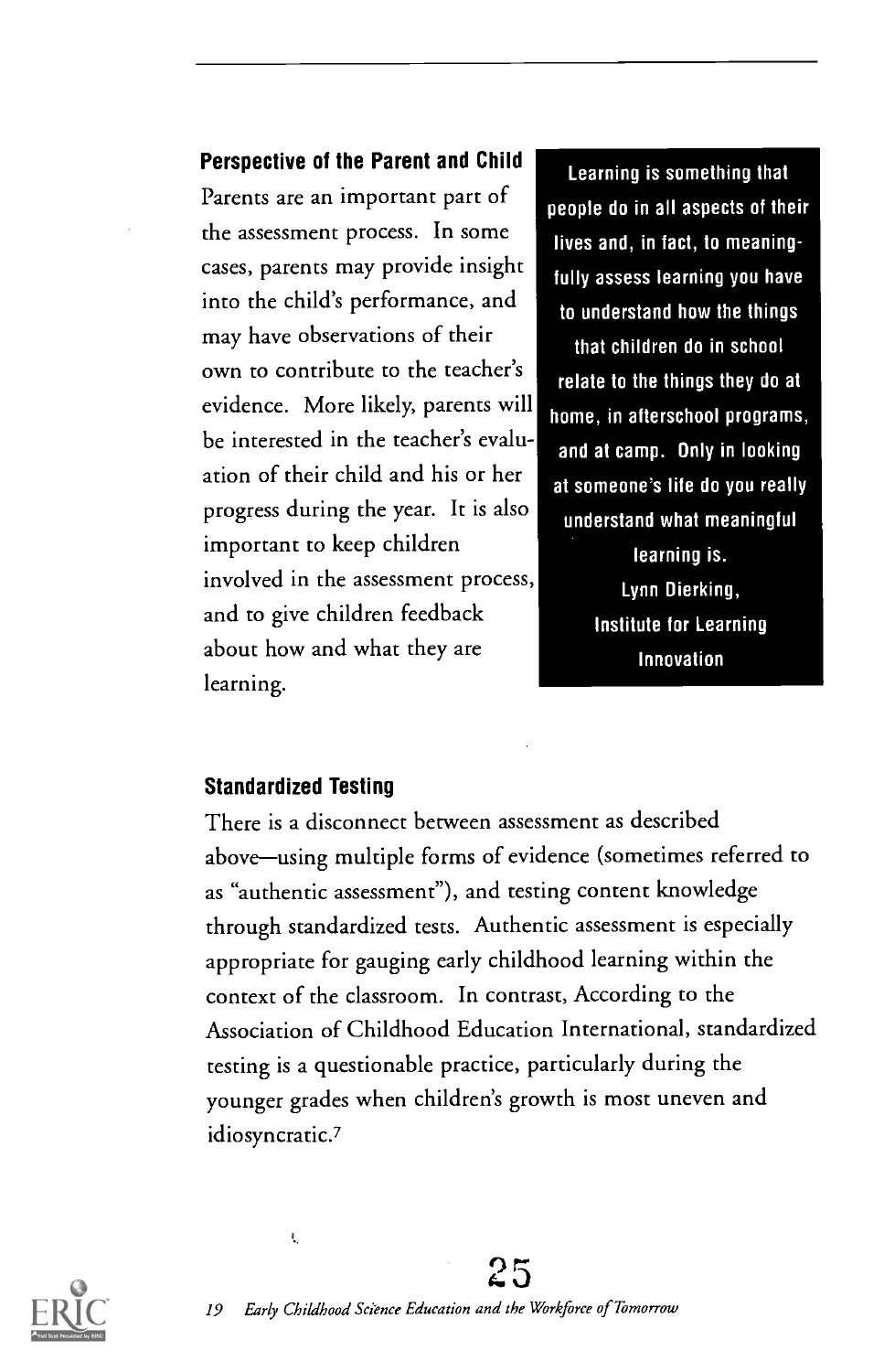Standardized testing, however, is an integral part of the educational experience for almost all children because it satisfies administrative and reporting concerns more efficiently than alternative assessment. A further benefit of standardized tests is that they provide teachers with a powerful source of research data that, which if properly used,

The good news is that science assessment, unlike reading and math, doesn't bring a long history of testing. Science presents an opportunity to really create new models for assessment. Edward Chittenden, Educational Testing Service

can inform practice.8 Thus, from a practical standpoint, teachers need to know how to help children successfully master these exams. Staff development that builds familiarity around test content and format and helps teachers create a comfort level for children has become a necessary reality. Making peace with standardized testing in no way compromises or lessens the need for the broad developmentally-appropriate approach to assessment described above. There is room for both types of assessment in the educational process.

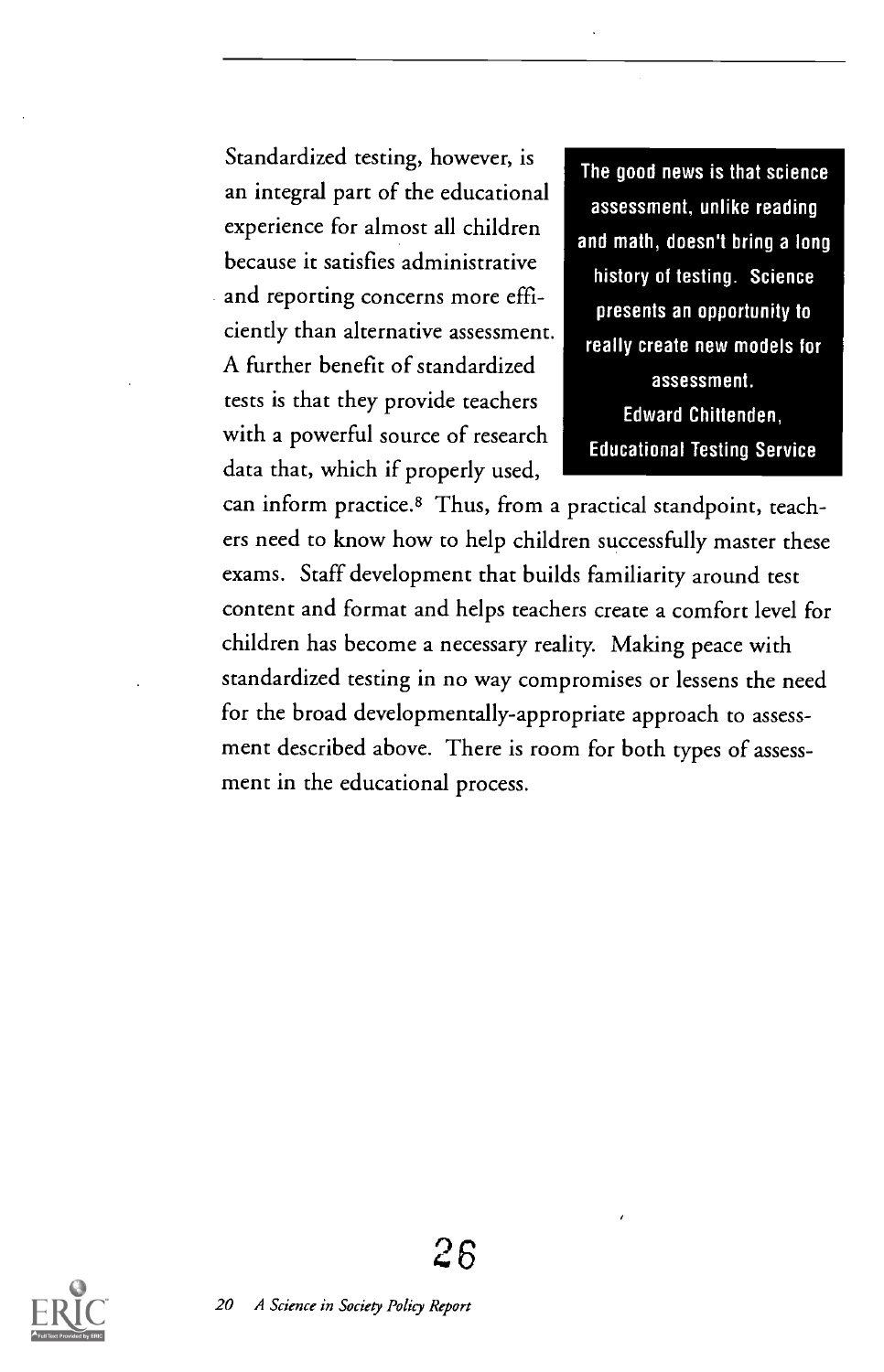## Implications for Teacher Education



n the context of school reform, it is essential to examine teacher prepa-

ration from the perspective of practice, content, and equity. Institutions of teacher education need to: better educate teachers to understand the process of learning; improve teachers' grasp of content, particularly in the areas of science and math; and engage them in the process of creating institutional change around issues All of the children who enter the workforce in 2020 will experience diversity in the workplace. They all will need to experience some curriculum, information, or approaches that will allow them to learn about and appreciate differences in their work and in their social interactions. Edward Greene, Lehman College, City University of New York

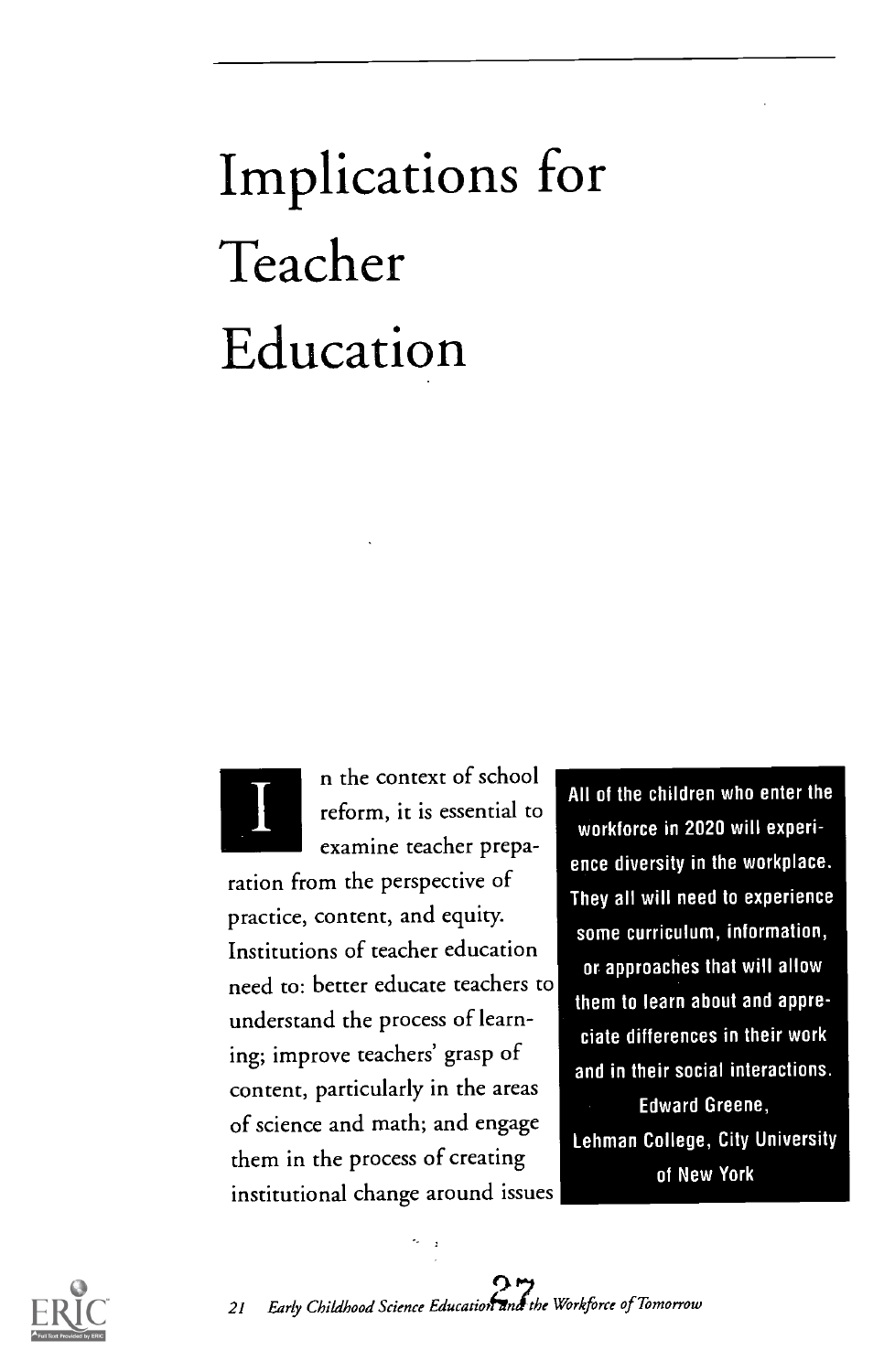of diversity-a necessity if teachers are going to be able to educate today's young children for life and work in the global economy of 2020 and beyond.

#### Examining Practice

In terms of practice, the active learning, experiential approach based on developmentally appropriate practice (DAP) and principles of child development are valid methods for early childhood education. Teachers need to be trained to engage in child study as an integral part of their daily interaction with students-that is to observe, record and analyze children's activities as a means to understand how they learn and what they know.

#### Field Experience

Direct field work, when a student works in a classroom under the guidance of an experienced teacher, is another essential aspect of teacher preparation. Field experience should be with a model teacher, and there is a severe shortage of good placements. The typical twelve-week segment for the field experience is too short a period for observing the lead teacher, preparing and trying out lesson plans, learning the needs of individual children, and absorbing

22 A Science in Society Policy Report

Between the child initiated play and the totally teacher directed activity there is a vast divide, and we are not really training teachers well to address that vast divide-to watch children when they play, to know or intuit when to intervene, how to intervene so that you are not interfering with the child's thought processes but extending them. Nancy Gropper, Bank Street College of Education

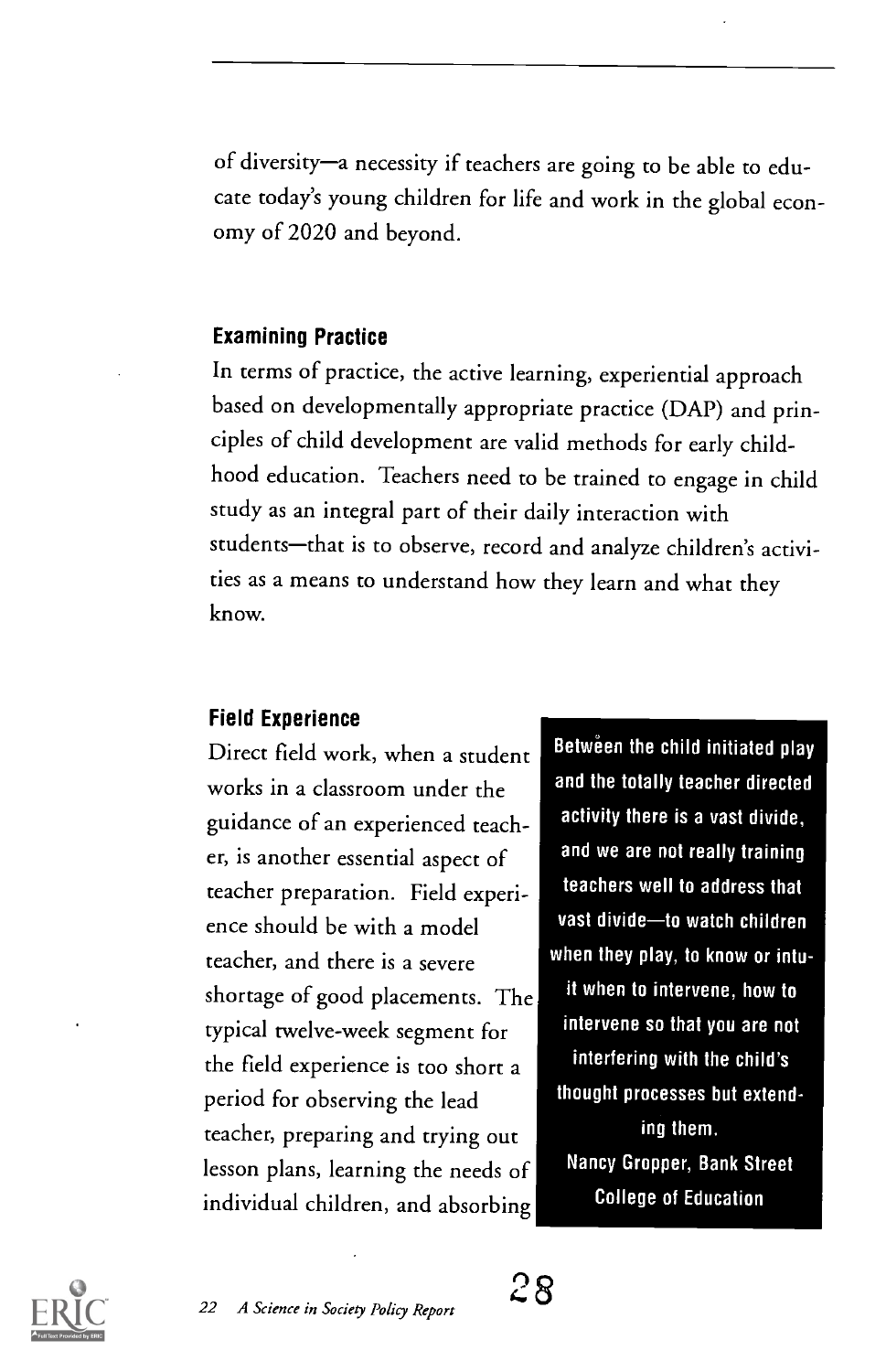the nuances of school culture. However, in the current structure for teacher preparation, a longer field experience is difficult to administer. Whatever the field experience, it is enhanced by opportunities for self-reflection through journal writing, action research, or analysis of field experiences in terms of DAP.

#### Structure and Content

Turning to the issue of classroom structure and content, teachers need to be trained in how to set up activity centers in which children can learn through the use of engaging materials, with the teacher serving as facilitator and monitoring progress. While it is encouraging that there has been growth in this approach for pre-K classrooms over

Not many of us have experienced the kind of environment for learning that we are trying to create. Very few of my students have learned the way I would like them to learn, or the way I would like them to teach. Karen K. Lind, University of Louisville

the past few decades, there is also an opposing trend to establish first- and second-grade type classrooms with more teacherdirected instruction at the kindergarten level.

Teacher education institutions need to help preservice teachers understand how to select materials that support content. For example, lack of knowledge about the myriad learning possibilities of unit blocks has led to diminished use of these materials in the pre-K and kindergarten classrooms, where they were once a curriculum staple. Since unit blocks are an open-ended material that give children experience in geometry, physics, balance, symmetry, problem-solving, decision-making, creative-thinking, cooperative learning, and social/communication skills, to name just some of their attributes, teachers-in-training need hands-on



#### ?9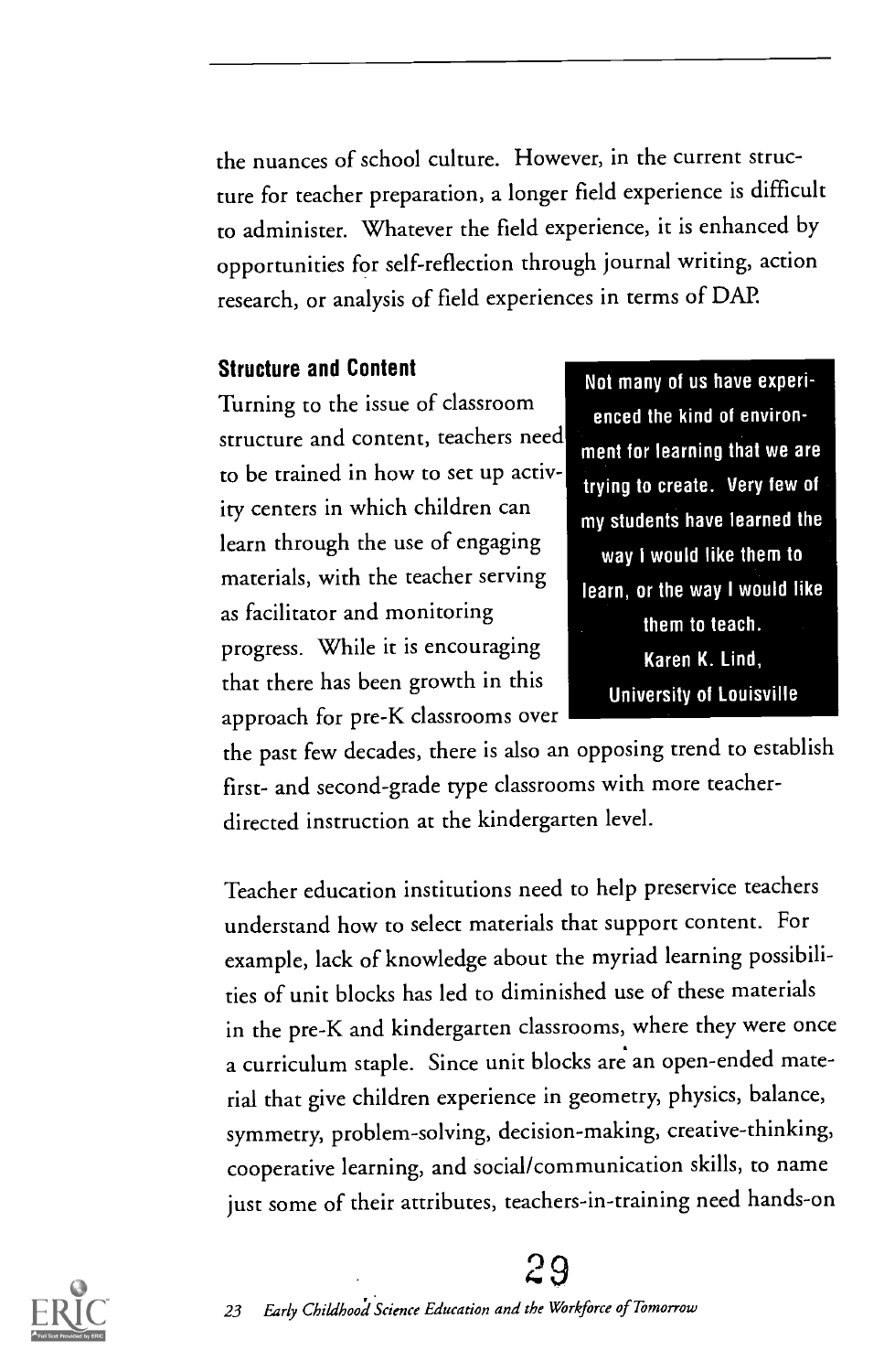experience to gain awareness of their value, especially in the areas of math and science. Block building also adds immeasurably to the information children gain from other more narrowly-based math manipulatives.

#### Using the Natural Environment

Teaching preservice teachers how to use the natural environment for content is another area that needs attention. Exposing young children to life forms found in the everyday, nearby environment provides more meaningful content than kit-based science that may or may not relate to their immediate world, be that an urban, suburban, or rural setting. A square of grass, a bare city tree in winter, a concrete playground, all can be used to sharpen children's observation skills while enhancing their understanding of the natural world.

By exploring the everyday world, children can learn to think-to pose problems and to solve problems, perhaps the most essential skill for the 21st century. Through everyday activities children can develop process skills essential for science-sorting, classifying, measuring, comparing, documenting. Using their senses to explore their immediate environment, children will learn to observe phenomena, pose questions, experiment, seek answers, conduct age-appropriate research to find answers. Teachers can learn to harness students' natural curiosity.

#### Modeling Inquiry-Based Learning

Teacher education institutions must model inquiry-based learning in order to develop teachers who are comfortable teaching



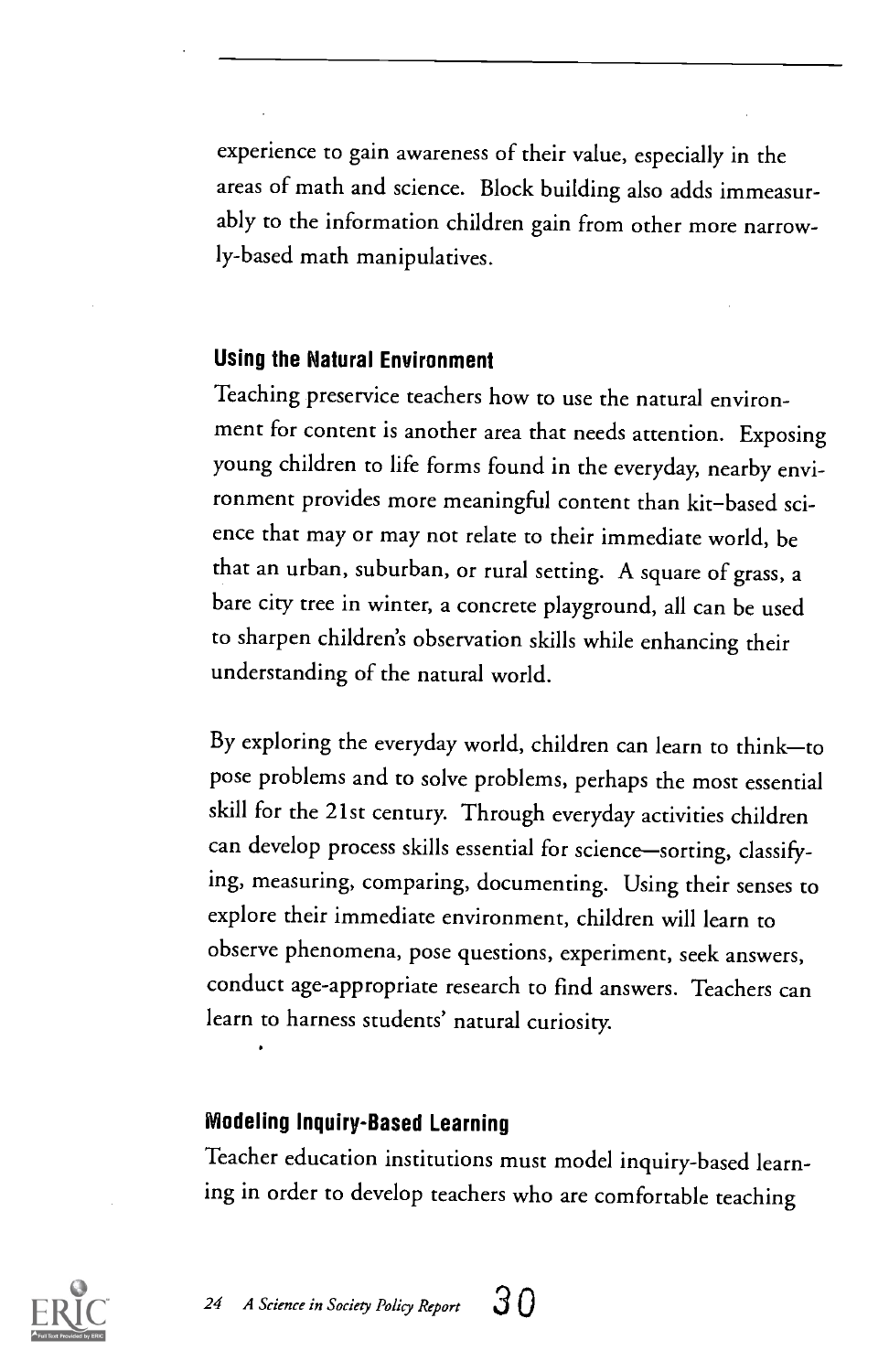children in this way. Teachers must learn how to ask openended questions instead of demanding "right answers." What does it look like? Tell me about it. How can you find out? Can you think of another way? These are all questions that will spur children to think and problem-solve in ways that memorized facts, which may quickly become obsolete, never will.

#### Confronting Inequity

Clearly, teacher education institutions have much to change in order to produce teachers who will successfully prepare all children for adulthood and work in the 21st century. But meaningful change cannot occur until the institutions themselves confront issues of inequity that are inherent in the very structure of higher education.

Institutional forms of bias stand as obstacles to children reaching their full potential, and schools of education have a role to play in creating institutional change. Teacher education courses must address institutional bias and equity issues, not in an ad hoc manner at the discretion of individual teachers, but in-depth as a full semester course and as a topic of faculty led seminars and conferences.

Science provides an example. Traditionally science has been the domain of white males. Others, such as children of color, all girls, children with disabilities, and children from low-income families, were not seen as "science capable" and, thus, were not given opportunities for instruction, scholarships, internships, and other ways up the scientific ladder. One can make a similar case for inequities in the field of mathematics.

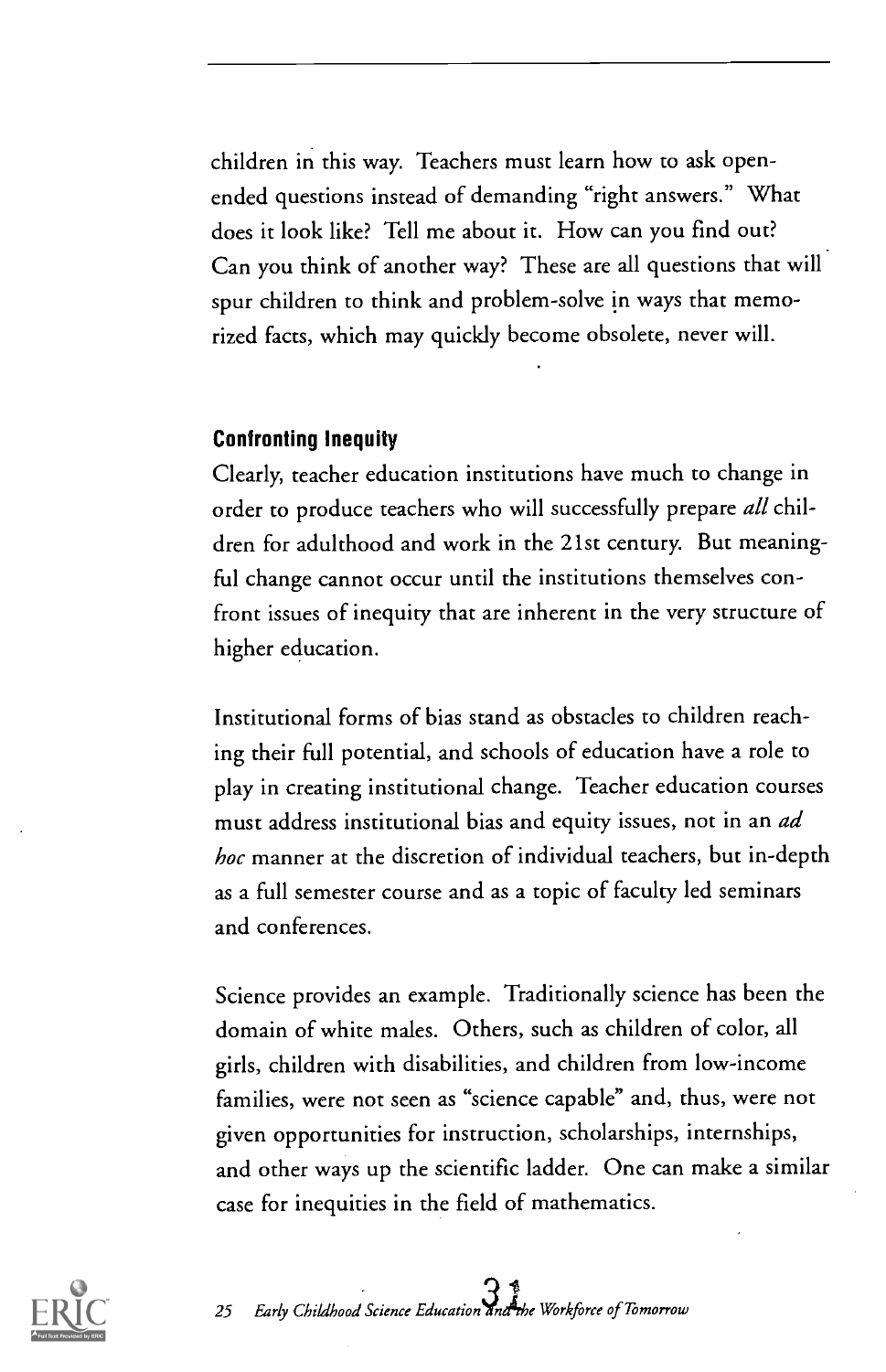Teacher education institutions need to prepare teachers to become advocates for equity in the public schools and early childhood centers where they will ultimately teach. To accomplish this, the first step is for faculty and administrators of teacher education institutions to engage in a process of self-reflection, confronting their own biases, and the effect these biases have on their teaching. Next, there must be a place in the teacher education curriculum where preservice teachers have the opportunity to

When we look at science, math, and technology, as when we look at any other content and process issue in education, one of the major obstacles that exists in schools of education today are equity issues. Institutional forms of bias stand as obstacles to children realizing their full developmental potentials. We need to prepare teachers to be initiators of the institutional change process. Carol Brunson Day, Council for

Professional Recognition

go through a similar process. If this can occur in institutions of higher education that send teachers of young children into the field, all children will have equal educational opportunity.

Looking to the global future of the world of 2020, it is imperative that we educate teachers for the rich diversity of children they will teach. As a result, they will be prepared to educate children who know how to think, who are adept at recognizing and solving problems, and who can interact with ease with diverse people in the workforce.

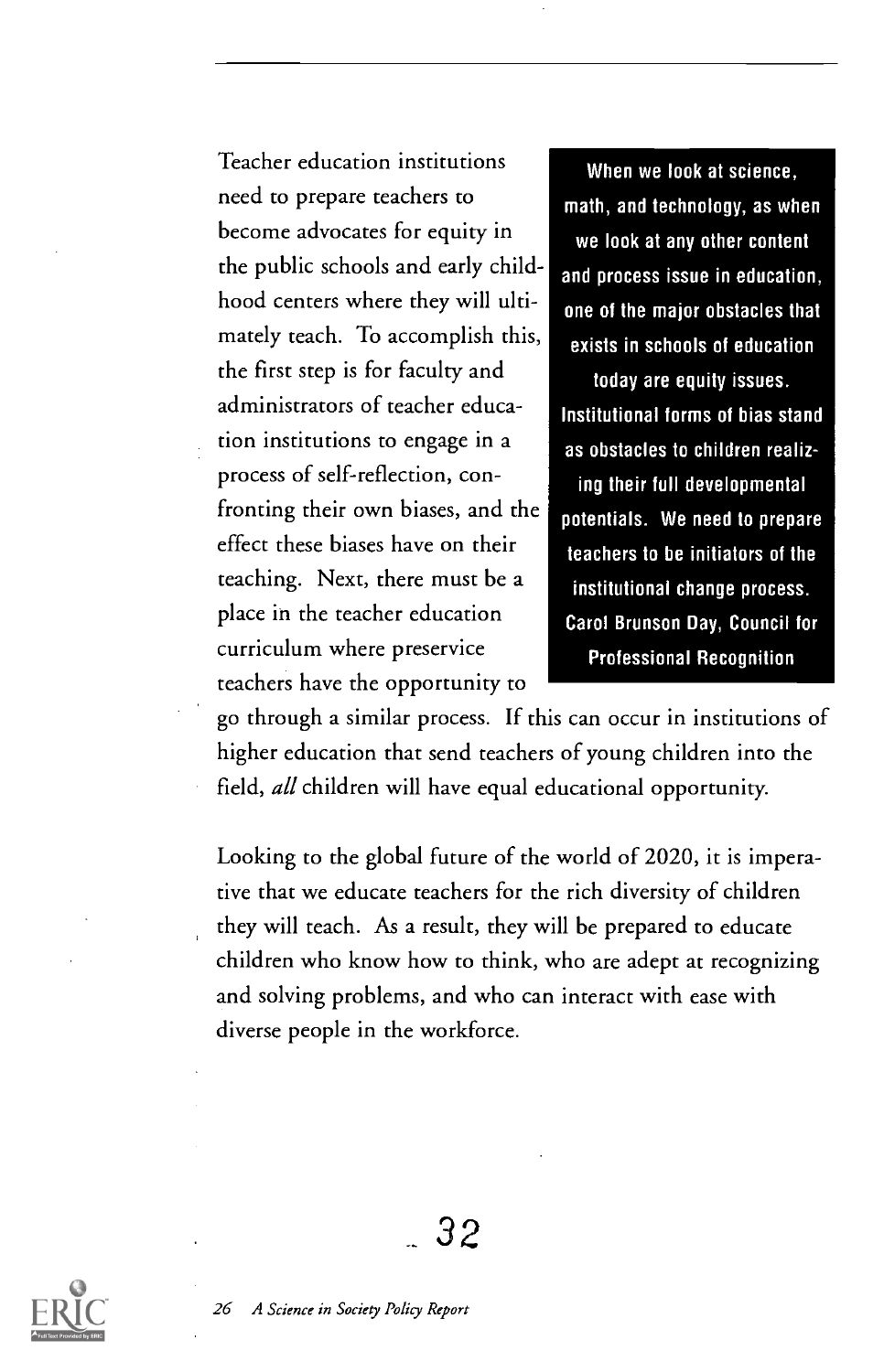## nvolvement of Parents and Family



amily involvement is of critical importance to children's educational competence and success, and the early childhood years are when home-school connec-

tions are the strongest. Through connections with families, educators learn what children already know when they enter school and acknowledge the importance of children's culture in terms of their knowledge base.

#### Parents as Partners

To begin, schools should view parents as partners. For example, parents play an important role in the social and emotional development of children, and current research has pointed to the importance of such development for early school success. Socially competent children thrive despite risk factors, such as poverty.9 Also, a teacher's evaluation of a child's academic performance is often closely tied to how that child handles social

33

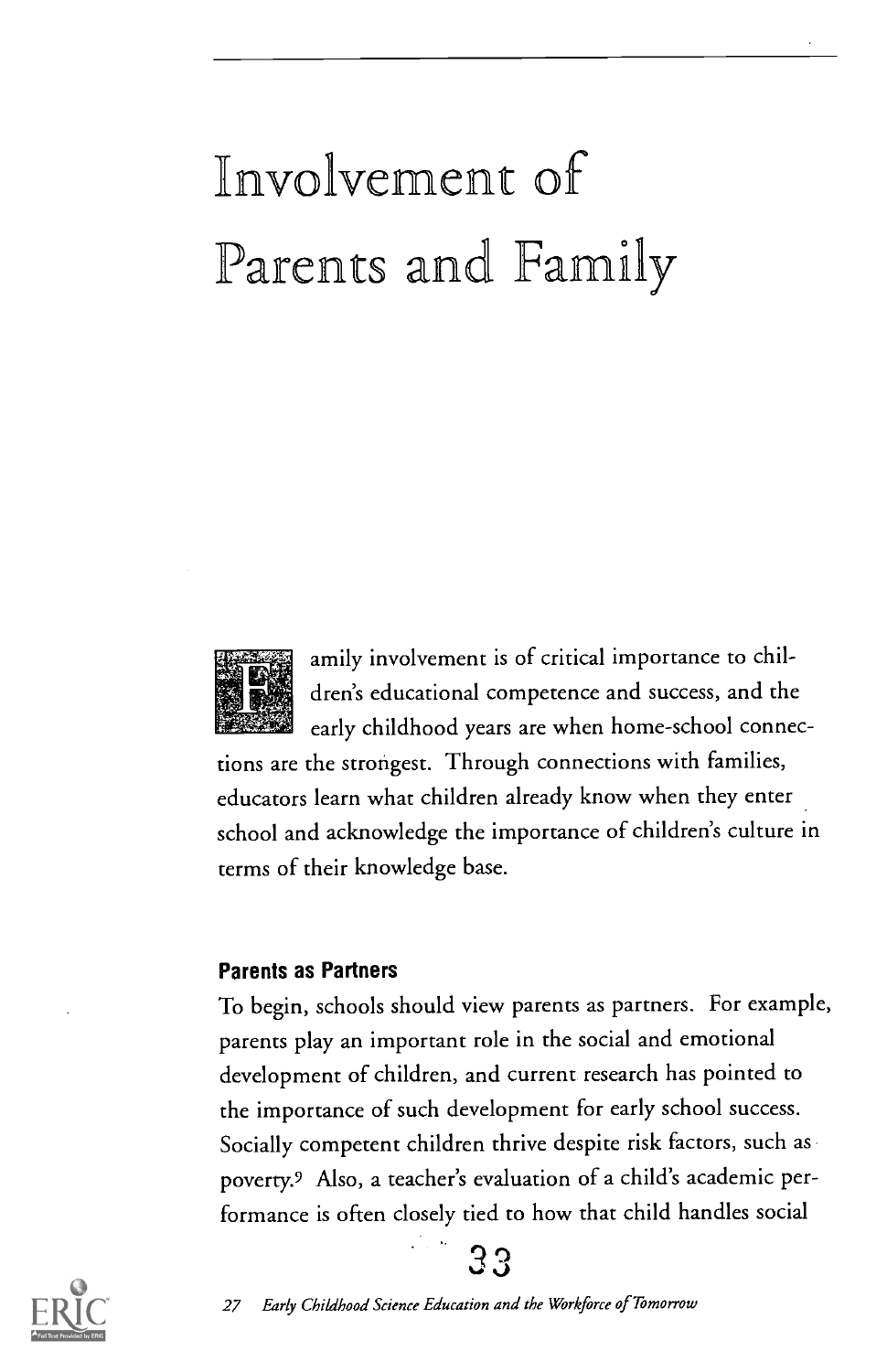and emotional situations. Parents may not realize that what they are teaching their children about social skills can be key to their academic success once they reach school.

Parent involvement programs need to be proactive and positive.

Often parents are contacted only when there is a problem, and as a result, many families feel disenfranchised rather than welcomed by their children's schools. Frequently these are the very families whose children are the least likely to receive a good science education-children who are poor, children of color, and children with disabilities.

What parents are teaching children about social skills are key to their academic success-including math and science-once they reach school. Cybele Raver, Cornell University

#### Parents and Science

It is paradoxical that science, math, and technology-areas in which parents may feel particularly disenfranchised—provide a unique vehicle to empower parents. Parent involvement programs around science, math, and technology provide a meaningful way for families to be involved in their children's education. Such programs can affirm that parents know a lot more science than they think, that in fact they do science everyday, but they do not call it science. (It should be noted that the same can be said for *children's* science learning). Once parents realize their own science potential, they also realize that they can help their children's science learning.

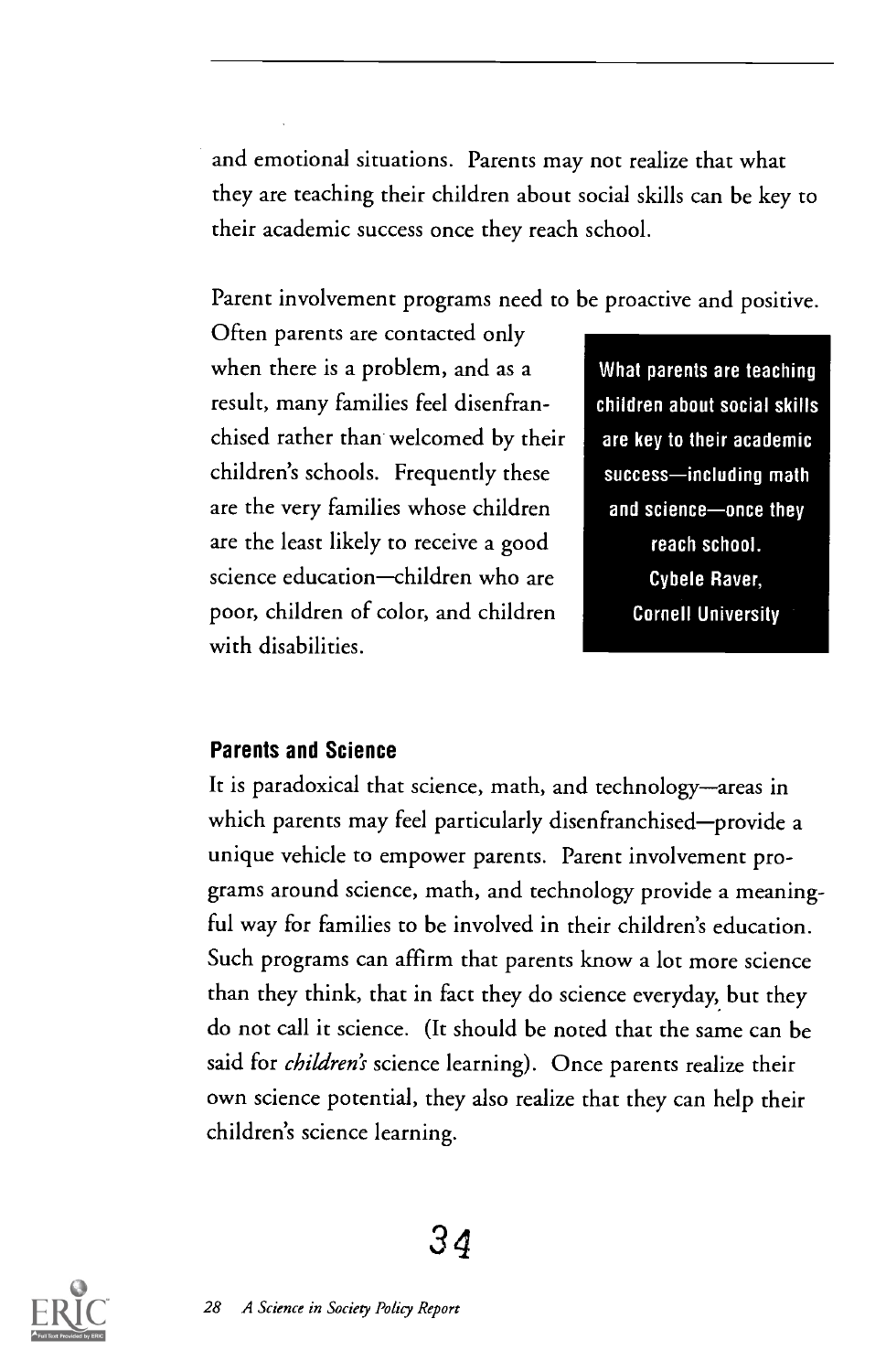Involvement in a curriculum area such as science is empowering for parents when they understand they have a real role to play in the learning process. Science provides an opportunity to let parents "play" and helps them to develop insights into the complex social and cognitive learning that goes on during children's play. Science can also illustrate the importance of child-centered and inquiry-based activities.

Research has shown that parent involvement is a key indicator of children's learning and success in school. This is a disconnect to the real world, where often parental involvement is given just lip service. Merle Froschl, Educational Equity Concepts

In the long run, not only will science be good for family involvement, but family involvement will be good for science. Informed and involved parents will become advocates for more and better science, thus helping their own children and improving science education for all children in that school environment.

To more accurately immerse parents in science, we need to ask not only what parents *need* to know, but what parents want to know. Parents may feel disconnected from resources such as science centers and museums, not necessarily because of the cost (although that is certainly a factor) but because they do not know what is inside. Parents want to be the "experts" when they bring their children to science centers.

Parents both need and want to know about diverse role models, about specific math and science courses needed for pursuing careers, about the specific curriculum of their child's school, and



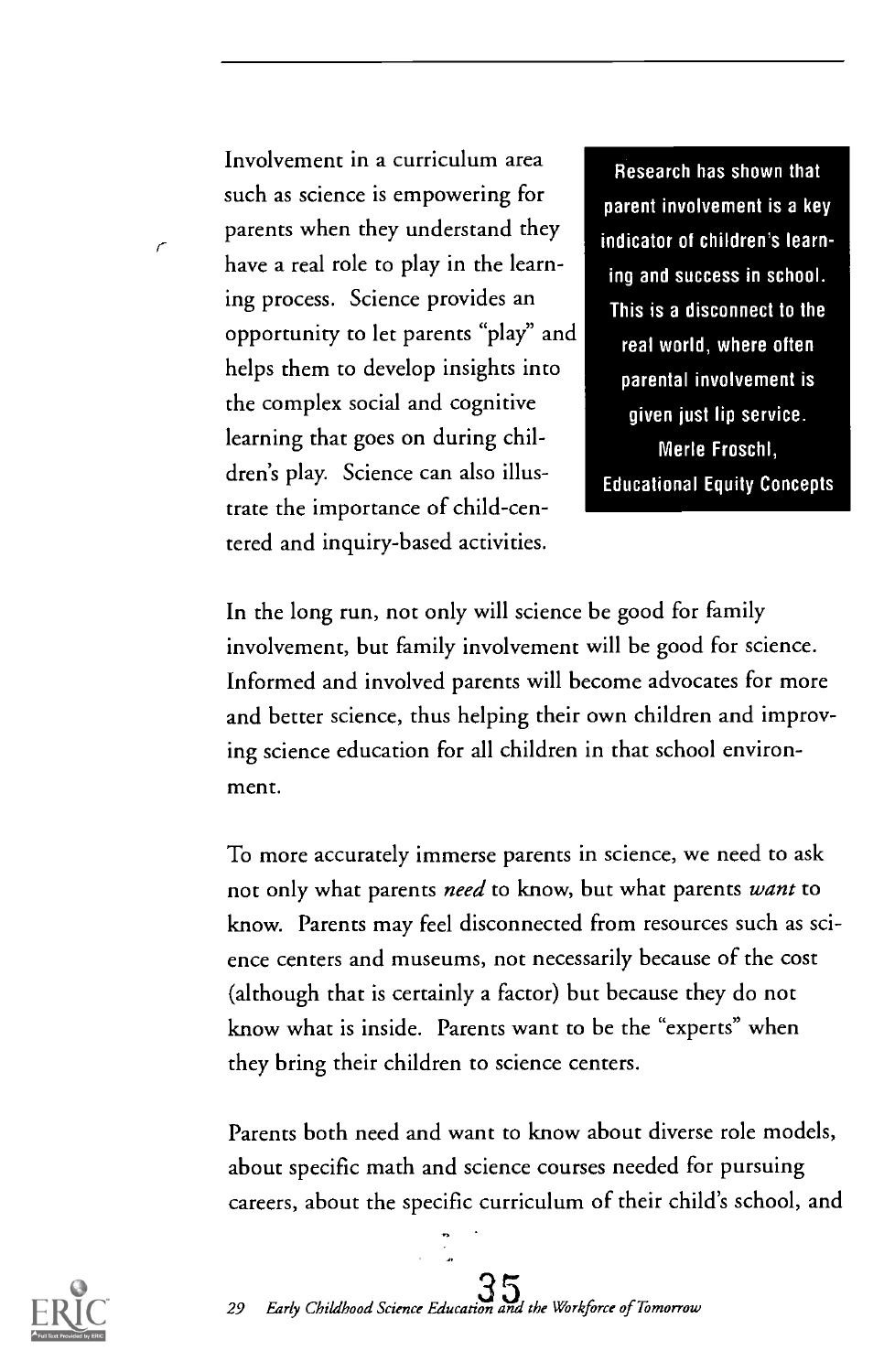about national educational goals and standards. Many strategies have proven effective:

- involve parents and children in activities together
- engage parents in science inquiry that is fun
- use inexpensive, culturally familiar materials
- highlight relevant television shows or museum/community activities

Parents must have more input into the form and content of science materials and programs targeted to them if these efforts are to be successful. Judy Kass, American Association for the Advancement of Science

- provide activities to do at home
- offer family science events
- conduct outreach in the family's dominant language.

Ongoing and effective communication between teachers and families overcomes institutional barriers and makes parents and other family members an integral part of their children's education. This will not happen without a concerted effort-but it will pay off in terms of competence in science, math, and technology for today's kindergartners and for the workforce of 2020.

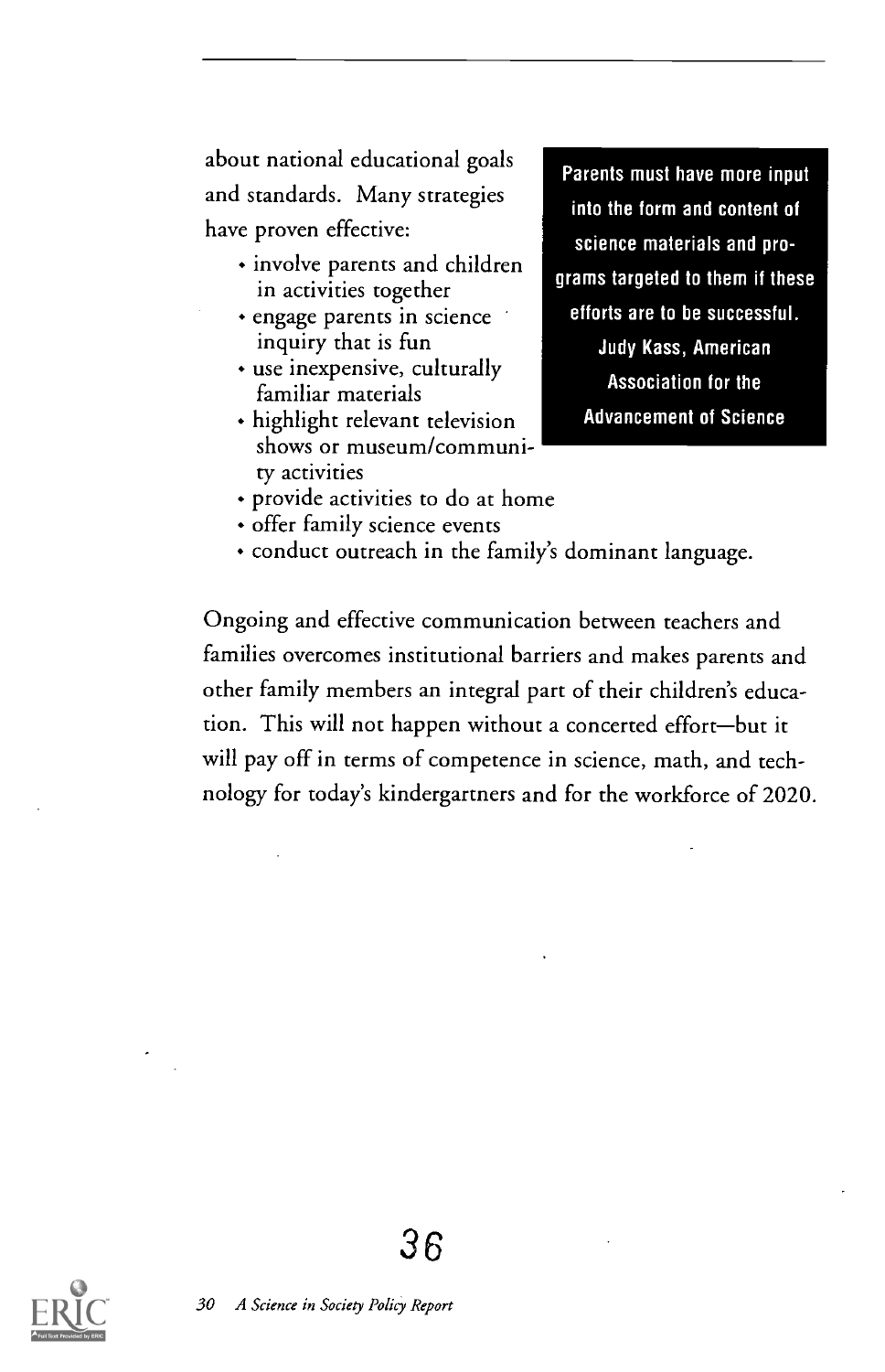## Today's Kindergarten, Tomorrow's Workplace



he kindergarten class of 2000 will become the workforce of 2020 and beyond. What kind of workplace will these children find and what skills will they need?

And what is the role of elementary education in preparing these children for their future roles in the labor force?

#### A Portrait of the Workplace in the Year 2020

Since the middle of the 20th century, the US economy has shown a steady shift away from its traditional manufacturing base towards a growing dependence on service-based industries. Services is now the leader in both production and employment.

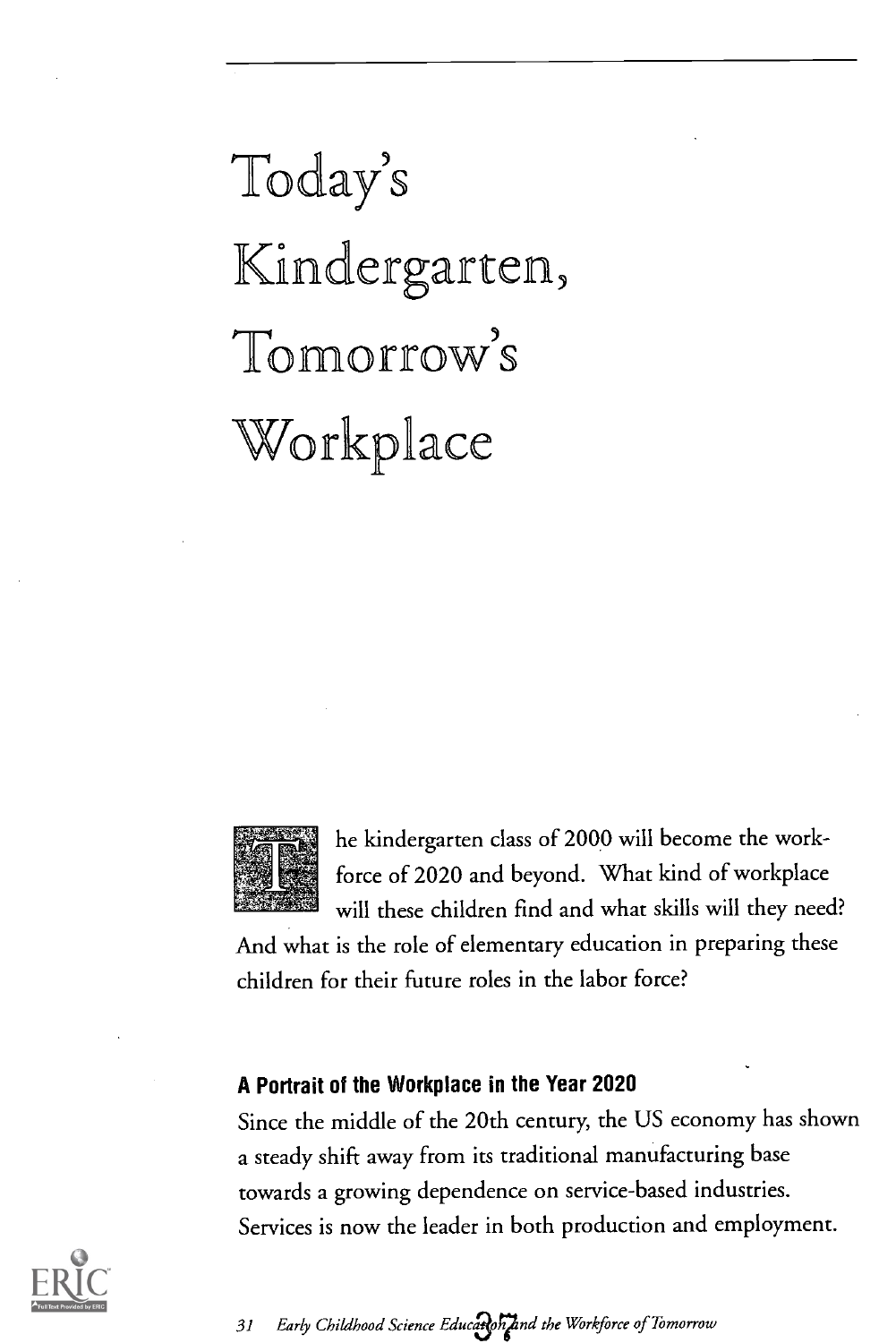In 1955, manufacturing accounted for nearly 30% of the nation's gross domestic product (GDP), and services for just more than 8%. By 1997, the roles had reversed, with services accounting for 20% of GDP as opposed to manufacturing's 17%. This trend is expected to continue through the first half of the new century.

The shift is even more pronounced from the point of view of employment. Manufacturing and services each employed about 25 million workers in 1988. Ten years later, service-sector employment had grown to nearly 37 million while manufacturing jobs remained almost stagnant. By 2008, there are expected to be nearly 50 million service workers, but still only about 26 million manufacturing workers.10

Another rapidly growing subset of the economy is high-technology industries, which include both manufacturing- and servicebased industries. High technology industries directly employed 10 million workers in 1998. By 2008, a growth of 30% (3 million jobs) is projected-nearly twice the projected national average job growth rate. About 2 million of those new jobs will be in the computer and data processing services industry.1o,11

Workers involved directly in these high-tech industries represent only the tip of the iceberg. As businesses move towards greater globalization and Internet presence, high-tech workers are in demand in every industry. Including technology-oriented workers and workers in non high-tech industries dependent on purchases from high-tech industries adds another 6 million to the 1998 high-tech workforce.

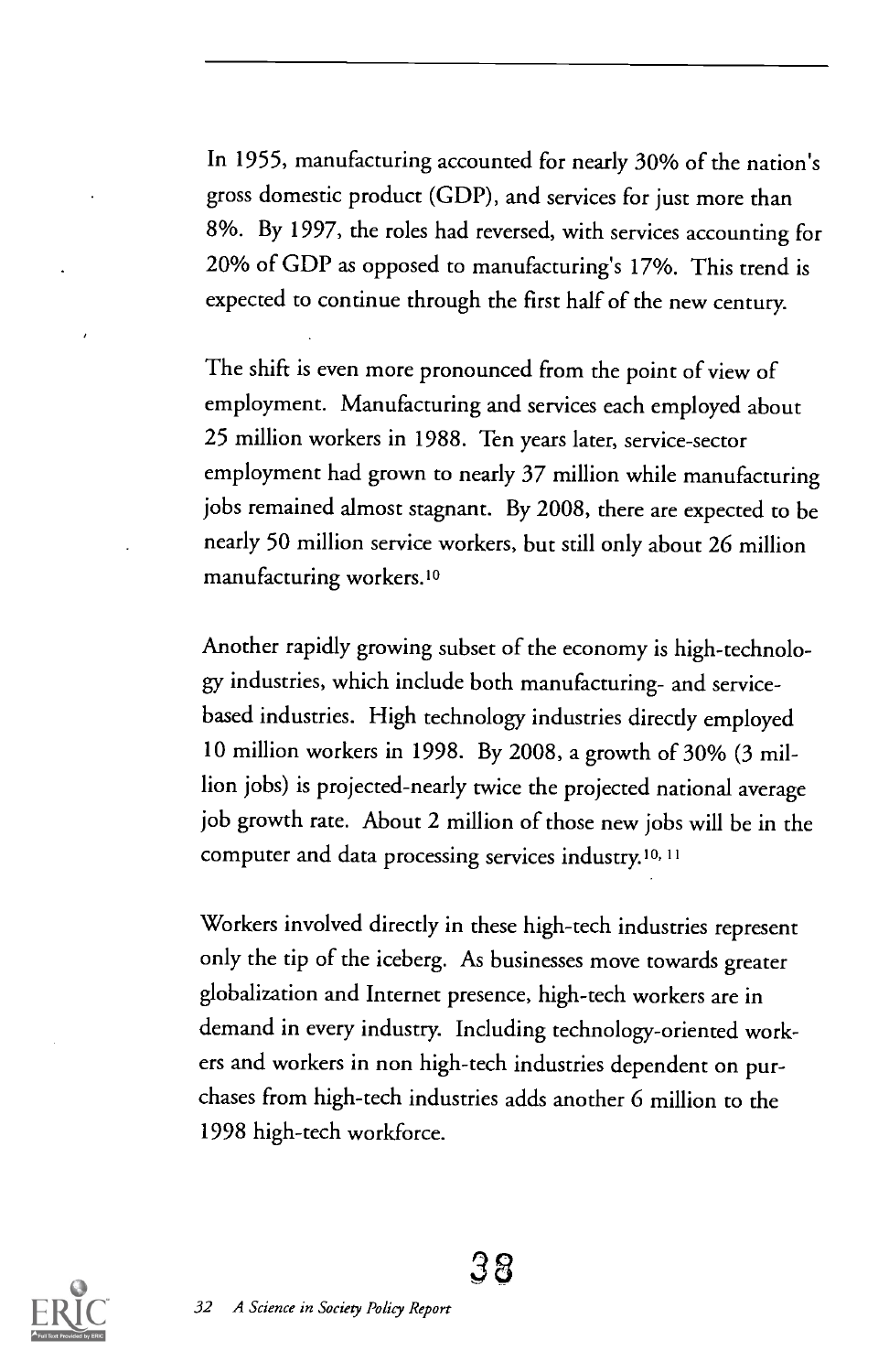#### A Portrait of the Workforce in the Year 2020

The overall aging of the baby-boom generation (persons born between 1946 and 1964) combined with increasing participation rates of older workers will push the median age of the workforce to record levels in the coming decade. By 2008, the median age of the nation's workforce is expected to be 40.7 years, up from 35.9 in 1988 and 38.7 in 1998. But while the workforce will grow older in terms of median age, it will grow younger based on proportion: for the first time in a quarter century, the youth labor force (aged 16 to 24 years) is expected to grow faster than the labor force as a whole.10

Women and minority populations will also grow as a fraction of the workforce. Non-Hispanic whites will continue to be the largest sub-group of the labor force, albeit with a slowly shrinking share projected to remain above 70% through 2008. Additionally, the Hispanic labor force is expected to grow larger than the African-American labor force for the first time ever in the coming decade.

The true hallmarks of the future workplace may well prove to be increasingly frequent job changes and shorter job tenures. Job tenure (the length of time an employee has been working for his or her current employer) for men in all age categories fell between 1983 and 1998. Service occupations (where job growth is occurring) have the lowest job tenure among the major occupational groups.12 And a recent popular article claims that the average 32 year -old in America has already worked for 9 different firms. Indeed, proponents of the "new economy" endorse job- and business-"churning" as a requisite for a healthy, competitive economy.

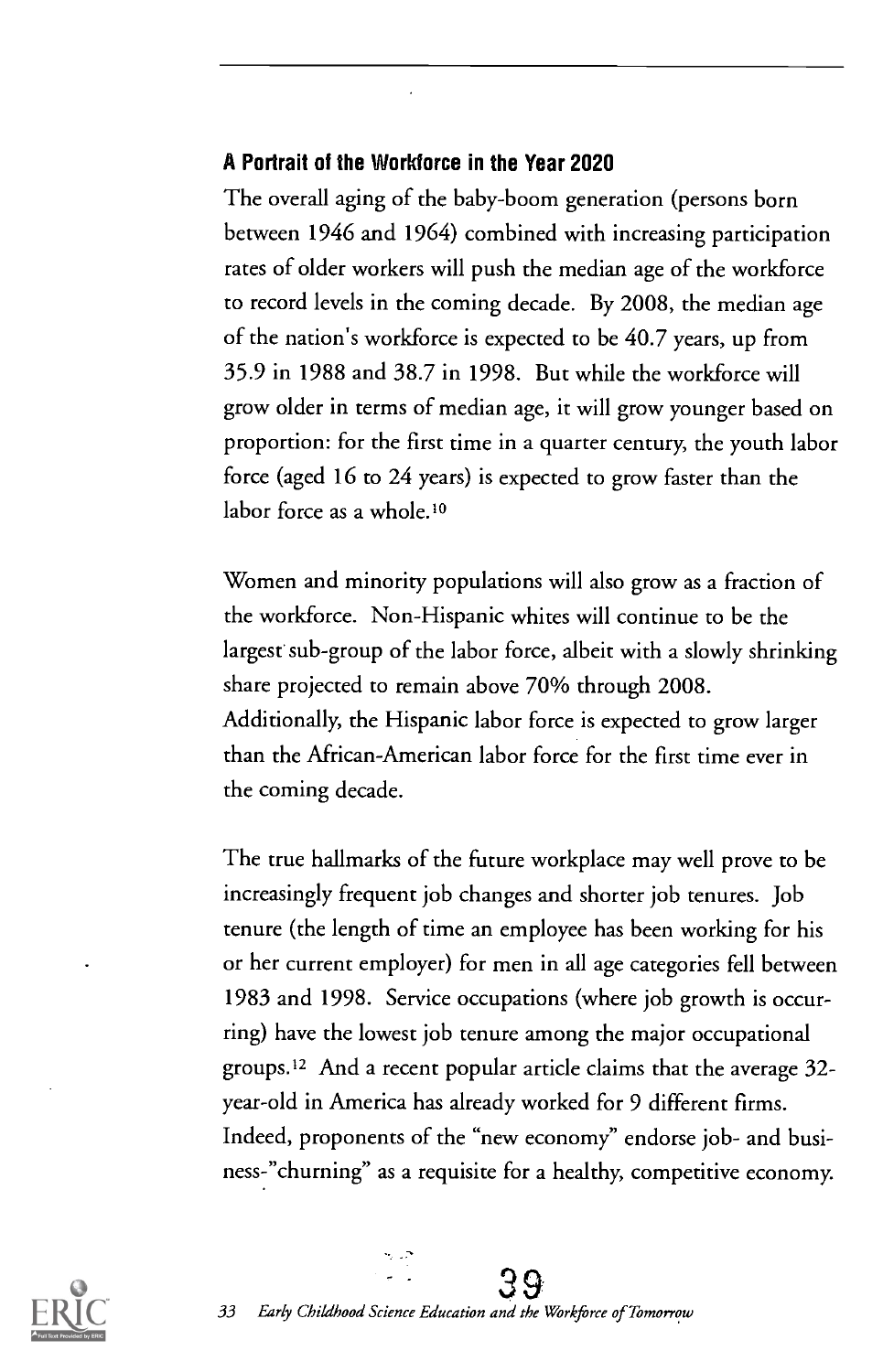#### Being Prepared for 2020

Adaptability and flexibility will be key characteristics of successful members of the workforce of 2020. Increasingly diverse coworkers, a churning job market, and increasingly rapid technical advances will reward workers who can learn quickly and train others quickly. There is growing consensus that adaptability and flexibility will be more important indicators of future success in the workplace than technical skills.

There will be a premium on the social ability to get along with different groups and an older workforce. You need flexibility, you need social skills, and you need a supportive state and local community that's going to keep putting money into education to keep competitive with other parts of the country, because change will come rapidly and people will need to continually retrain. Rae D. Rosen, Federal Reserve Bank of New York

Projections from the Bureau of

Labor Statistics show that even with the high growth rate of jobs in high-tech industries, the overall educational profile of the workforce is not expected to change greatly over the next decade. About 63% of total job openings between 1998 and 2008 will be in jobs requiring only on-the-job training. Another 14% will require some vocational training, related work experience, or an associate degree, and another 14% in jobs requiring bachelor's degrees.10

According to the National Science Foundation, employers are already looking for workers who can think critically, reason quantitatively, communicate effectively, find needed information, and interact productively with coworkers.13 The National Academy of Sciences explains that there is an overarching need for employees who can continuously "adapt, adjust, and re-educate themselves

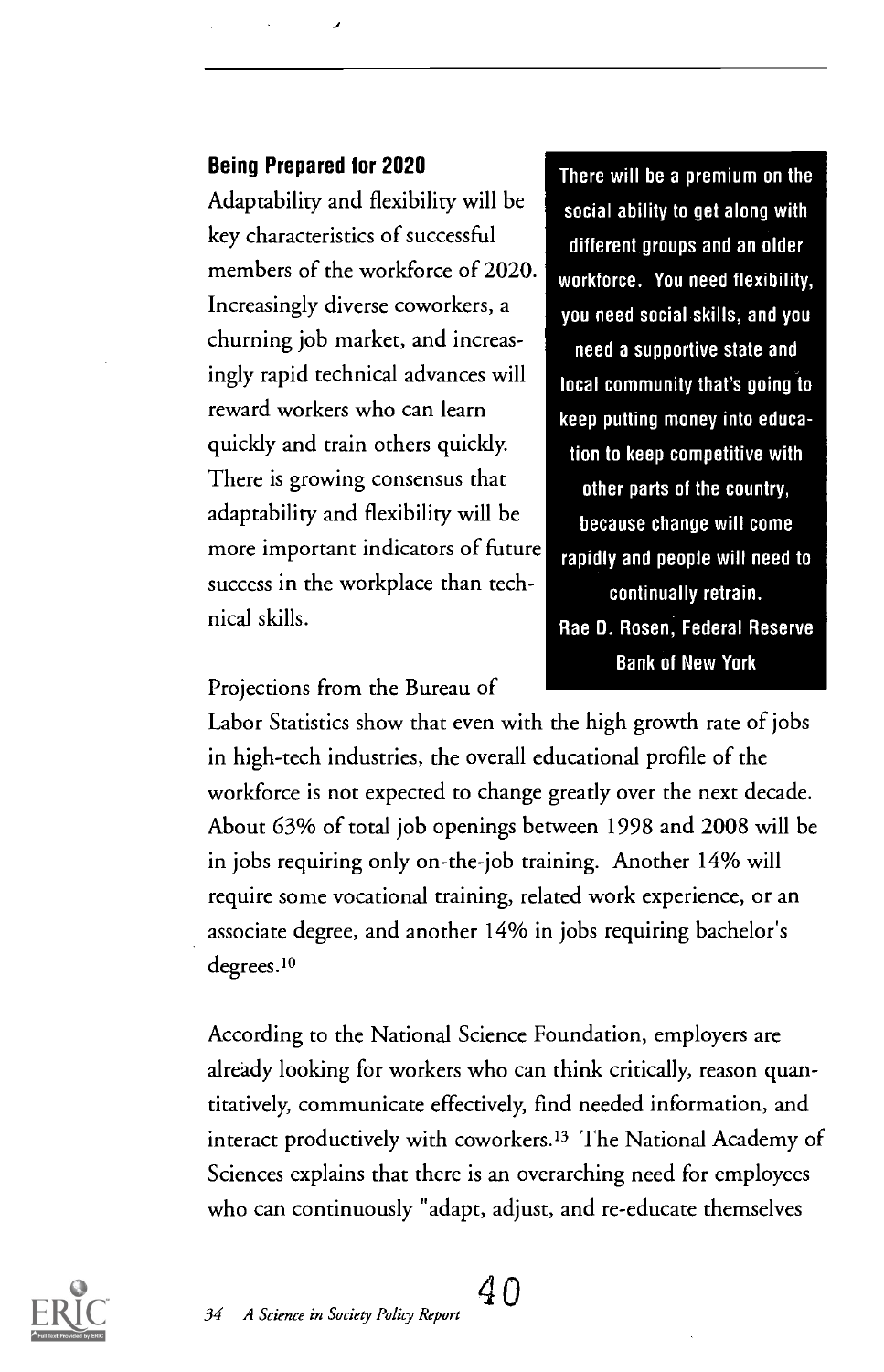to remain productive in a changing environment." The projected changes in the workforce and workplace will only make these skills more important.14

#### Starting on the Right Track...

What core skills will help a child become proficient in the art of workplace adaptability? Literacy across genres and scientific reasoning lay a good foundation on which the art can be developed.

These are subjects that already exist in current curricula, but which may benefit from greater attention. Kindergarten is indeed not too early to start laying a solid foundation for a child's future success in the workforce. In particular, focusing on literacy and inquiry skills will help children develop core competencies that will enable them to be productive, adaptable work-

Conjectures about the future are hazardous. It would not be a good idea to change curricula based on the details of workforce and demographic predictions. Things are likely to change in unpredictable ways. Let us focus on fundamentals. Rodney Nichols, New York Academy of Sciences

ers. Pedagogical approaches such as developmentally appropriate practices and inquiry-based learning offer frameworks for teaching these skills.

#### ...Builds a Foundation for Future Success

Literacy standards in the early grades do focus on students' reading and writing across genres, but teachers need to spend additional time helping students with the skills of talking and negotiating. In most elementary classrooms, students speak only in response to specific questions—rarely are children given an oppor-



### 41

35 Early Childhood Science Education and the Workforce of Tomorrow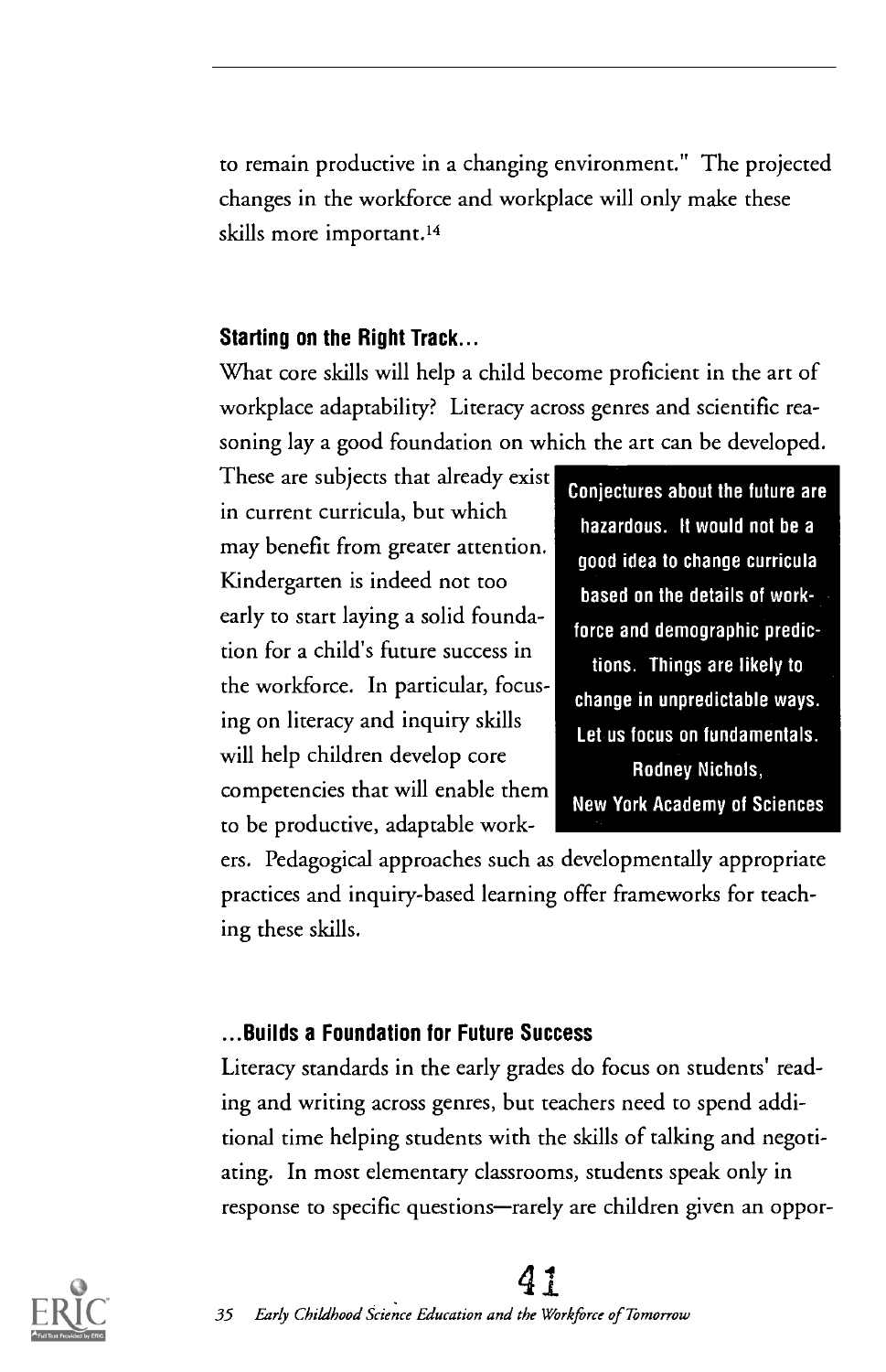tunity to talk for extended periods of time, for example, by giving brief presentations to their classmates.

Science, when taught as a system of inquiry and problem solving, encourages critical thinking and teamwork. This gives students a chance to develop both "hard" technical skills and "soft" social skills. Just as giving brief presentations allows a child to gain first hand experience in educating or "training" their peers, approaching science in the context of inquiry allows a child to make first hand decisions about how to adapt and hone her approach to solving a problem.

The workplace of 2020 will include an increasingly representative cross-section of the American population, in terms of age, ethnicity, and gender. This, along with more frequent job changes and advancing technology, will make adaptability and communication the currencies of a successful workforce. Teaching today's kindergartners cross-cutting literacy and scientific inquiry skills can help us encourage lifelong learners with inquisitive minds eager to meet the challenges of the economy of 2020.

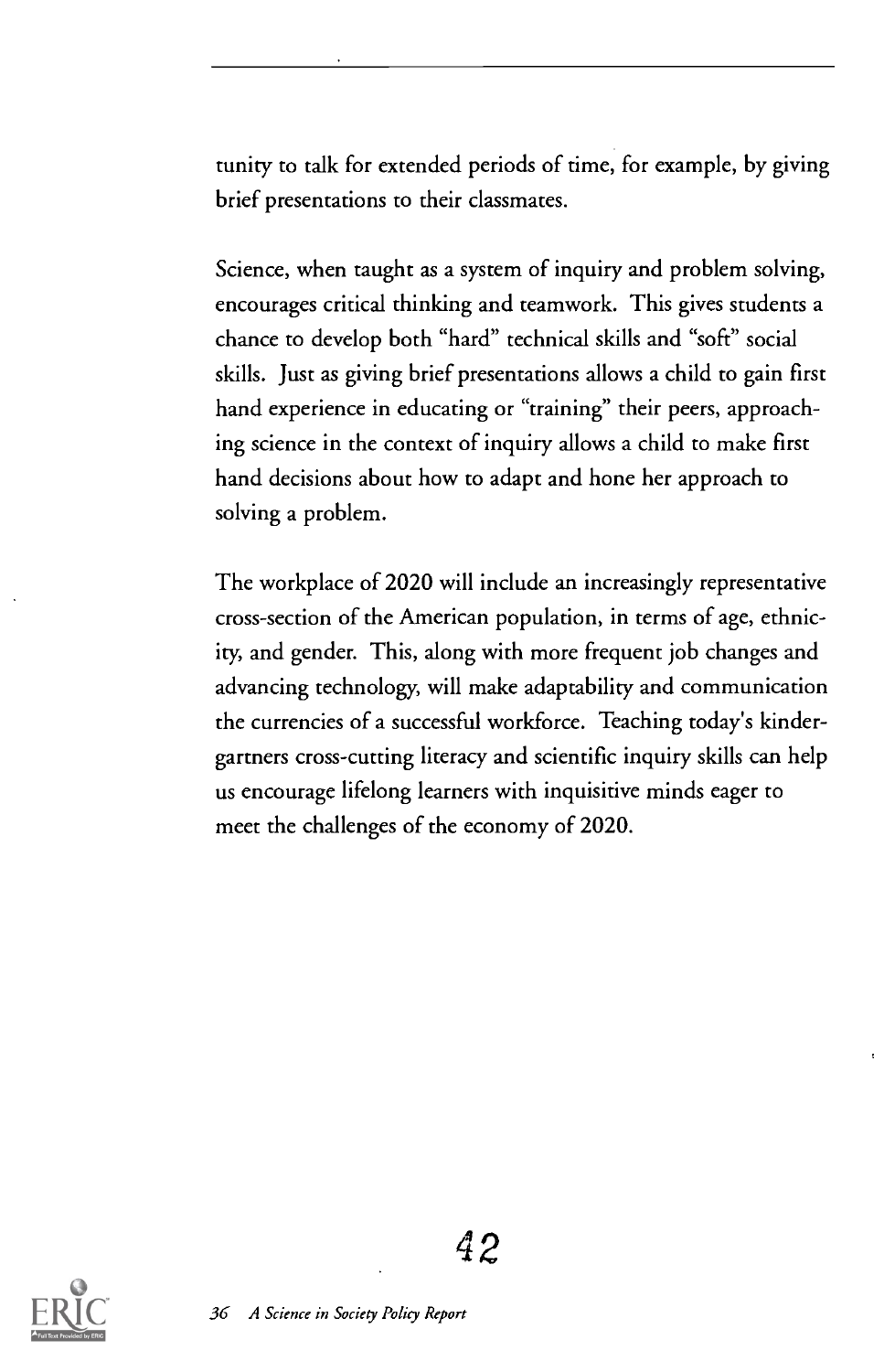## Issues for Further Exploration



t the conference a number of key issues arose and resonated throughout several of the sessions. These issues need additional analysis, discussion, and review.

Each could be the topic of a future seminar or study.

1. Educating Pre-Service Teachers - Teachers need to be experts in a wide variety of areas, including child development, specific subjects, and pedagogy. In addition, teachers clearly need practice-teaching experience under the guidance of model teachers.

How is it possible to fit all of these needs into the teacher certification program? What are the highest priorities? How do we provide professional development for teachers that takes into account their need for interaction with colleagues, time for selfreflection, engagement in child study, and ongoing skill development? What needs to be done to improve teacher grasp of



 $43$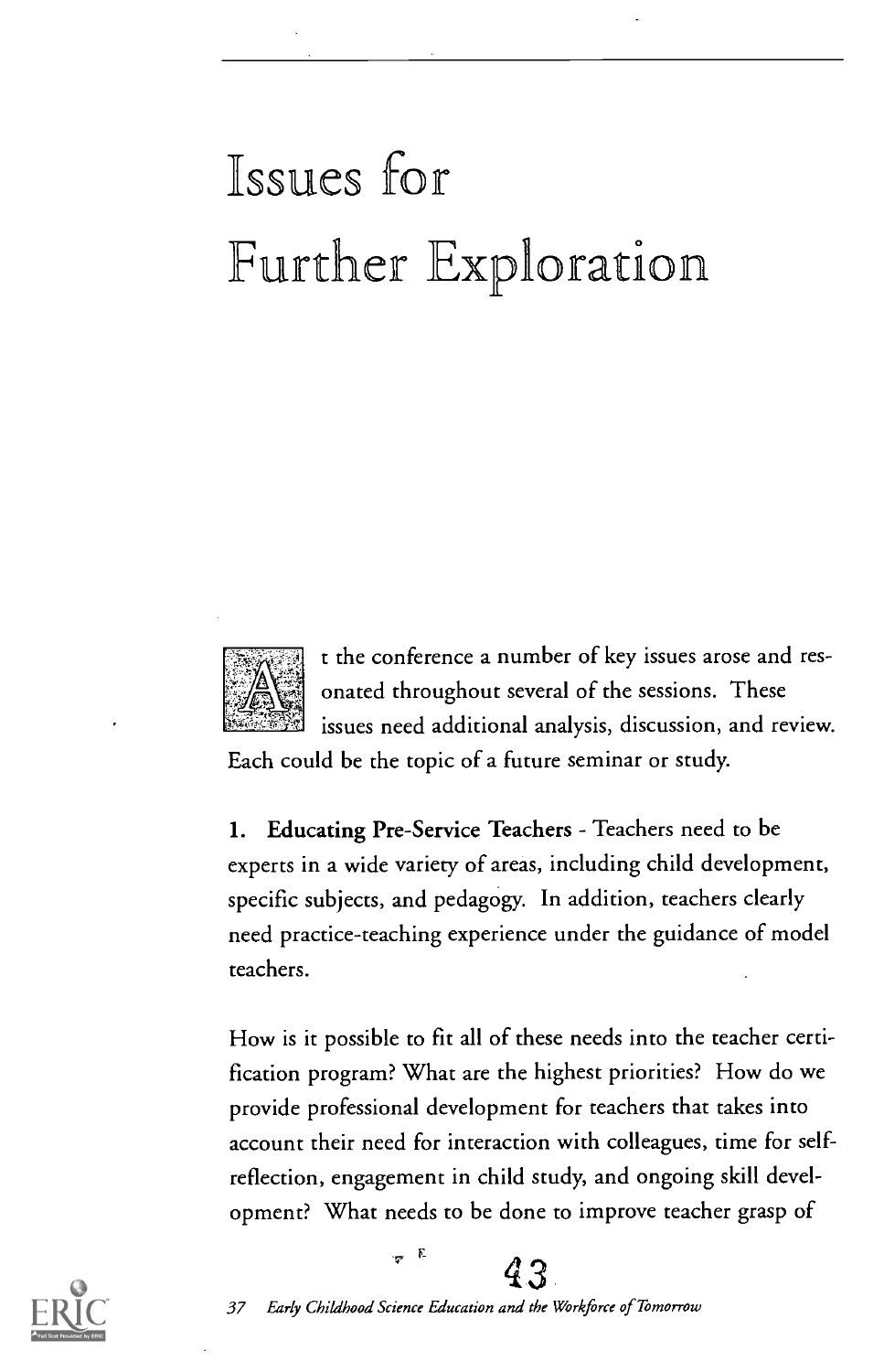science, math, and technology content? How do we engage teacher education institutions in the process of educational reform?

2. Integrating Science, Math, and Technology into Early Education What are the developmentally-appropriate ways to bring science, math, and technology into the early childhood classroom? What are the connections between children's play and science, math, and technology learning? What is the appropriate amount of teacher involvement in meaningful play and curriculum planning? How does the cognitive stage of a young child relate to his or her ability to understand math and science concepts? How can blocks, manipulatives, outdoor time, and other early childhood activities be used for effective SMT instruction?

How do we articulate the importance of constructivist learning for young students to policy/decision-makers and parents? How do we reconcile the divide between proponents of authentic assessment and standards-based testing, which is particularly inappropriate at the early childhood level? What needs to be done to make parent involvement an integral part of SMT education reform, beginning in early childhood?

3. Literacy through SMT - We know from case studies that science inquiry is an effective literacy tool. How can educators be made aware of how science supports many of the social competencies that are seen as important for workforce success?

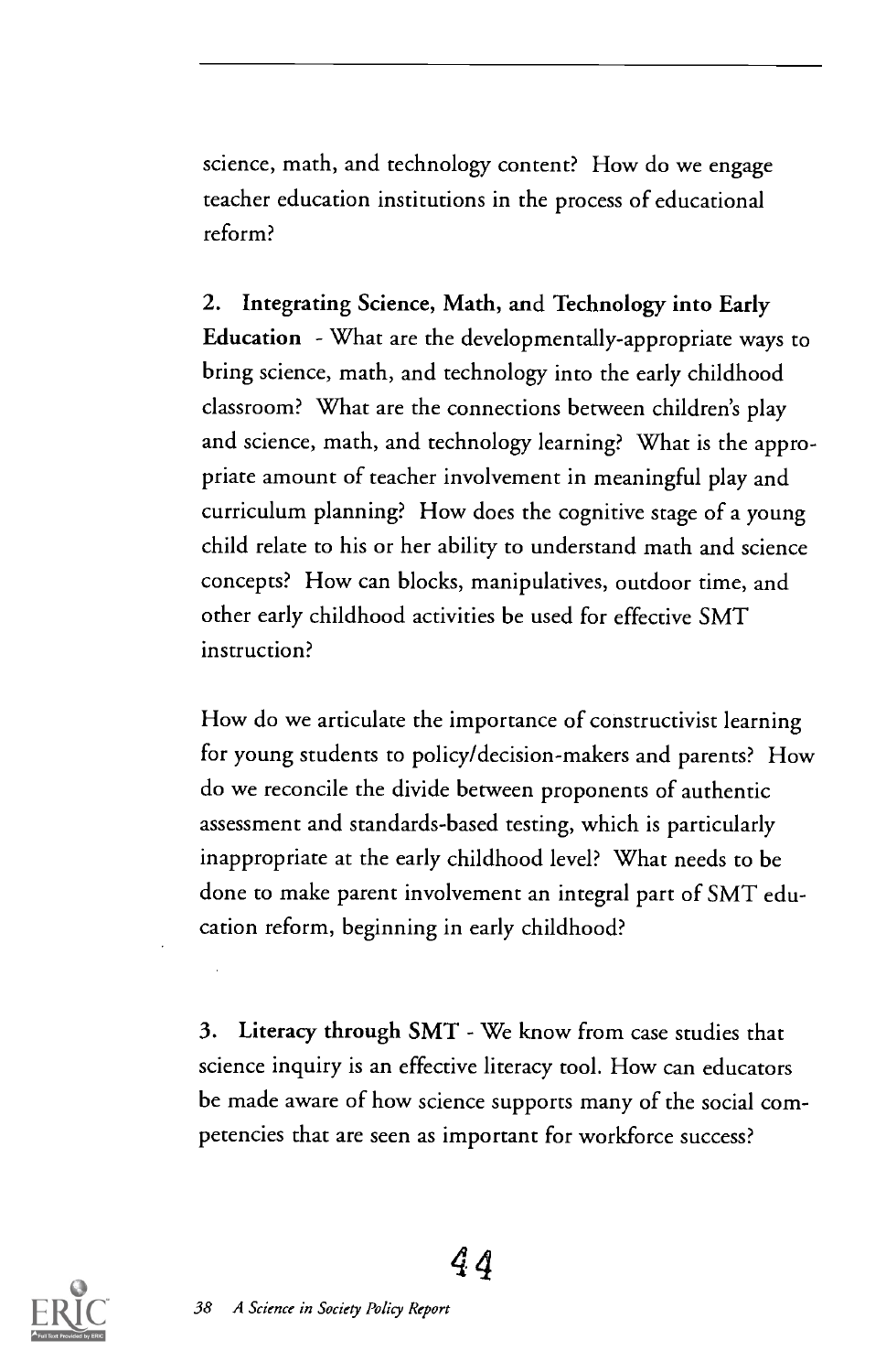4. Technology - Given that technology is an ever-important part of the workforce and the economy, what is the role of technology and computers in the early childhood classroom? When is it developmentally-appropriate for children to be using computers and what is the best way for young students and computers to interact? How does this relate to the cognitive stages of young children?

5. Equity and Access - How do we bridge the gap between what we know about high quality, effective early childhood education and how few programs children are attending meet that standard? How can the entrenched and institutionalized gender, racial/ethnic, disability, and class biases of the university be addressed?





 $\mathbb{R}^{n}$  .

45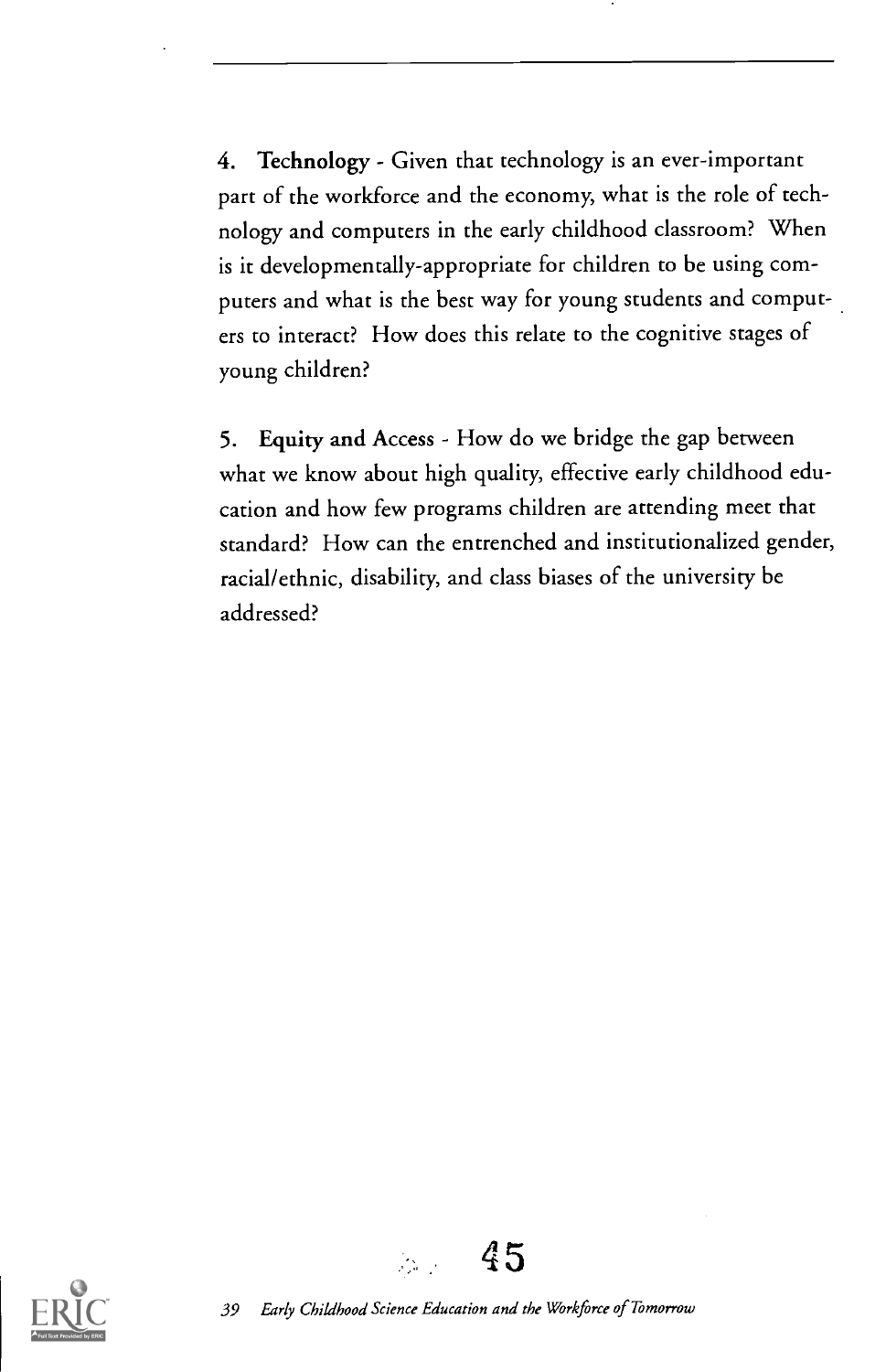### Notes

1. Lawrence J. Schweinhart, Helen V. Barnes, and David P. Weikart, Significant Benefits: The High/Scope Perry Preschool Project through Age 27, Monographs of the High/Scope Educational Research Foundation Number Ten, Ypsilanti, MI:The High/Scope Press, 1993.

2. Eric Jansen, Teaching with the Brain in Mind, Alexandria, VA:Association for Supervision and Curriculum Development, 1998, pp. 19-24.

3. Valora Washington and J.D. Andrews, eds., Children of 2010, Washington, DC: Children of 2010, 1998.

4. Freidrich Froebel, The Education of Man (Translated and annotated by W.M. Hailmann), New York and London: D. Appelton and Company, 1887.

5. Selma H. Fraiberg, The Magic Years: Understanding and Handling the Problems of Early Childhood, New York: Charles Scribner's Sons, 1959.

6. Wynne, Harlen. The Teaching of Science in Primary Schools. London: David Fultan Publishers, 1996, (159B183)

7. Association for Childhood Education International/Perrone, V. "Position Paper On Standardized Testing." Childhood Education, 67, 1991, (132-142)



46

40 A Science in Society Policy Report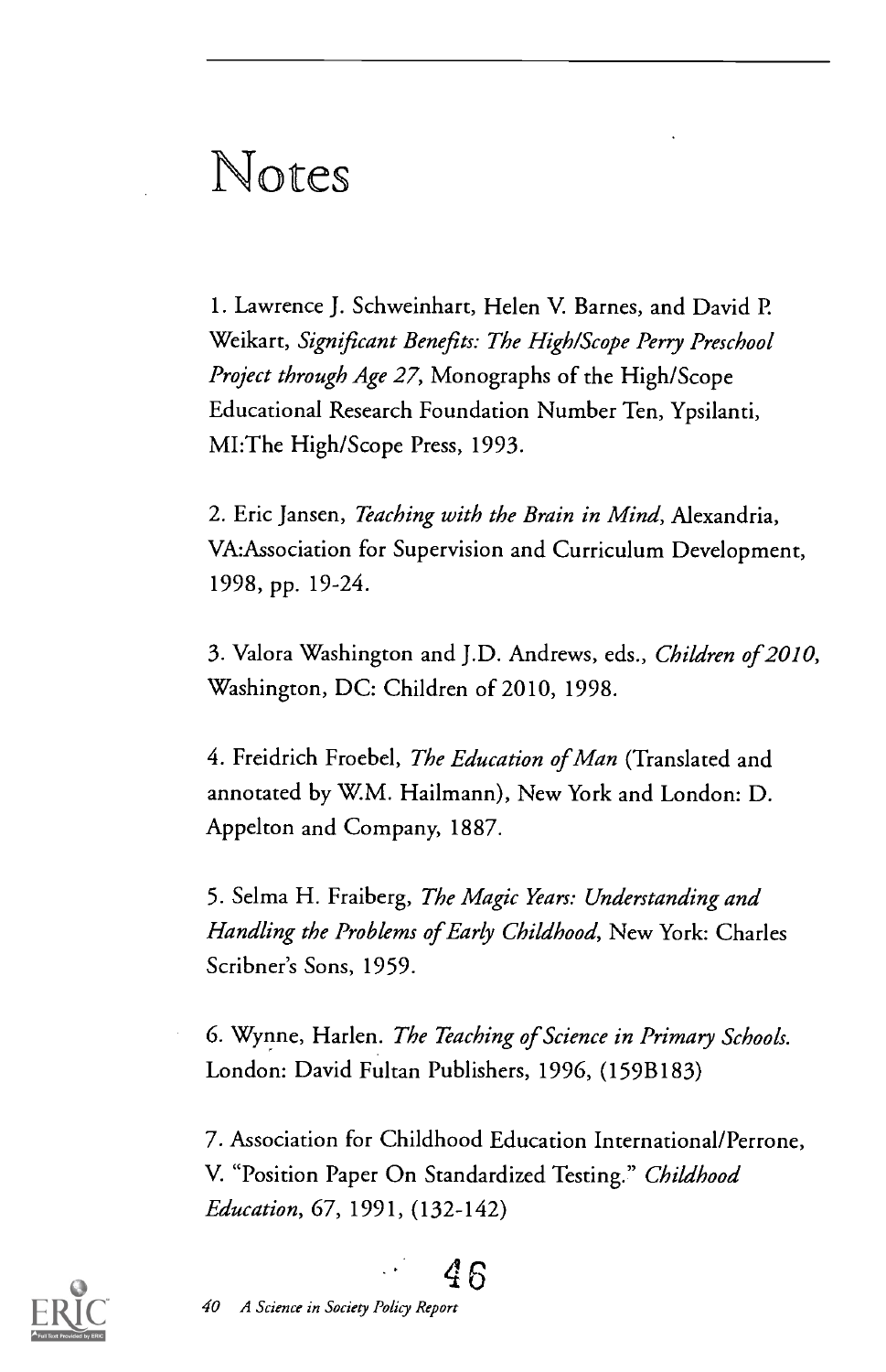8. Damian, Carol. "Facing-and Embracing-the Assessment Challenge." ENC Focus. Vol. 7, No. 2, 2000 (16B17).

9. C. Cybele Raver, "Effective Parenting Practices and the Resilient Social Competence of Low-Income Preschoolers", National Science Foundation funded research study (9616454), 1997.

10. U.S. Bureau of Labor Statistics, Monthly Labor Review 122, No. 11(November 1999, revised March and May 2000).

11.U.S. Bureau of Labor Statistics, Monthly Labor Review 122, No. 6, (June 1999).

12. .U.S. Bureau of Labor Statistics, "Employee Tenure, in 1998", News Release USDL 98-387, October, 1998.

13. National Science Foundation, Shaping the Future, Volume II: Perspectives on Undergraduate Education in Science, Mathematics, Engineering, and Technology, 1998.

14. Committee on Science, Engineering, and Public Policy, National Academy of Sciences, Reshaping the Graduate Education of Scientists and Engineers (Washington, DC: National Academy Press, 1995).



47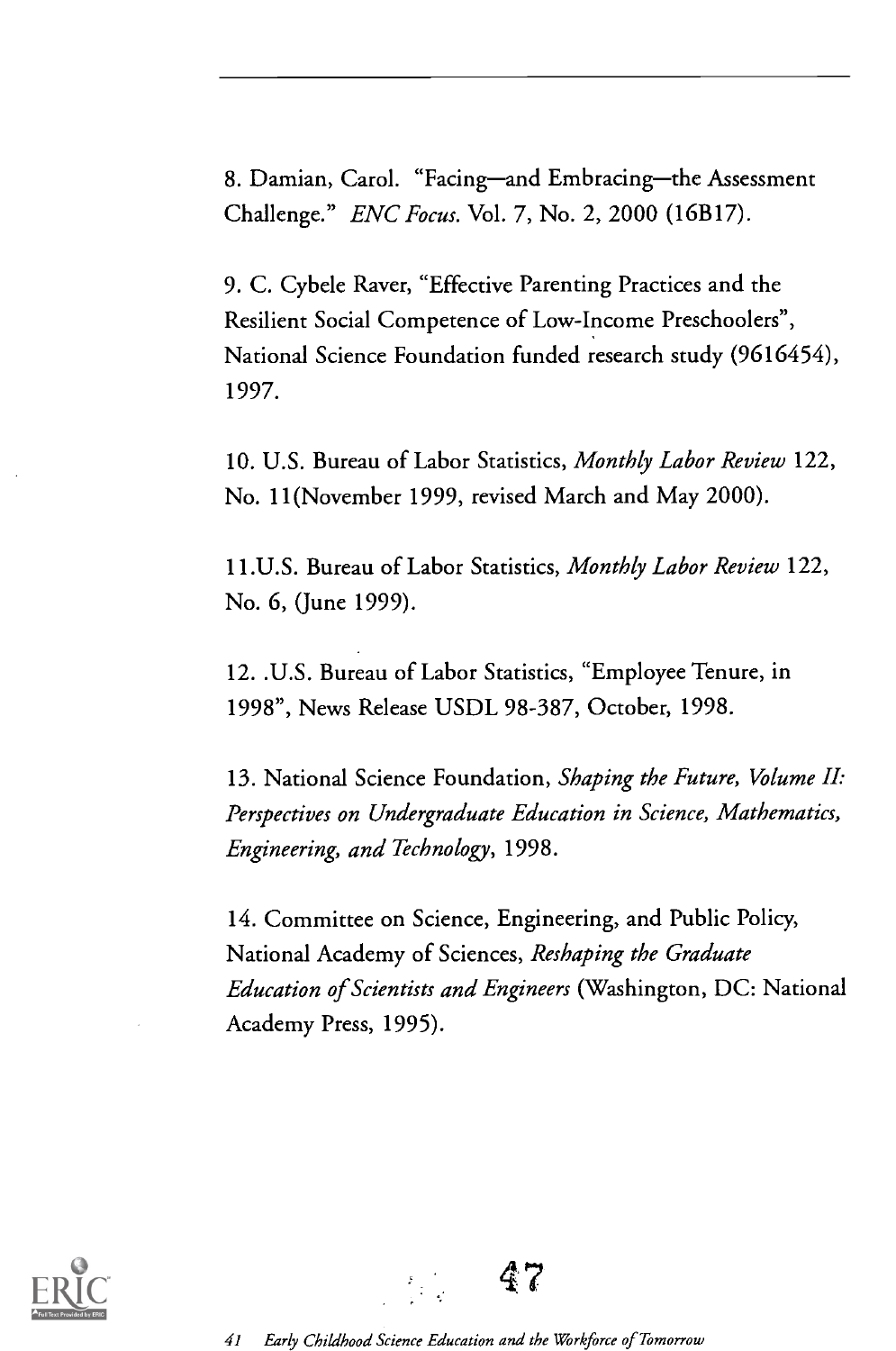### Related Papers

Math, Science and Technology in Early Childhood Education by Barbara T. Bowman Co-Founder and President Erikson Institute for the Advanced Study in Child Development

Mathematics and Computers for Young Children by Douglas H. Clements State University of New York at Buffalo

Designing Meaningful Assessments for Young Children by Lynn D. Dierking, Ph.D. Associate Director Institute for Learning Innovation Annapolis, MD 21401

8

Work/Play: Manupulatives/Toys Implications for Learning by Karen Hewitt President and Designer Learning Materials Workshop



42 A Science in Society Policy Report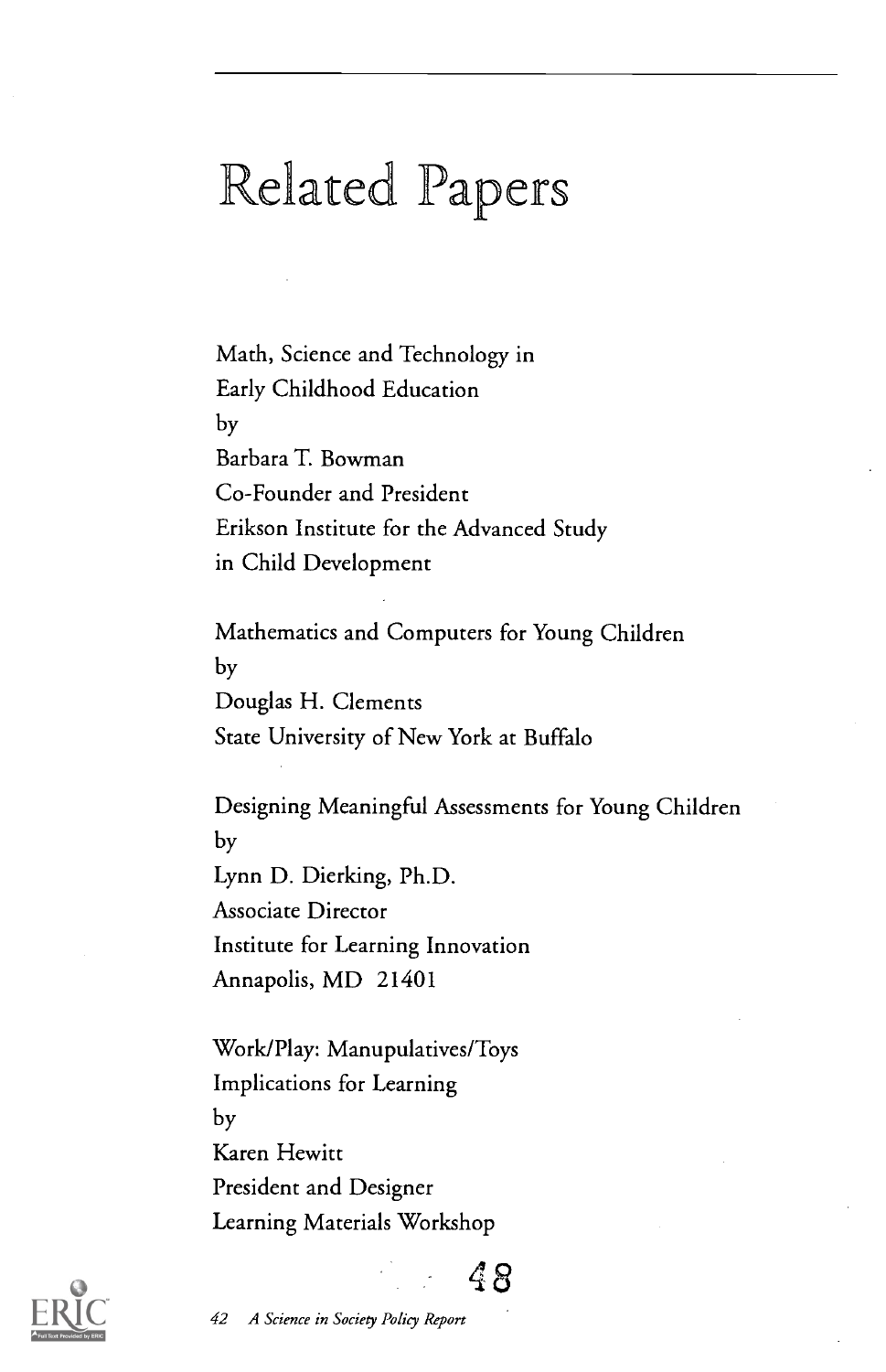Early Childhood Teacher Education: Reflections on Best Practices as a Gateway to the Future by Nancy Grooper Faculty Member and Advisor Bank Street College Graduate School of Education

Implications for Early Childhood Teacher Education: Creating an Environment for Science by Dr. Karen K. Lind Professor of Science Education School of Education University of Louisville

Inclusive Early Childhood Education: A Position Paper by Dr. Valerie Lava Assistant Professor of Special Education Department of Teaching and Learning Long Island University

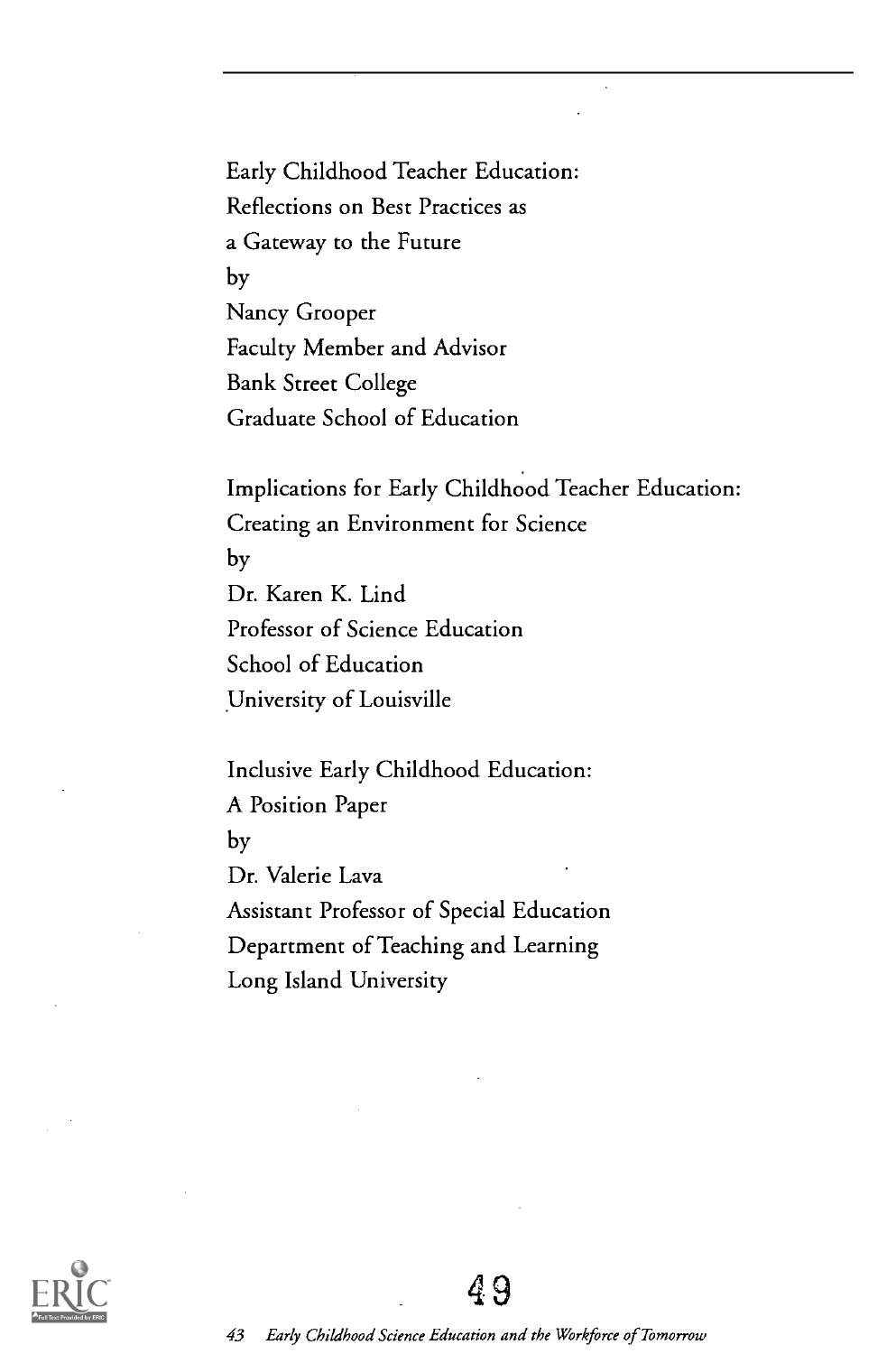## Conference

Agenda

Educating for the Future: Connecting Kindergarten in the Year 2000 to the Workforce of 2020

Co-convened by Educational Equity Concepts, Inc. and the New York Academy of Sciences June 15 -16, 1999 New York, New York

June 15, 1999 11:30AM Convene

12:00 - 1:00PM Lunch

Welcome: Rodney W. Nichols President and CEO New York Academy of Sciences

1:00 - 2:30PM Panel One What are developmentally-appropriate ways to expand young children's understanding of the world?

> Moderator: Barbara Sprung, Co-Director Educational Equity Concepts, Inc. Presenters: *Barbara T. Bowman*, Co-Founder and President, Erikson Institute for the Advanced Study in Child Development

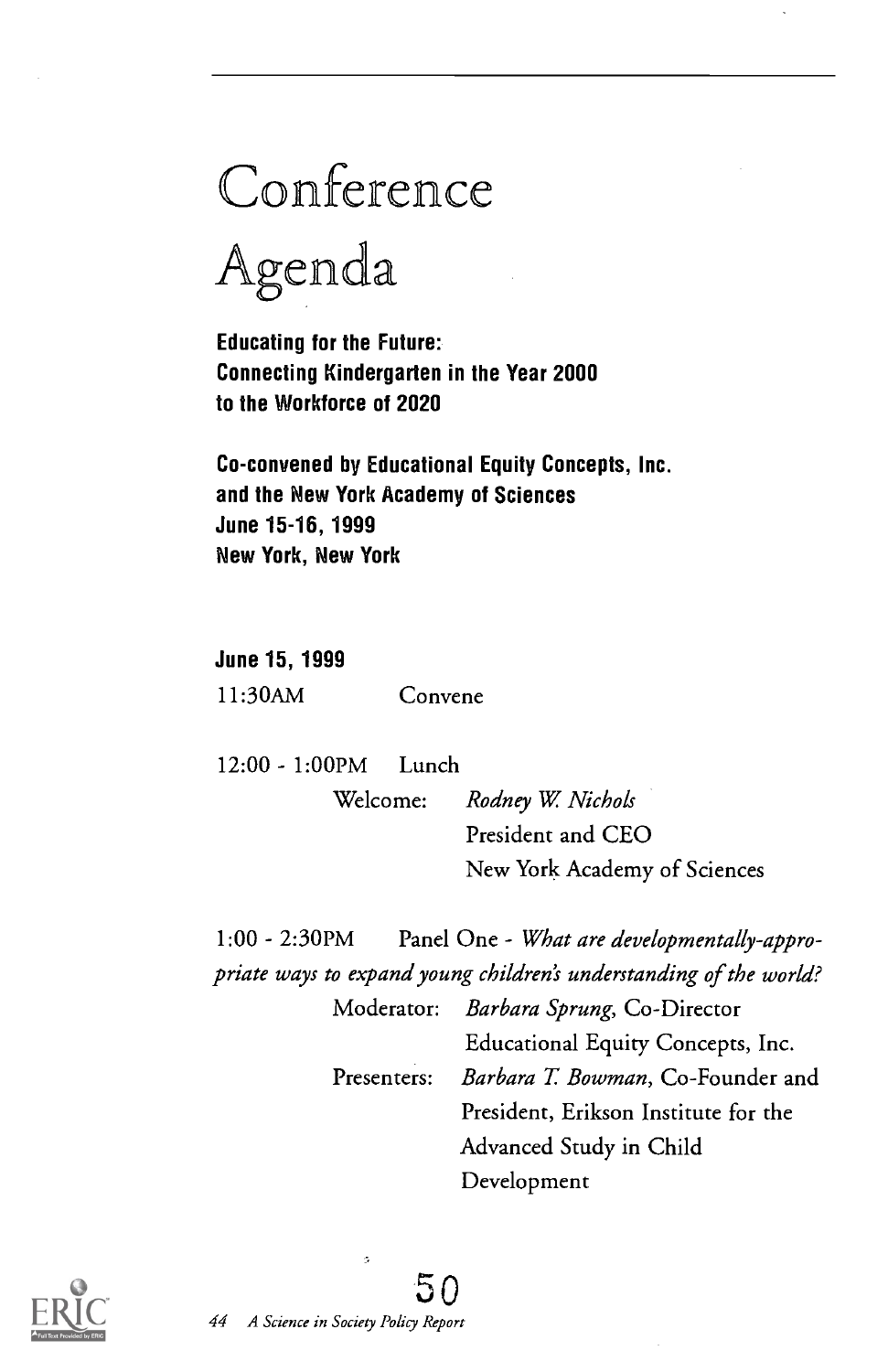Jerlean E. Daniel, Associate Professor, Program in Child Development and Child Care, University of Pittsburgh, School of Social Work Valerie Lava, Assistant Professor of Special Education, Long Island University Respondent: Barbara D. Finberg, Vice President, MEM Associates

The panelists set the early childhood context in which issues of Transition from Childhood to the Workforce (TCW) should be framed-developmentally appropriate practice, connectedness between family/child/teacher, constructivist curriculum, professional development for teachers of young children, and heterogenous grouping in which children with and without disabilities learn together in an inclusionary environment.

2:30 - 4:15PM Panel Two - How can we help all children develop a broad range of skills that will prepare them for later competency and success in S/M/T?

> Moderator: Ellen Wahl, Senior Scientist, Education Development Center Presenters: Douglas H. Clements, Professor of Mathematics and Computer Education, State University of New York at Buffalo Herbert P. Ginsburg, Jacob H. Schiff Professor of Psychology and Education, Teachers College, Columbia University



### 51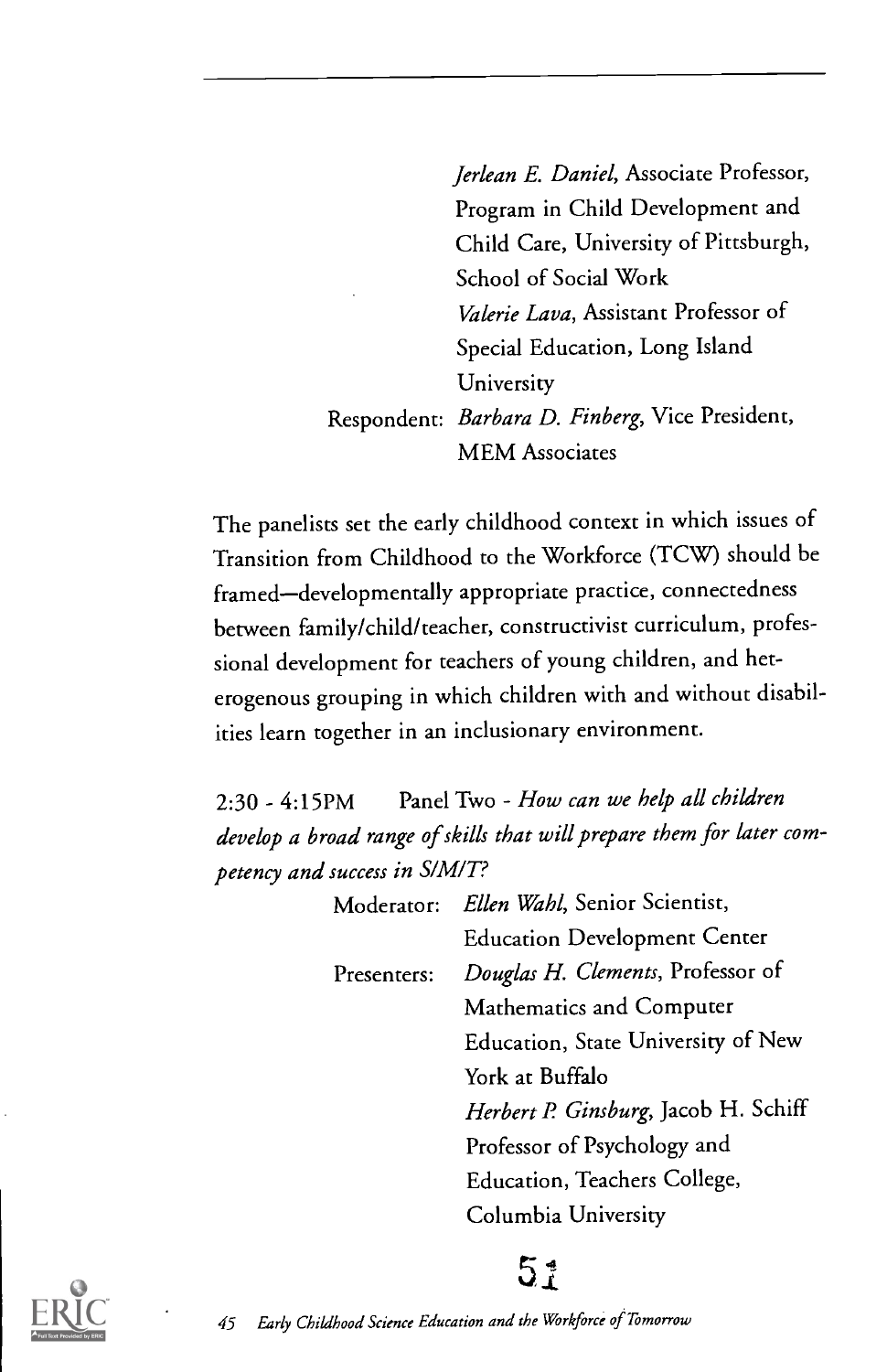Karen Hewitt, President and Designer, Learning Materials Workshop Respondent: Mark Miksic, Associate Professor of Physics and Astronomy and Director of the Science Teachers Careers Program, Queens College of the City University of New York

The panel considered ways in which to adapt developmentally appropriate practice to the teaching of science, math, and technology for young children. Panelists presented information on recent research focussing on the math and science learning that occurs in children's play, and discussed the kinds of manipulatives (blocks in particular) that stimulate childrens' math and science learning, curiosity, and experimentation..

 $\overline{\phantom{0}}$ 

 $4:30 - 6:00$ PM Panel Three - How do we assess the learning that is taking place?

|  | Moderator:  | Linda Colón, Coordinator, Science                 |
|--|-------------|---------------------------------------------------|
|  |             | Programs, Educational Equity                      |
|  | Presenters: | Concepts, Inc.                                    |
|  |             | Lynn D. Dierking, Associate Director,             |
|  |             | Institute for Learning Innovation                 |
|  |             | Jacqueline Jones, Senior Research                 |
|  |             | Scientist, Educational Testing Service            |
|  |             | Respondent: Edward Chittenden, Principal Research |
|  |             | Psychologist, Educational Testing                 |
|  |             | Service                                           |

The definition of assessment ascribed to by the panel was a broad one that was in keeping with the "whole child" approach

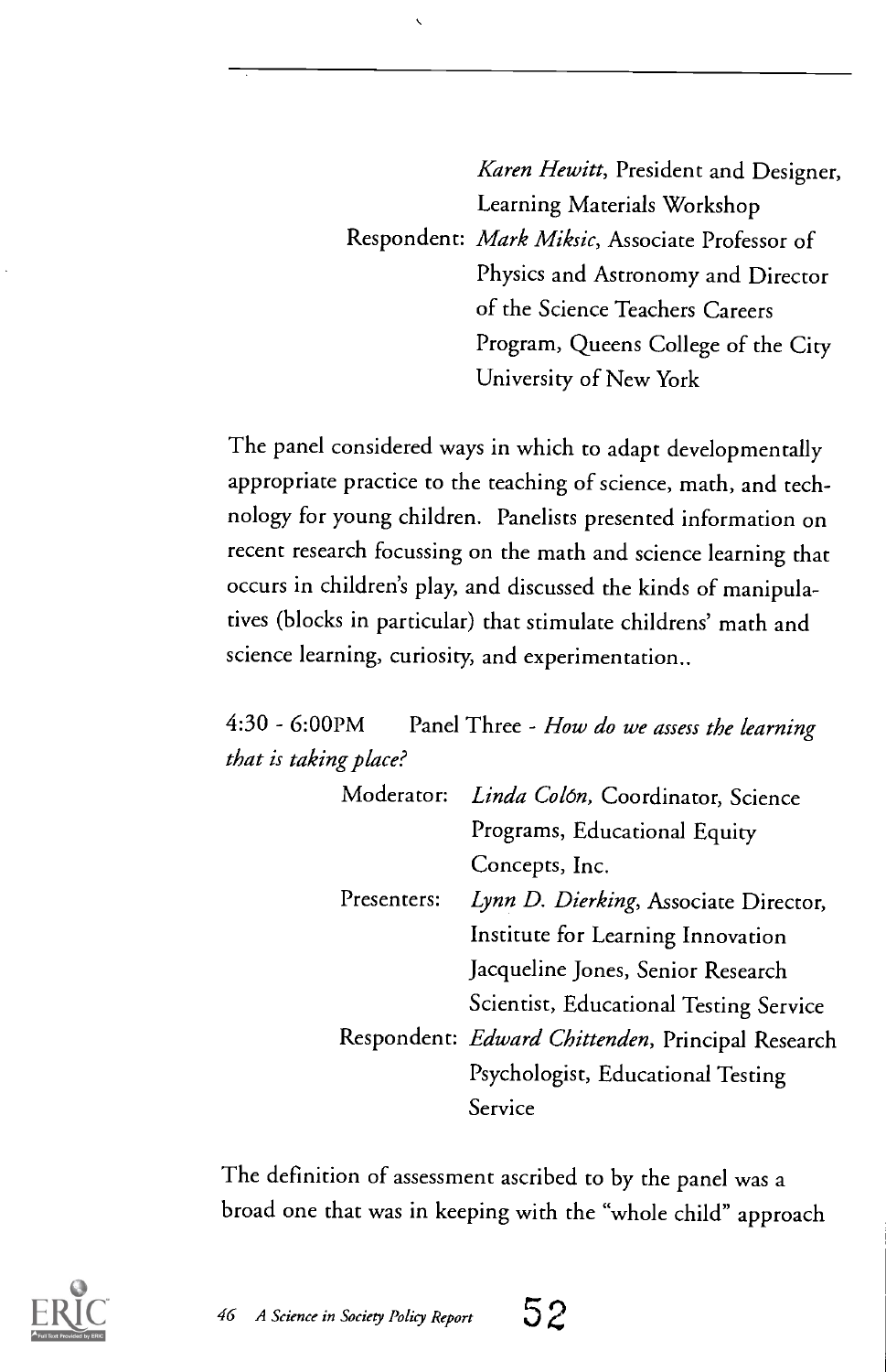of early childhood education. Assessment was defined as the process of analyzing pieces of evidence gathered in a variety of places-the classroom, home, afterschool programs, camps, museums, etc. Methods of assessment for young children include teacher observations, talking with children, analyzing children's drawings, and videotaping children in action. The real materials for assessment are those found in classroom and homes, the objects children use in their daily lives. Panelists discussed the need for parents to be an integral part of the assessment process, since so much learning takes place within the home.

6:00 - 8:00PM Reception/Dinner

June 16, 1999

8:30AM Convene/Breakfast

9:00 - 10:30AM Panel Four - What are the implications for teacher education?

|                            | Moderator: Ellen Rubin, Coordinator, Disability |
|----------------------------|-------------------------------------------------|
| $\mathcal{L}^{\text{max}}$ | Programs, Educational Equity                    |
|                            | Concepts                                        |
| Presenters:                | Nancy Gropper, Faculty Member and               |
|                            | Advisor, Bank Street College,                   |
|                            | Graduate School of Education                    |
|                            | Karen K. Lind, Professor of Science             |
|                            | Education, School of Education,                 |
|                            | University of Louisville                        |
|                            | Carol Brunson Day, President and                |

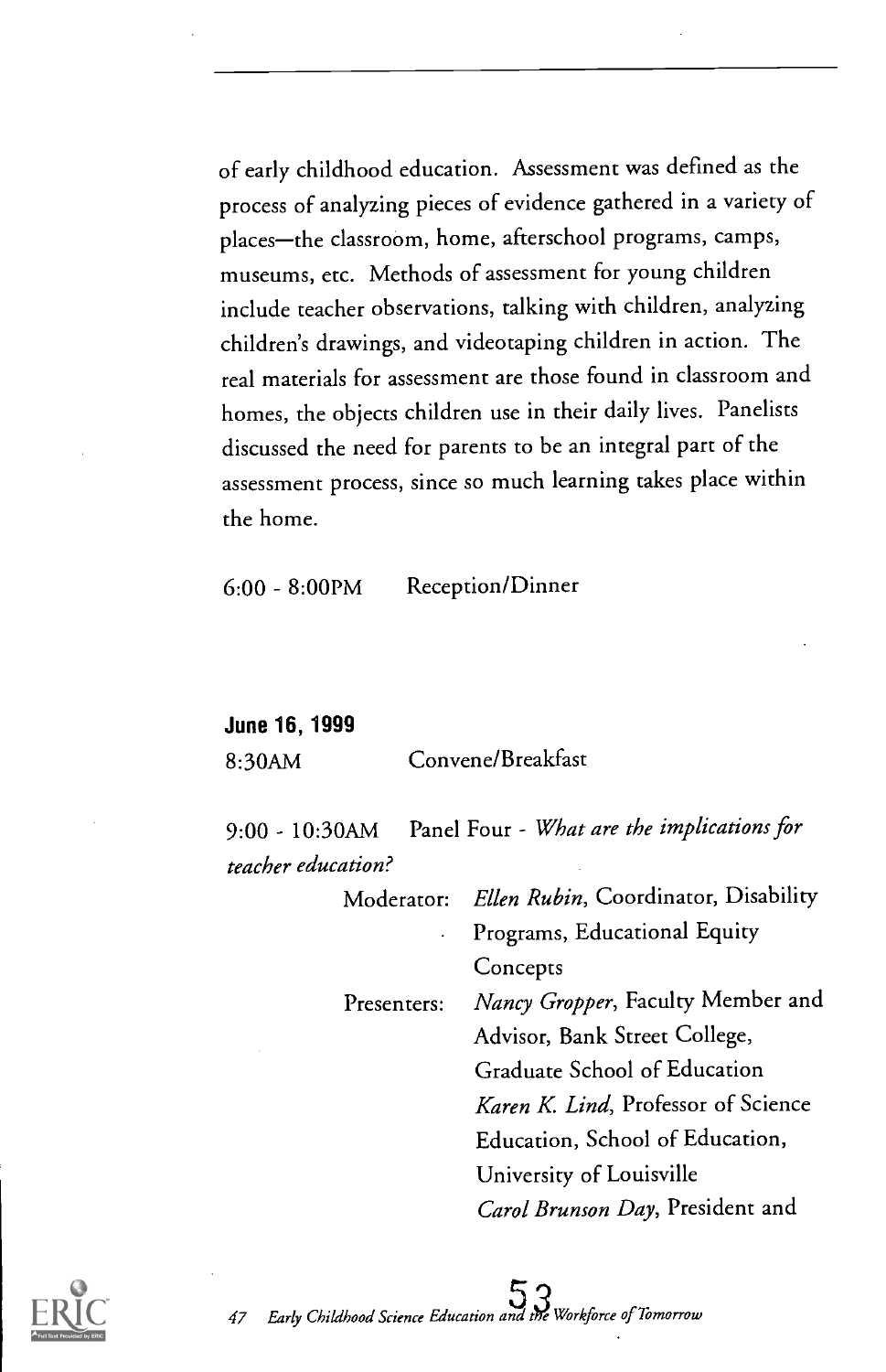CEO, Council for Early Childhood Professional Recognition Respondent: Edward Greene, Assistant Professor, Graduate Program, Department of Early Childhood and Elementary Education, Lehman College, City University of New York

The panel addressed teacher education from the perspective of practice, content, and equity. A central theme was how to better educate teachers to understand the process of learning, improve teachers grasp of content, particularly in the areas of science and math, and how to create institutional change around issues of diversity-a necessity if teachers are going to be able to educate today's young children for life and work in the global economy of 2020 and beyond.

10:30 - 12:00PM Panel Five - What do parents and other family members need to know to help their children gain competence in S/M/T?

| Moderator:  | Maryann Stimmer, Science Associate,     |  |
|-------------|-----------------------------------------|--|
|             | Educational Equity Concepts, Inc.       |  |
| Presenters: | Cybele Raver, Assistant Professor of    |  |
|             | Human Development and Family            |  |
|             | Studies, Cornell University             |  |
|             | Judy Kass, Project Director,            |  |
|             | Directorate for Education and Human     |  |
|             | Resources, American Association for     |  |
|             | the Advancement of Science              |  |
|             | Respondent: Merle Froschl, Co-Director, |  |
|             | Educational Equity Concepts, Inc.       |  |



 $54$   $-$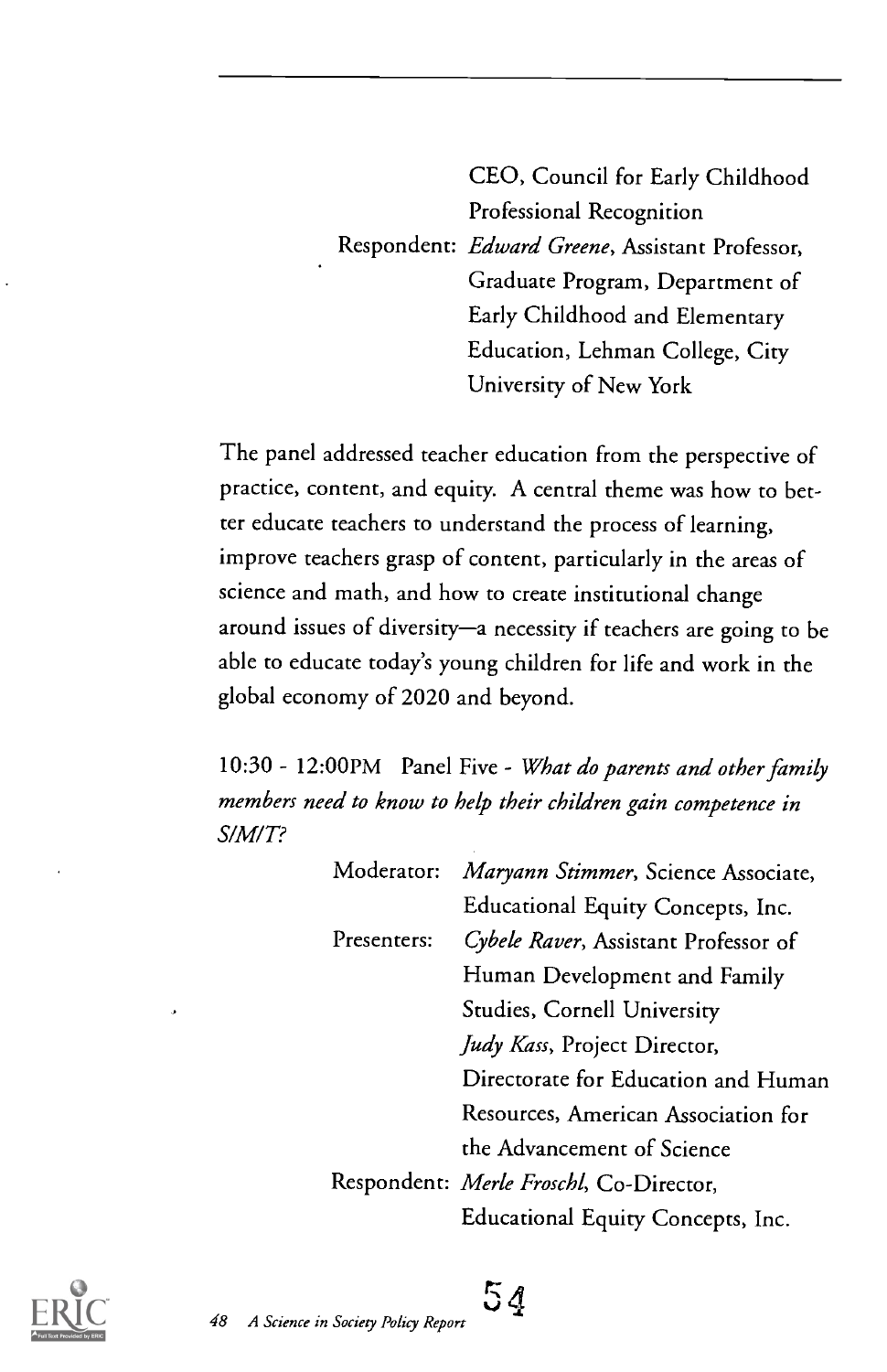The panel addressed how to maximize home/school connections to help children gain competence in science/math/technology, with an emphasis on strategies for fostering parent involvement in their children's science education. Recent research that points out the importance of social and emotional development of children in terms of school success was discussed in terms of the need for schools to reinforce and acknowledge what families do well in terms of raising their children, particularly families of children at risk.

12:00 - 1:00PM Lunch

1:00 - 3:00PM Panel Six - What are the implications of future economic and demographic trends for early childhood education?

|             |  | Moderator: Rodney W. Nichols, President and  |  |
|-------------|--|----------------------------------------------|--|
|             |  | CEO, New York Academy of Sciences            |  |
| Presenters: |  | Rae D. Rosen, Senior Economist, The          |  |
|             |  | Federal Reserve Bank of New York             |  |
|             |  | Brian Min, Research Associate,               |  |
|             |  | Department of Policy Programs, New           |  |
|             |  | York Academy of Sciences                     |  |
|             |  | Respondent: Rodney W. Nichols, President and |  |
|             |  | CEO, New York Academy of Sciences            |  |

The panelists presented a portrait of the workplace and the workforce in the year 2020. They emphasized the shift from a manufacturing base toward a service economy pointing out that information technology is currently the most important growth sector, and noted that while there are no major demographic shifts anticipated, new entrants to the labor force are more likely to be minority and female. The panel indicated that good sci-



### 49 Early Childhood Science Education and the Workforce of Tomorrow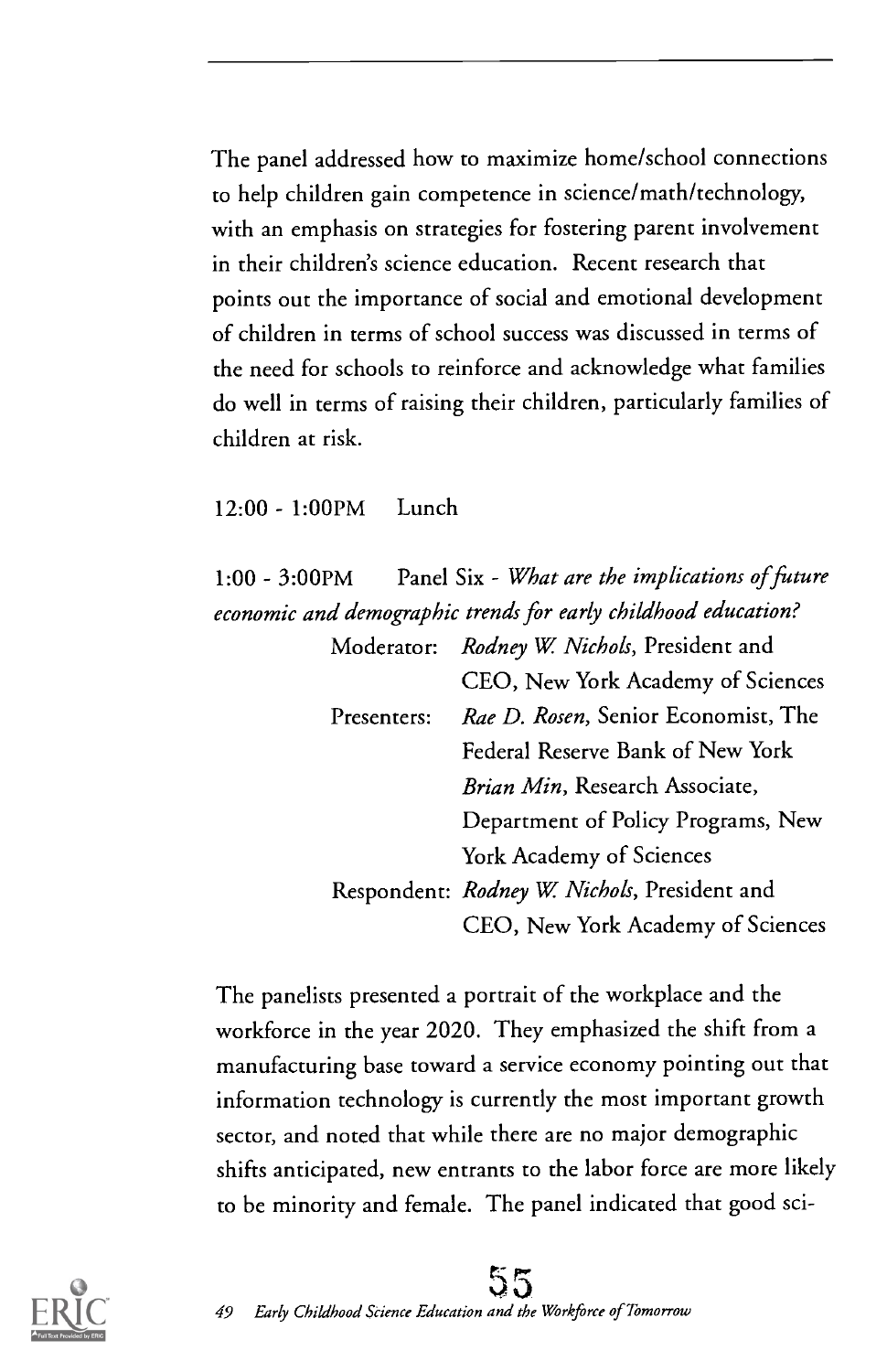ence education would prepare children for the skills identified as key for the future workforce: critical thinking, quantitative reasoning, effective communication, and the ability to interact with others.

3:15 4:00PM Meeting Summary/Closure Lori Skopp, Director of Education, New York Academy of Sciences



50 A Science in Society Policy Report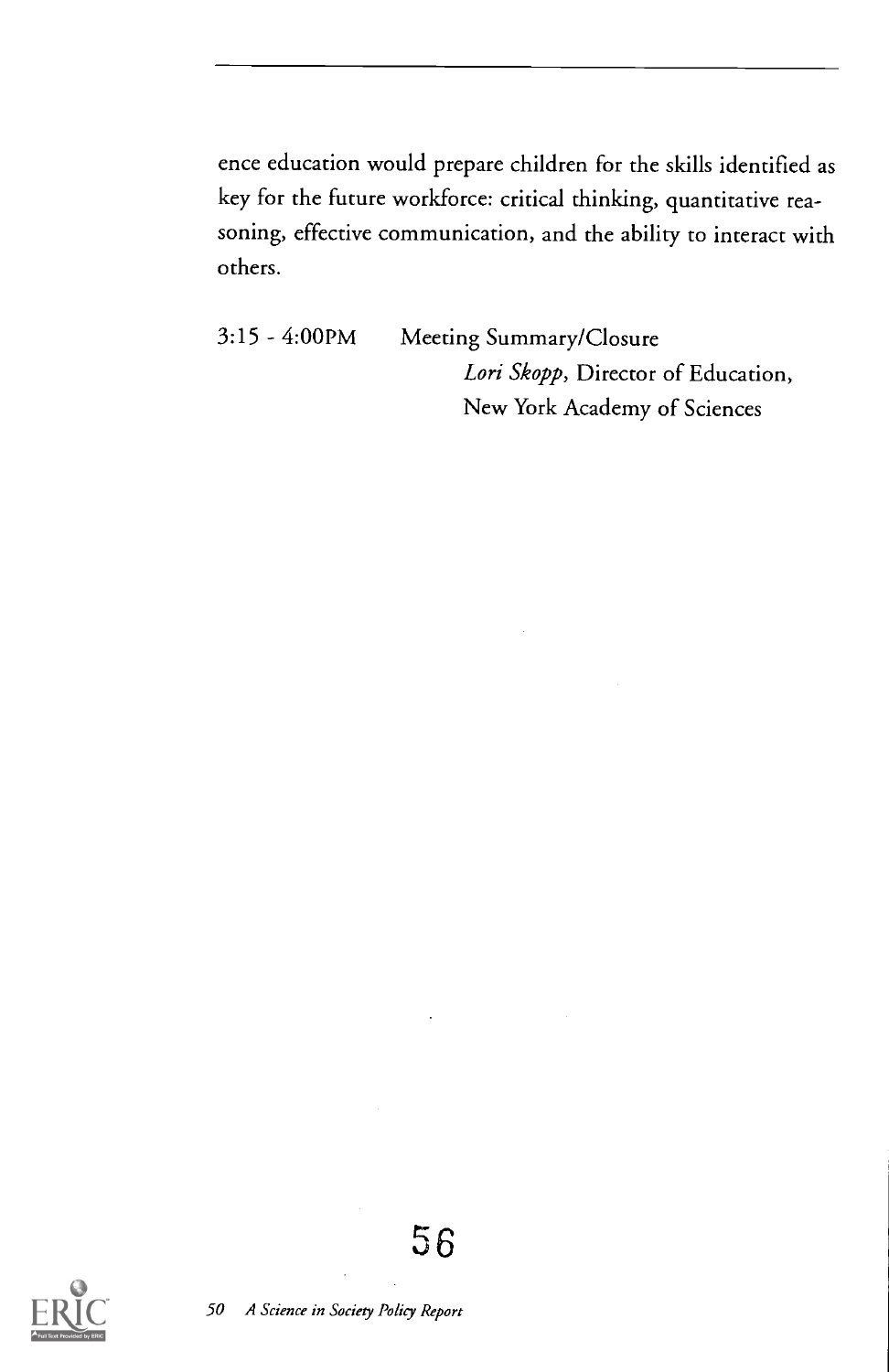### Participant List

Barbara T. Bowman Co-Founder and President Erikson Institute for the Advanced Study in Child Development 420 North Wabash Avenue, 6th Floor Chicago, IL 60611 Tel: 312.755.2275, ext. 2275 Fax: 312.755.2255 e-mail: bbowman@luc.edu

Edward Chittenden Principal Research Psychologist Educational Testing Service Mail Stop 11-P, Rosedale Road Princeton, NJ 08541-0001 Tel: 609.734.5658 Fax: 609.734.1755 e-mail: echittenden@ets.org

Douglas H. Clements Professor of Mathematics and Computer Education State University of New York at Buffalo 501 Capen Hall Buffalo, NY 14260 Tel: 716.689.3788 Fax: 716.645.3161 e-mail: clements@acsu.buffalo.edu

Linda Colon Coordinator, Science Programs Educational Equity Concepts, Inc. 114 East 32nd Street New York, NY 10016 Tel: 212.725.1803 Fax: 212.725.0947 e-mail: information@edequity.org



57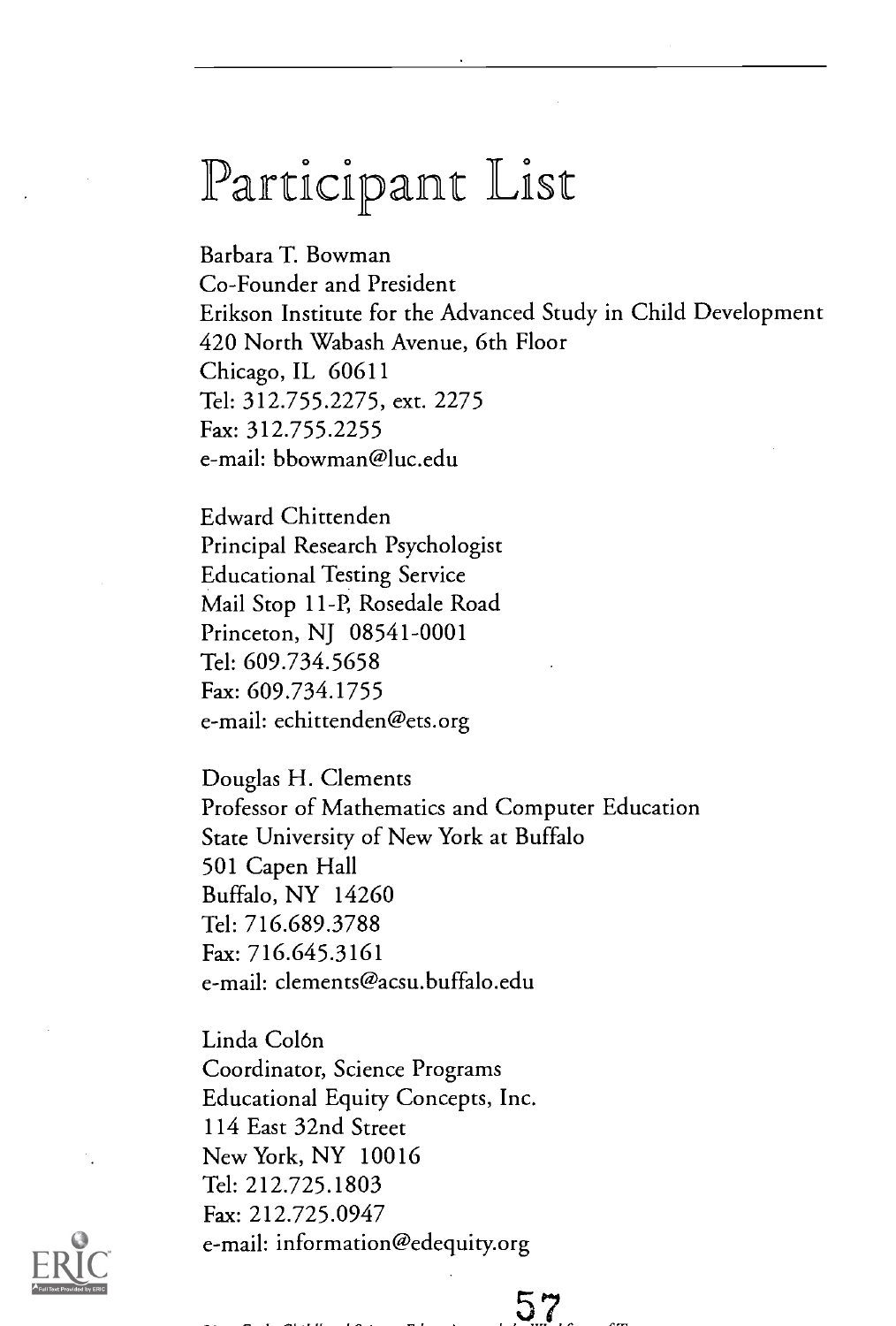Jerlean E. Daniel Associate Professor of Child Development School of Social Work, University of Pittsburgh 3939 O'Hara Street, Room 803 LRDC Pittsburgh, PA 15260 Tel: 412.624.6356 e-mail: SSWJD+@Pitt.edu

Carol Brunson Day President and CEO Council for Early Childhood Professional Recognition 2460 16th Street, N.W. Washington, DC 20009-3575 Tel: 202.265.9090 Fax: 202.265.9161 e-mail: carolp@cdacouncil.org

Lynn D. Dierking Associate Director Institute for Learning Innovation 166 West Street Annapolis, MD 21401 Tel: 410.268.5149 Fax: 410.268.7179 e-mail: dierking@ilinet.org

Barbara D. Finberg Vice President MEM Associates 521 Fifth Avenue, Suite 1801 New York, NY 10175 Tel: 212.297.0500 e-mail: bdf-memassoc@mindspring.com

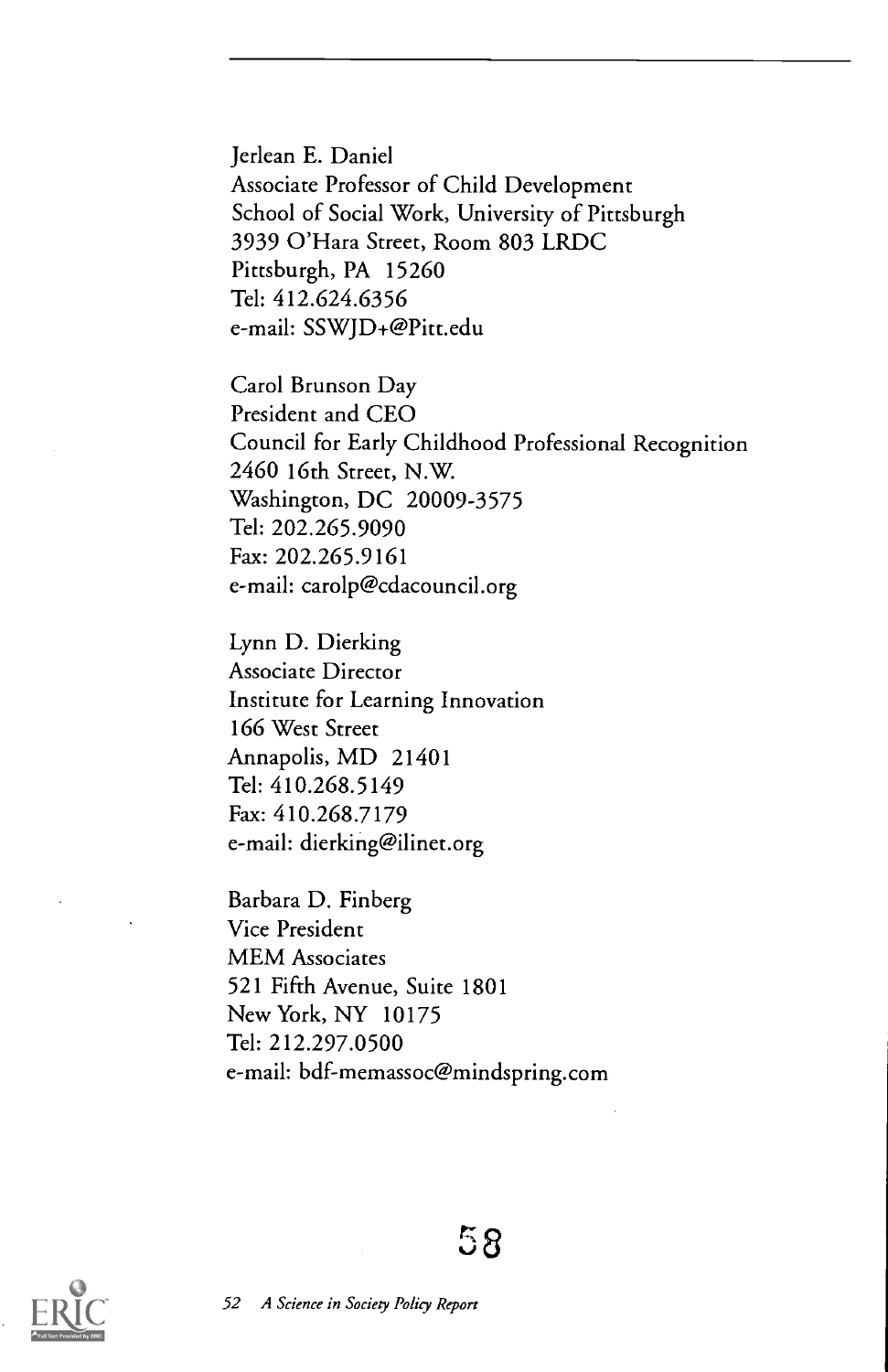Merle Froschl Co-Director Educational Equity Concepts, Inc. 114 East 32nd Street New York, NY 10016 Tel: 212.725.1803 Fax: 212.725.0947 e-mail: information@edequity.org

Herbert P. Ginsburg Jacob H. Schiff Professor of Psychology and Education Teachers College, Columbia University 542 Grace Dodge Hall 525 West 120th Street New York, NY 10027 Tel: 212.678.3000 e-mail: hpg4@columbia.edu

Edward Greene Assistant Professor, Graduate Program Department of Early Childhood and Elementary Education Lehman College, City University of New York Home address: 23 Raleigh Road Kendall Park, NJ 08824 Tel: 732.398.0593 Fax: 732.398.1461 e-mail: ed3 I 3@aol.com

Nancy Gropper Faculty Member and Advisor Bank Street College, Graduate School of Education Home address: 313 West 103rd Street New York, NY 10025 Tel: 212.662.4046 Fax: 212.316.9105 e-mail: GropperN@aol.com



53 Early Childhood Science Education and the Workforce of Tomorrow

 $59$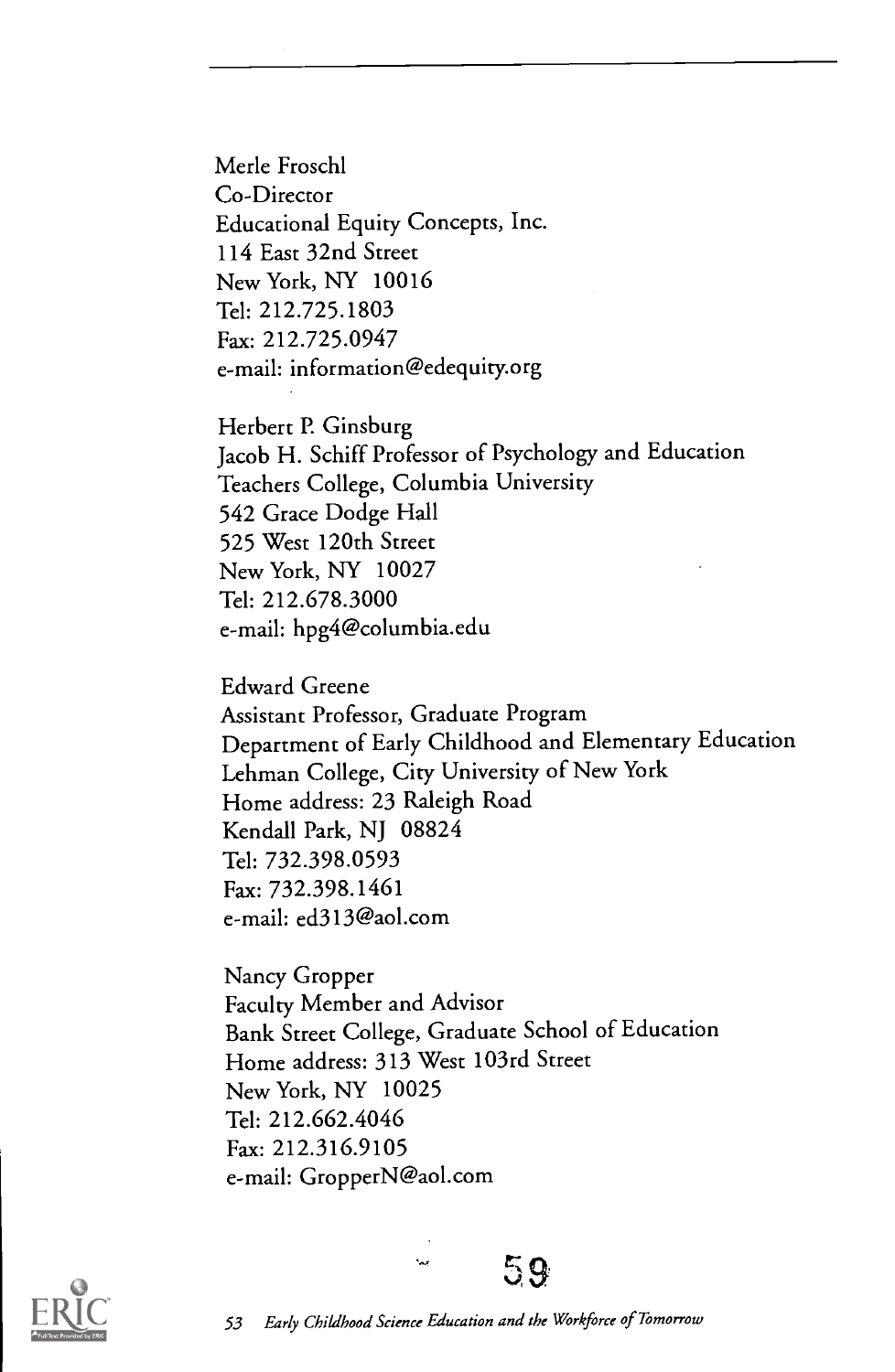Karen Hewitt President and Designer Learning Materials Workshop 274 North Winooski Avenue Burlington, VT 05401 Tel: 802.862.0112 Fax: 802.862.0794 e-mail: LMWblocks@aol.com

Fredrica Jarcho Program Officer The Greenwall Foundation 2 Park Avenue New York, NY 10016 Tel: 212.679.7266 e-mail: fjarcho@mindspring.com

Jacqueline Jones Senior Research Scientist Educational Testing Service Mail Stop 11-P, Rosedale Road Princeton, NJ 08541-0001 Tel: 609.921.9000 Fax: 609.734.1090 e-mail: jjones@ets.org

Judy Kass Project Director Department of Education and Human Resources American Association for the Advancement of Science 1200 New York Avenue Washington, DC 2005 e-mail: jkass@aaas.org

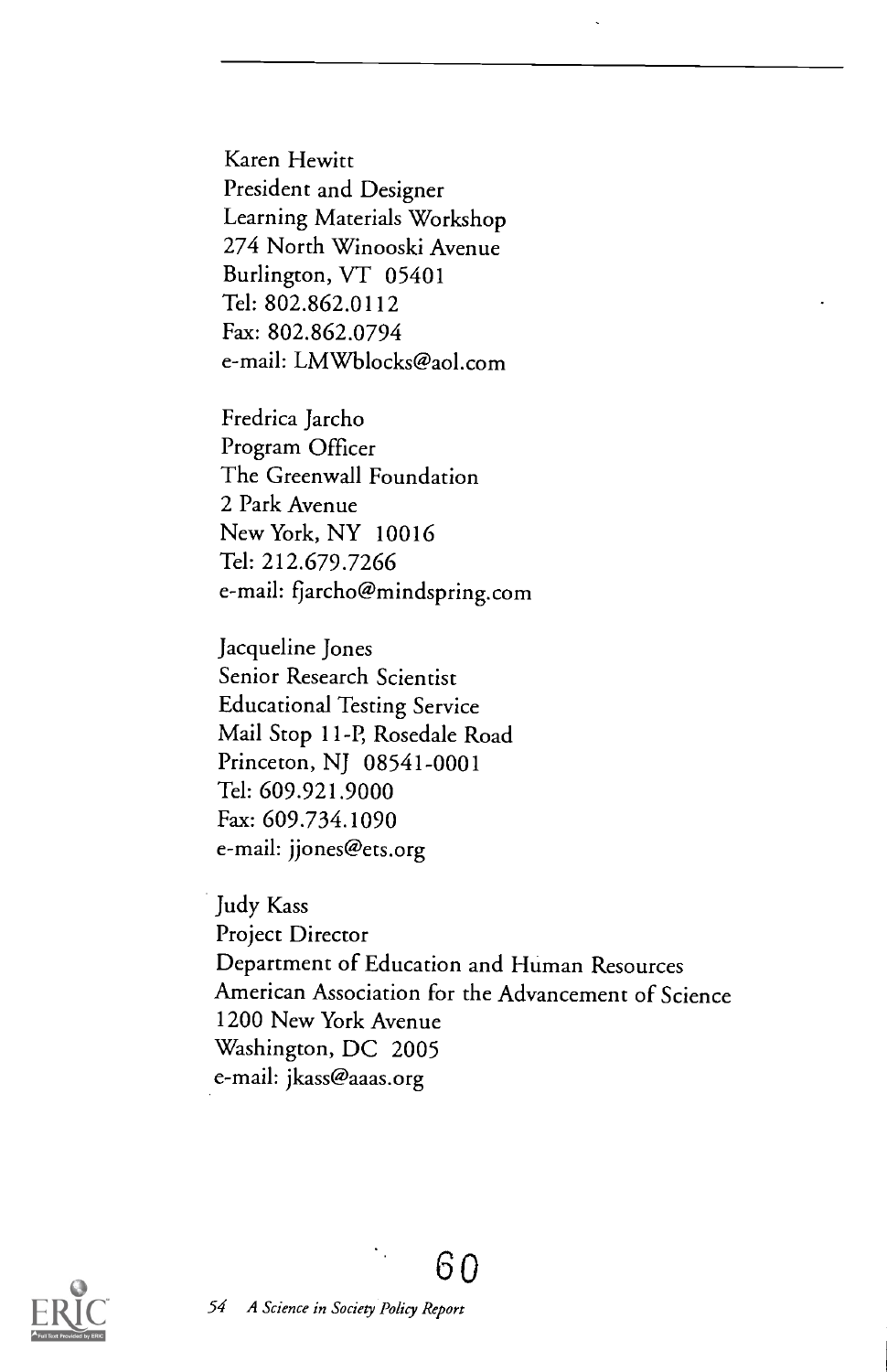Valerie Lava Assistant Professor of Special Education Long Island University Department of Teaching and Learning 1 University Place, Room M205 Brooklyn, NY 11201 Tel: 718.488.1103 e-mail: vlava@liu.edu

Karen K. Lind Professor, Science Education University of Louisville School of Education Louisville, KY 40292 Tel: 502.852.0586 Fax: 502.852.0726 e-mail: klind@louisville.edu

Mark Miksic Associate Professor of Physics and Astronomy Director of the Science Teachers Careers Program The City University of New York - Queens College Flushing, NY 11367 Tel: 718.997.3379 Fax: 718.997.3349 e-mail: mark\_miksic@qc.edu

Brian Min Research Associate Department of Policy Programs New York Academy of Sciences 2 East 63rd Street New York, NY 10021

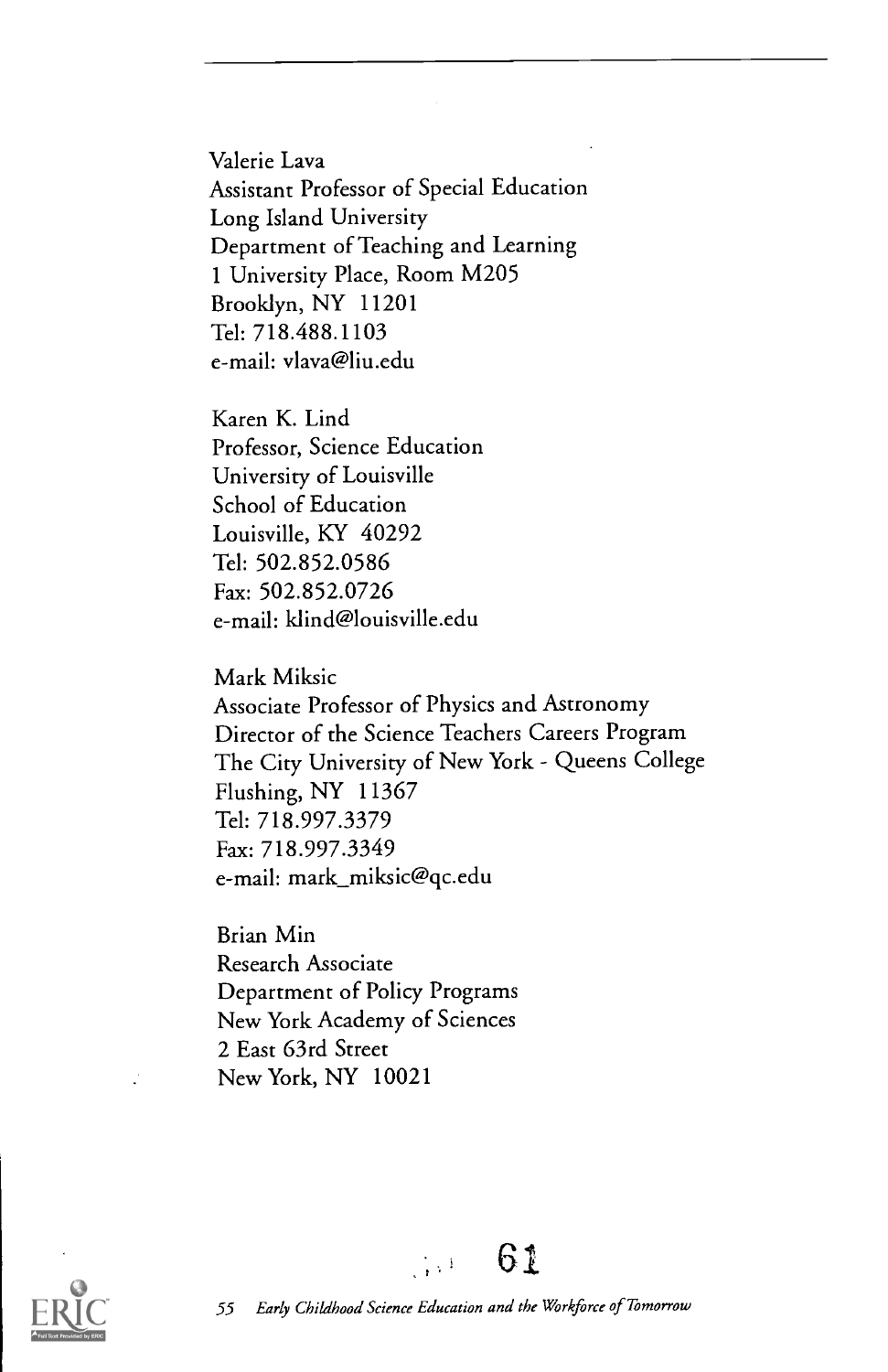Rodney W. Nichols President and CEO New York Academy of Sciences 2 East 63rd Street New York, NY 10021 Tel: 212.838.0230, ext. 202 Fax: 212.753.3479 e-mail: nichols@nyas.org

Cybele Raver Assistant Professor of Human Development and Family Services Cornell University MVR Hall Ithica, NY 14853 Tel: 607.225.4123 e-mail: ccr4@cornell.edu

Rae D. Rosen Senior Economist Economic Studies The Federal Reserve Bank of New York 33 Liberty Street New York, NY 10045 Tel: 212.725.5000

Ellen Rubin Coordinator, Disability Programs Educational Equity Concepts, Inc. 114 East 32nd Street New York, NY 10016 Tel: 212.725.1803 Fax: 212.725.0947 e-mail: information@edequity.org



۹,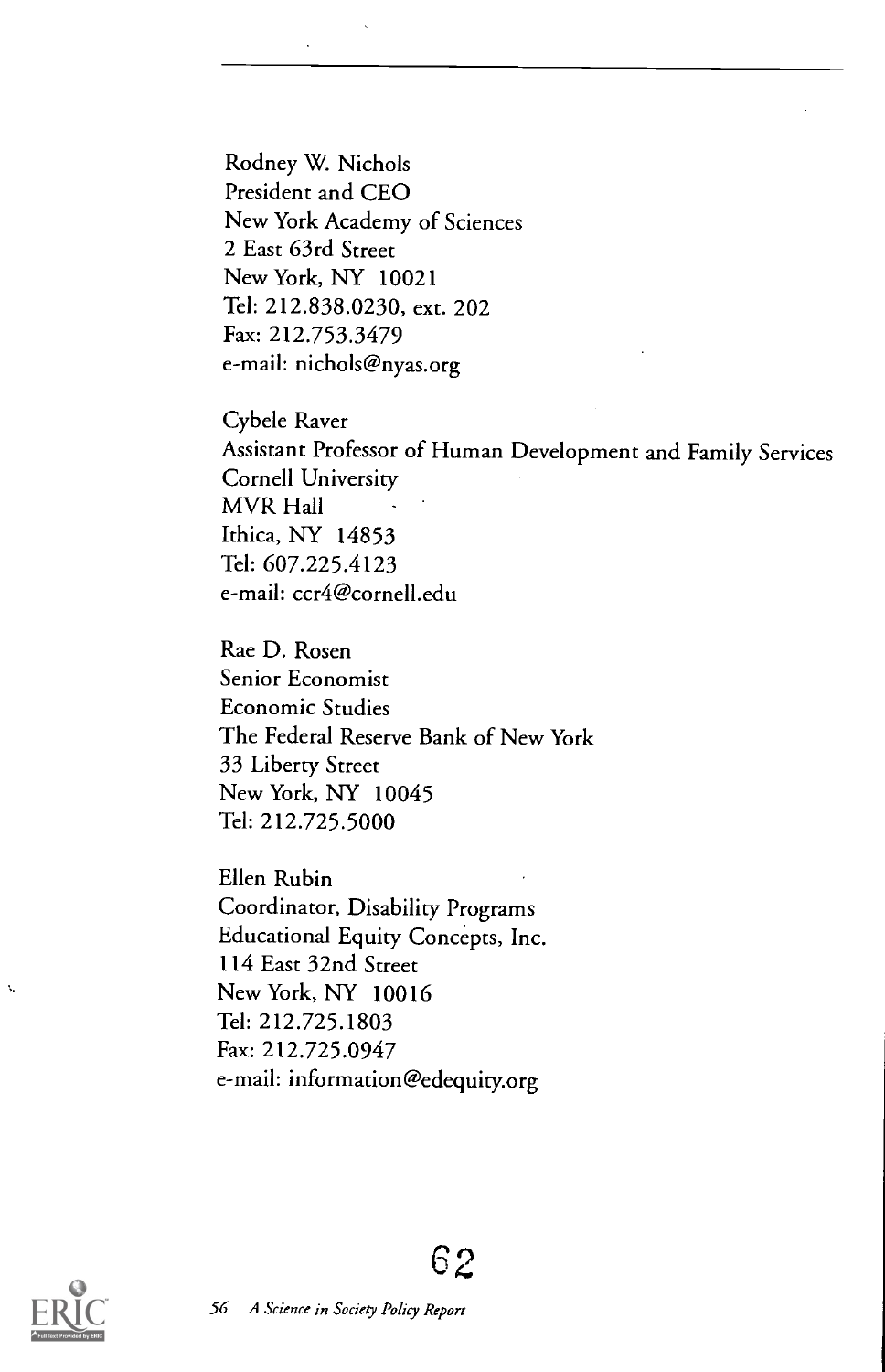Lori Skopp Director of Education New York Academy of Sciences 655 Madison Avenue, 16th Floor New York, NY 10021 Tel: 212.838.6727, ext. 630 Fax: 212.355.2781 e-mail: lskopp@nyas.org

Barbara Sprung Co-Director Educational Equity Concepts, Inc. 114 East 32nd Street New York, NY 10016 Tel: 212.725.1803 Fax: 212.725.0947 e-mail: information@edequity.org

Maryann Stimmer Science Program Associate Educational Equity Concepts, Inc. 114 East 32nd Street New York, NY 10016 Tel: 212.725.1803 Fax: 212.725.0947 e-mail: information@edequity.org

Ellen Wahl Senior Scientist Education Development Center 96 Morton Street, 7th Floor New York, NY 10014 Tel: 212.807.4229 Fax: 212.807.8804 e-mail: ewahl@edc.org

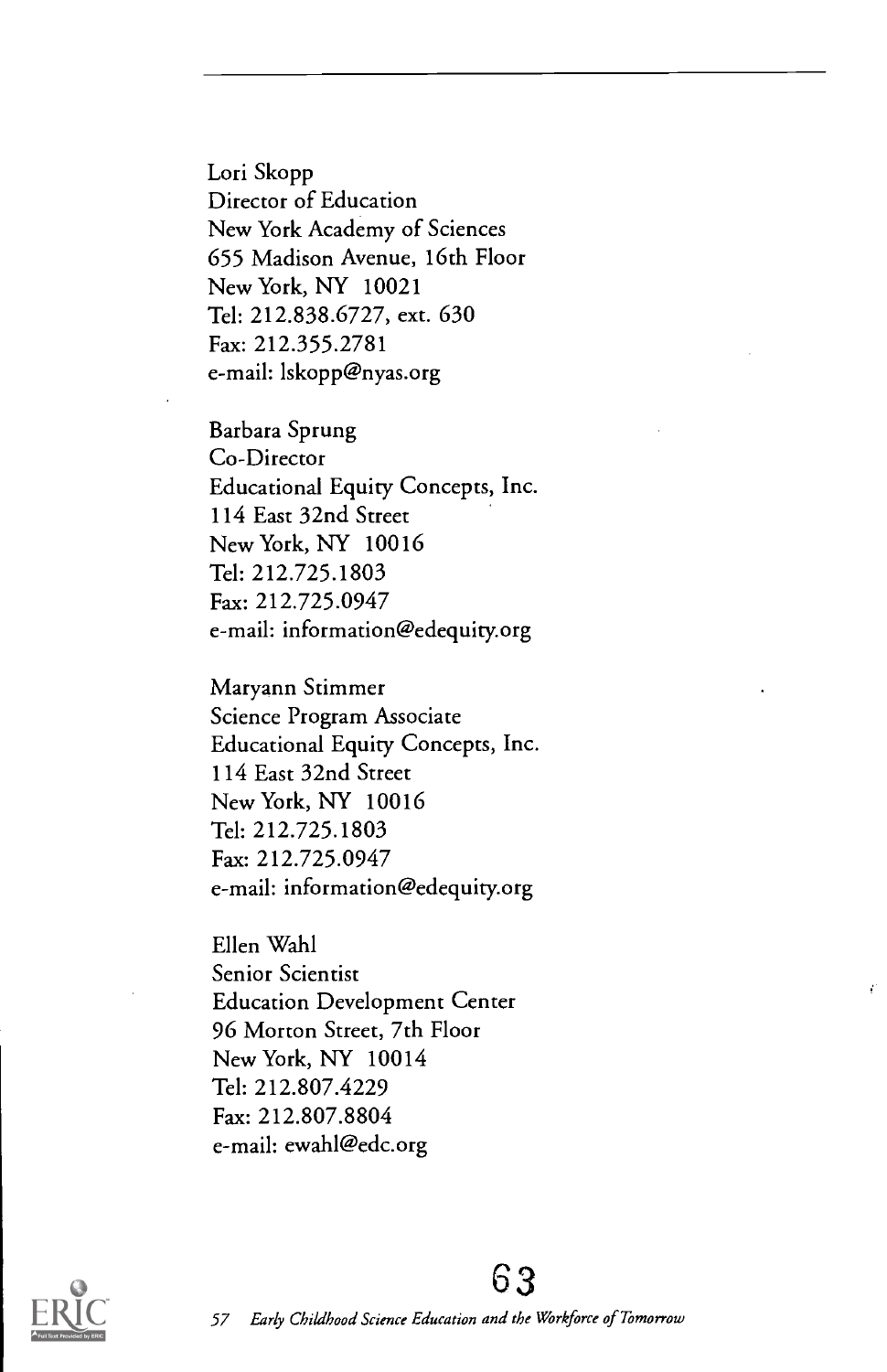## About Educational Equity Concepts, Inc. and the New York cademy of Sciences



ducational Equity Concepts, Inc. (EEC) is a national not-for-profit organization founded in 1982 to promote equal educational opportunity through pro-

grams and materials that counteract bias due to gender, race/ethnicity, disability and socioeconomic status. From its inception, EEC has addressed the under-representation in science of girls, children of color, children from low-income families, and children with disabilities.

EEC recognizes that science study is an arena where inequities based on gender, race/ethnicity, disability, and socioeconomic status converge to limit opportunities for individual students



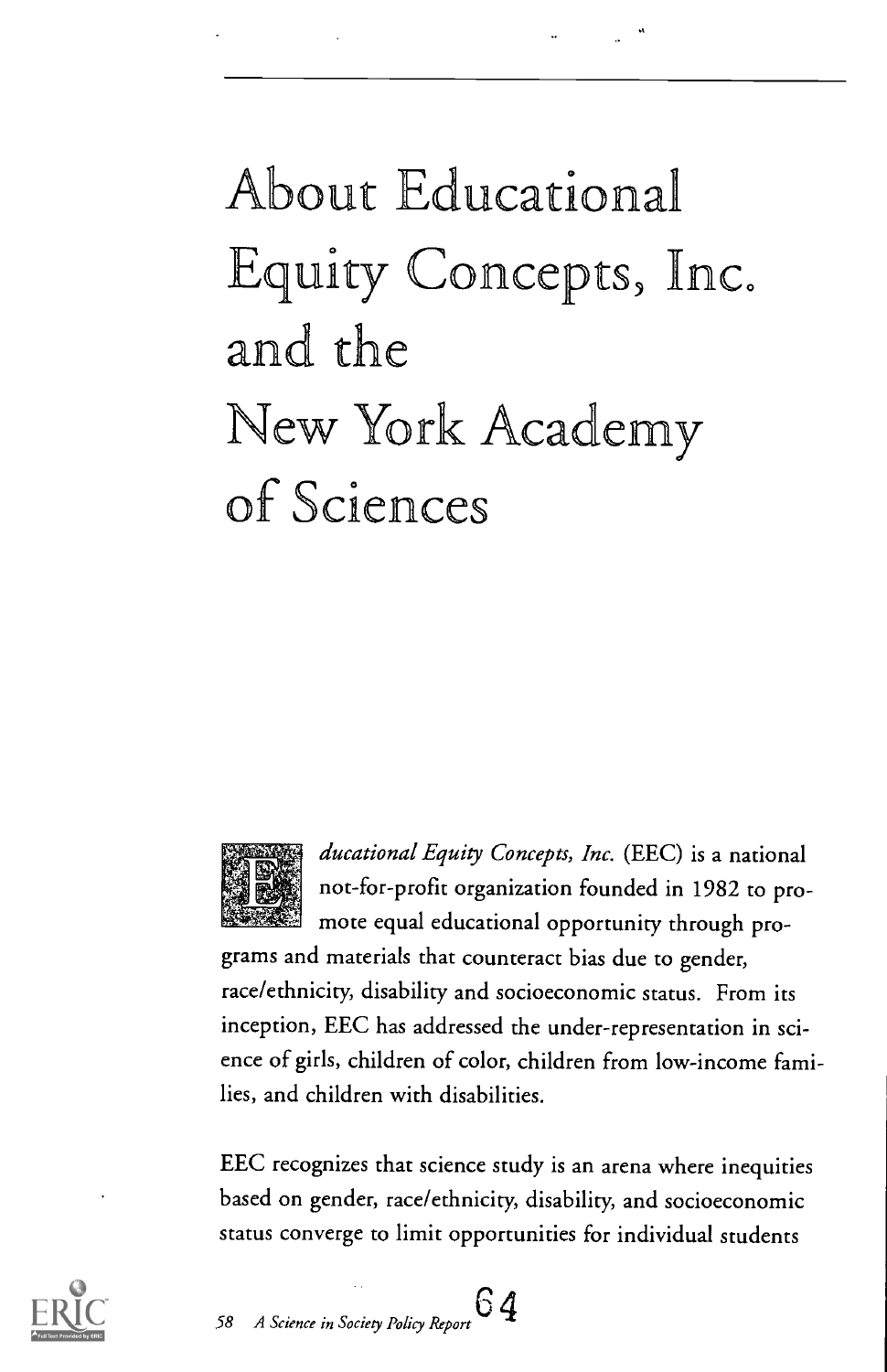and shrink the pool of future scientific talent for our country. The organization's work in science equity began in 1984 with What Will Happen If..young Children and the Scientific Method, an early elementary curriculum with a strong focus on inquirybased physical science activities and gender equity. In 1986, Playtime is Science (PS), a parent/child activity program, was developed locally in New York City schools. In 1992, based on its success in New York City, EEC received a three-year grant from the National Science Foundation (NSF), for three PS national pilot sites, and funds from the Toyota USA Foundation for a fourth pilot site. The NSF funding resulted in a PS materials package which is now being disseminated nationally. A three-year grant from the DeWitt Wallace-Reader's Digest Fund provided support for the development of an implementation and dissemination network for the program through the Desegregation Assistance Centers (DACs) in the ten Federal Regions.

With funding from the NSF Program for Women and Girls and from New York City private foundations, EEC developed Afterschool Science PLUS to extend its science work from schoolbased settings into the informal sector of afterschool agencies. Currently, with two-year support from the NSF Program for Persons with Disabilities, EEC is developing Playtime is Science for Children with Disabilities, to ensure the full inclusion of children with disabilities.

The New York Academy of Sciences, founded in 1817, is an independent not-for-profit institution. The Academy's mission is to advance understanding of science and technology and to lead in

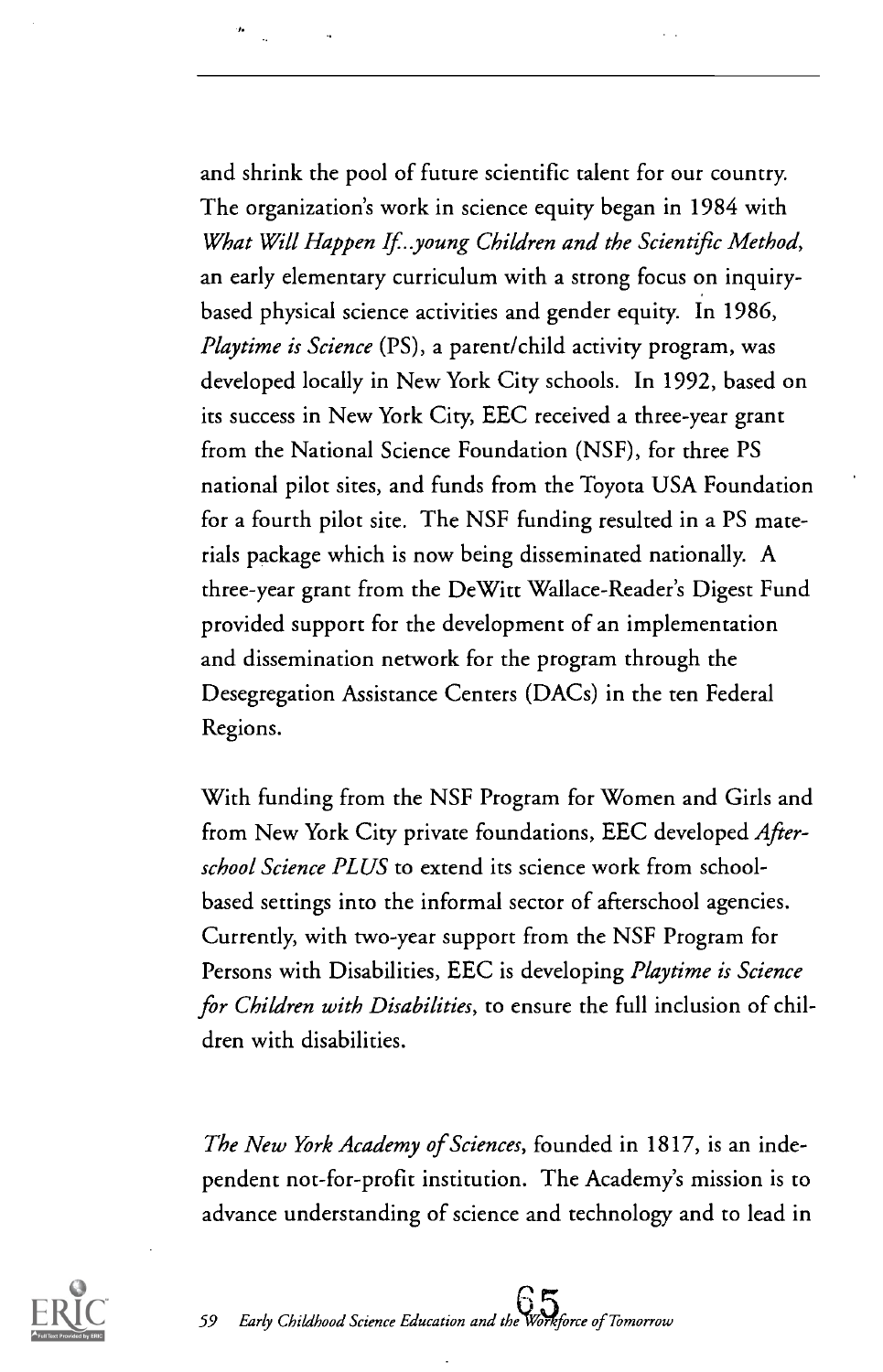using that knowledge to help solve societal problems-within the New York region and around the world. A leader in the field of science policy, the Academy sponsors frequent conferences, roundtables, and seminars to synthesize varying perspectives on complex issues.

The Academy has played a major role in science education since the mid-1960's through a variety of programs for teachers, students and schools. In 1997, the New York Academy of Sciences launched Scientific Process, Practice, and Presentation: Applying Resources and Knowledge (SP3ARK). SP3ARK is a three-year NSF-funded program that is being piloted in four New York City middle schools. SP3ARK focuses on improving middle school science by helping teachers to integrate scientific inquiry into the curriculum.

As part of a broad initiative sponsored by The Starr Foundation, "Technology in Economic Development Across the Tri-State Region: Improving Analysis and Taking Action," the Academy is increasingly focusing attention on issues of workforce development, particularly in the New York/New Jersey/Connecticut region. Throughout the new five years, the Academy will work closely with institutions already active in pursuing the region's economic goals.

66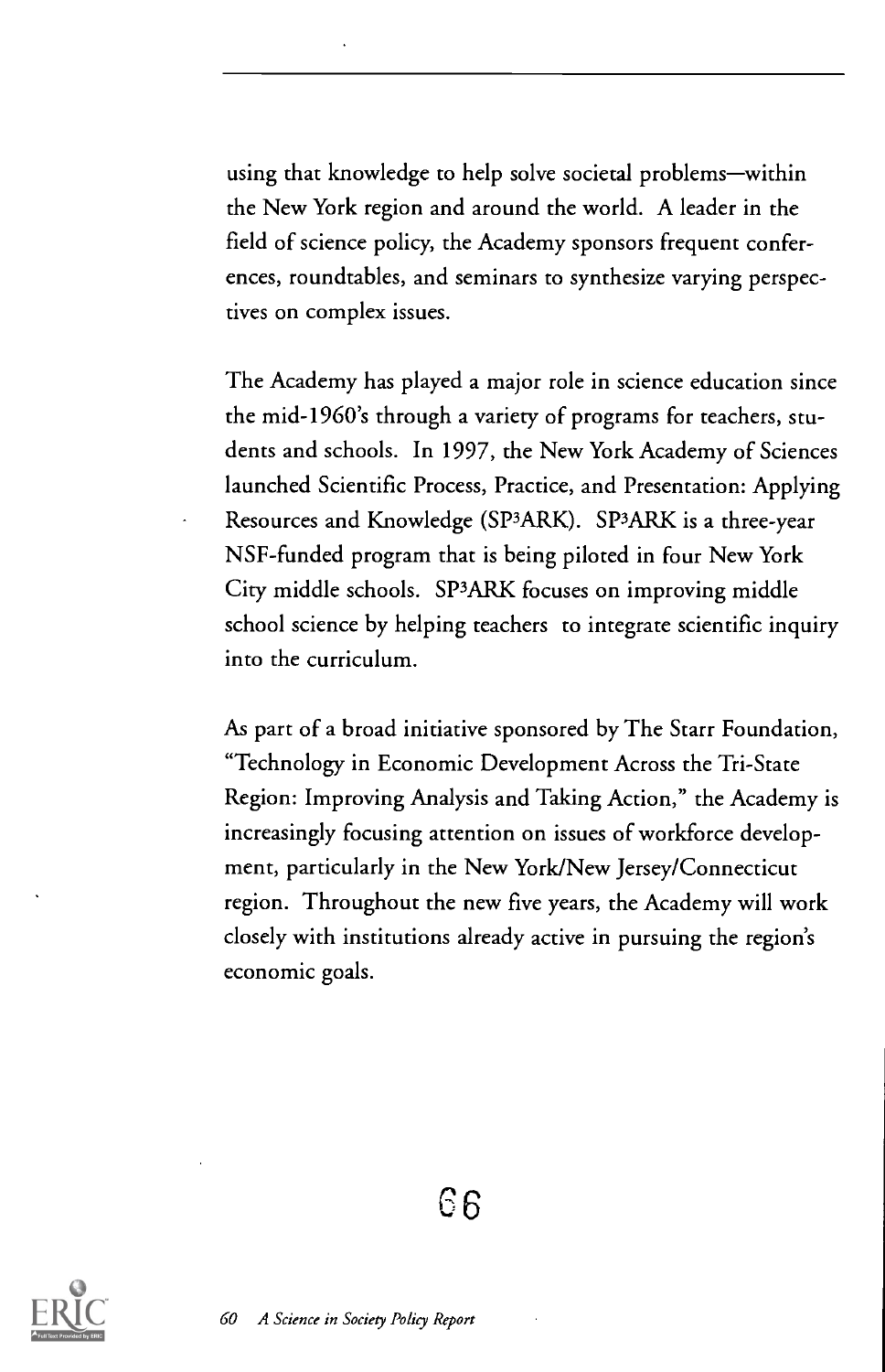

2 East 63rd Street New York, NY 10021

Serving Science, Technology, and . Society Worldwide Since 1817